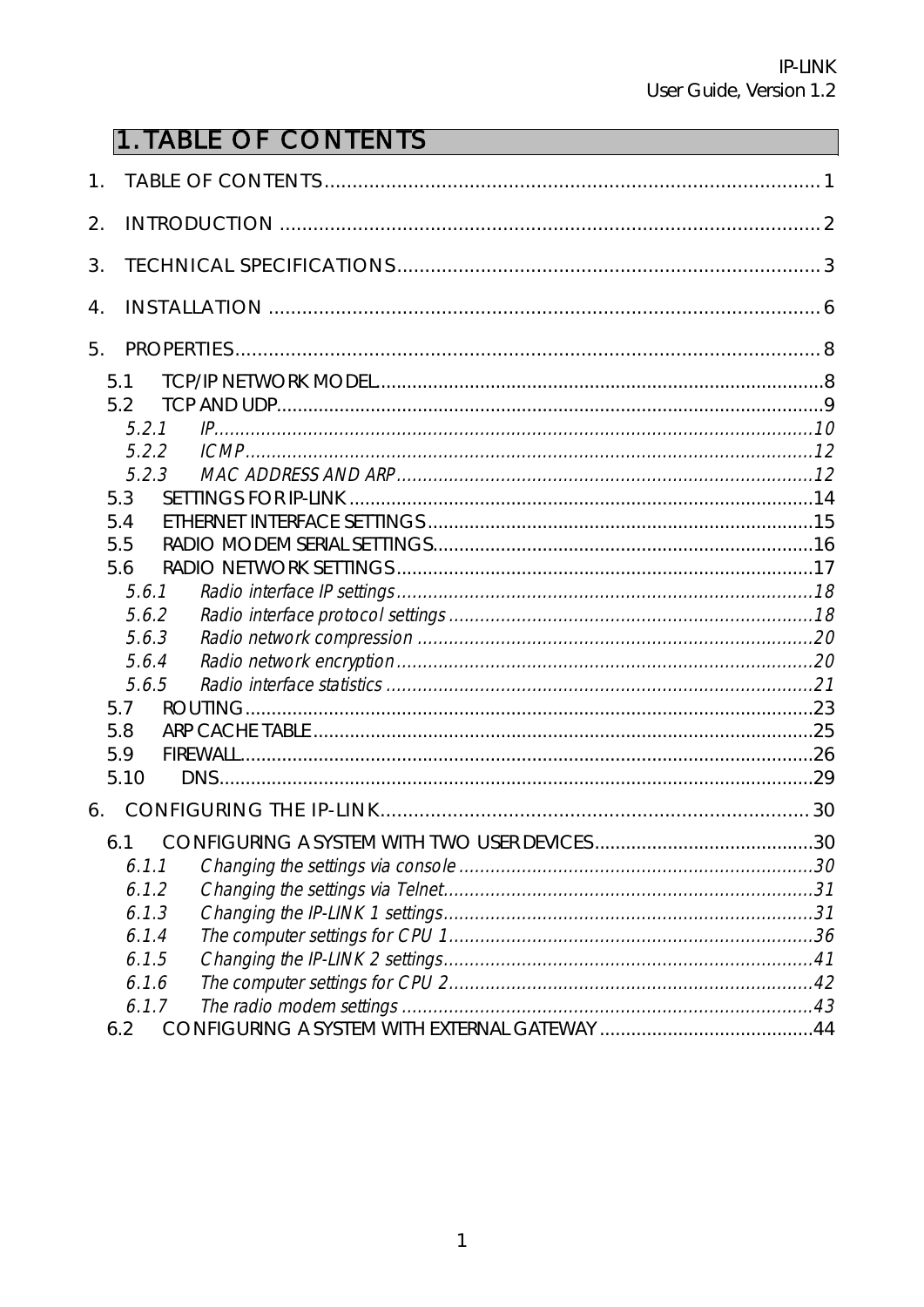## 2. INTRODUCTION

IP-LINK is intended to be use with SATELLINE radio modems to form a wireless TCP/IP network. IP-LINK is connected to the Ethernet and to the radio modem. IP-LINK sends data from Ethernet to the radio modem and from the radio modem to the Ethernet. At least two IP-LINK units and radio modems are needed for communication.

IP-LINK is based on the Linux operating system. The operating system and memory is on chip, so there are no moving parts in the device and therefore it has a very high reliability.

A random radio protocol helps to avoid collisions in the radio modem network. Data on the radio modem network can be encrypted to ensure privacy and can be compressed to achieve higher transfer speed.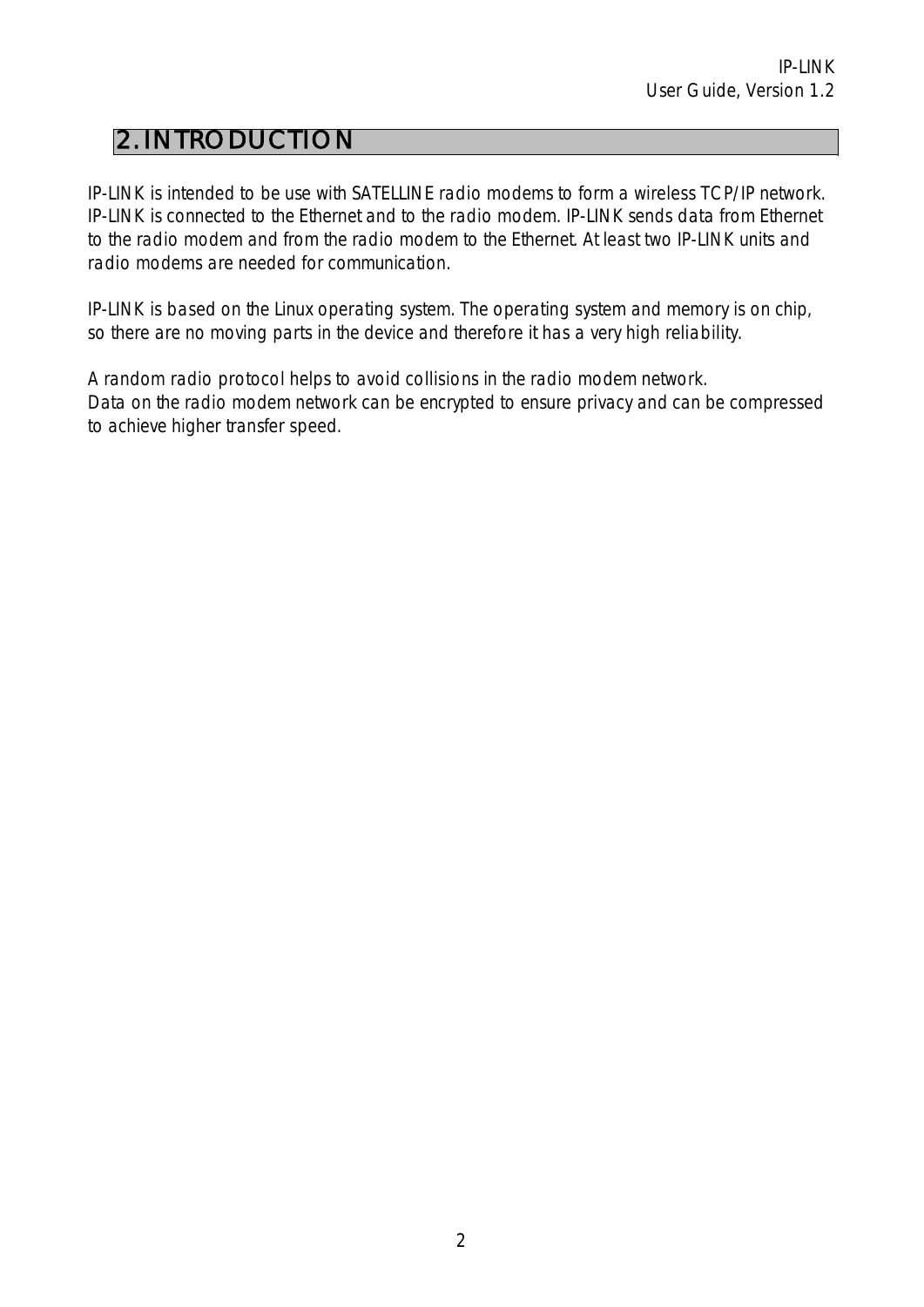# 3. TECHNICAL SPECIFICATIONS



#### Front side connectors*.*

#### Front side connectors (from left to right)

1. RJ45 10/100 M Ethernet connector. Use CAT5 UTP cable.

2. D9 console connector. This is used for changing the settings of the IP-LINK. A null modem cable must be used and settings 9600 baud, 8 data bits, none parity and 1 stop bit.

3. Radio modem configuration PROG switch. This button sets the radio modem to the PROG mode; enables to change the radio modem settings from the console connector. Power is not lost from the IP-LINK. For normal operation the switch should be down.

4. Reset button. Press shortly to boot the device. This also affects to the D15 connector in the back side. If the reset button is pressed for 10 seconds all the settings and password are set to the default.

5. Power connector. Use 9-30 V DC. This is also the power applied to the D15 connector in the back side.



D9 console connector.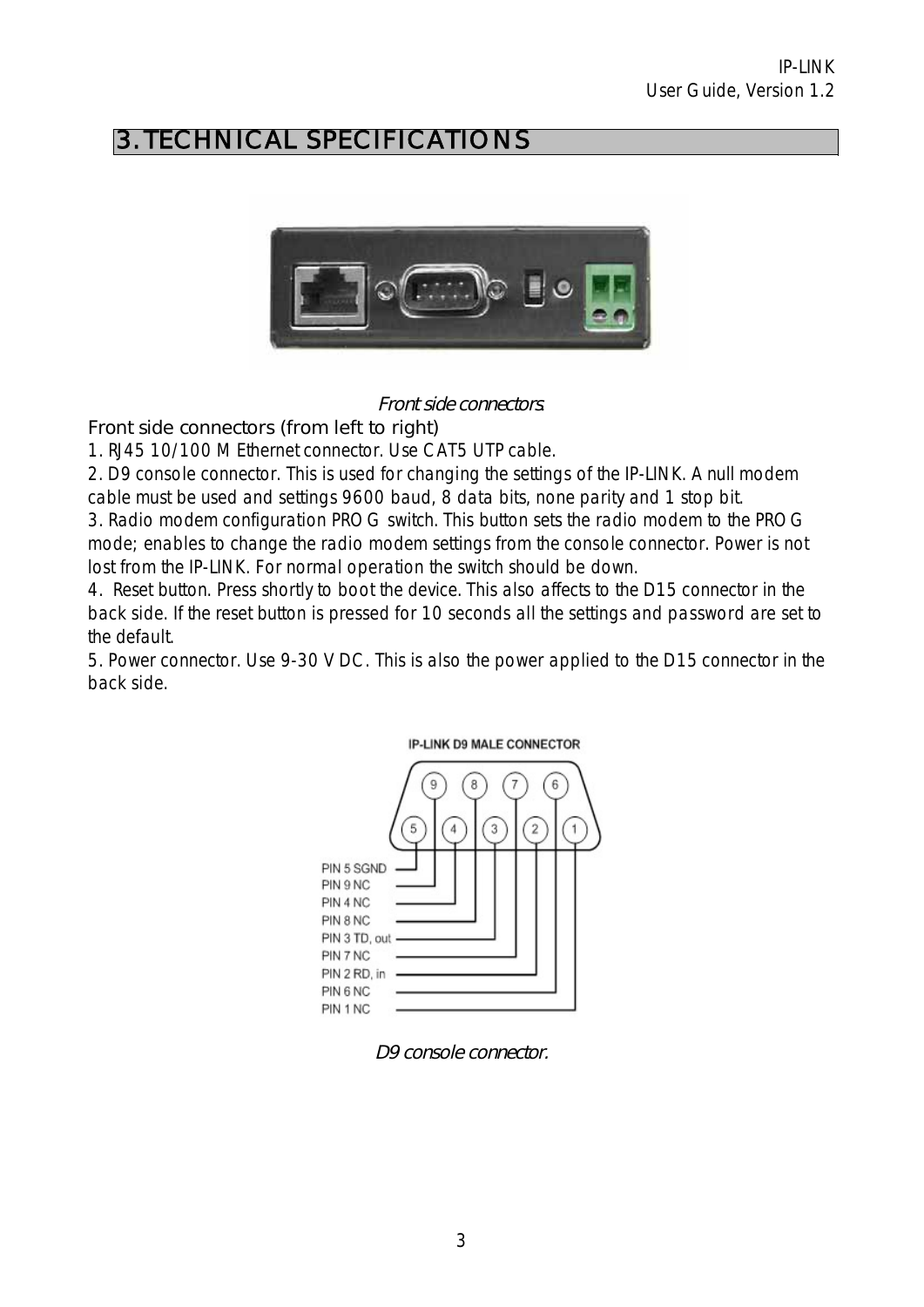#### Back side connector D15

**IP-LINK D15 MALE CONNECTOR** 



D15 radio modem connector*.* 

Backside connector is used to connect the radio modem to the IP-LINK. Please turn off power from IP-LINK when installing radio modem to avoid short-circuiting D15 power and data signals. The DTR signal controls the radio modem power and it is not ON until the IP-LINK has finished booting.

#### LED indicators

At start-up when power is connected the first five LEDs are ON (RED) for a moment. POWER – when power is ON, the LED is RED

STATUS 1 – when the device is booted and is ready to operate the LED is BLINKING (RED) STATUS 2 – when the radio modem programming switch is ON, the LED is RED TD – when the device sends data to the radio modem D15 connector the LED is ON (RED) RD – when the device receives data from the radio modem D15 connector the LED is ON (RED) ETH LINK – when the Ethernet cable is connected to the RJ45 connector the LED is ON (RED) ETH ACTIVITY – when the device sends or receives data to / from the Ethernet the LED is ON (RED)

STATUS 1 and STATUS 2 ON at the same time - the radio modem programming switch is ON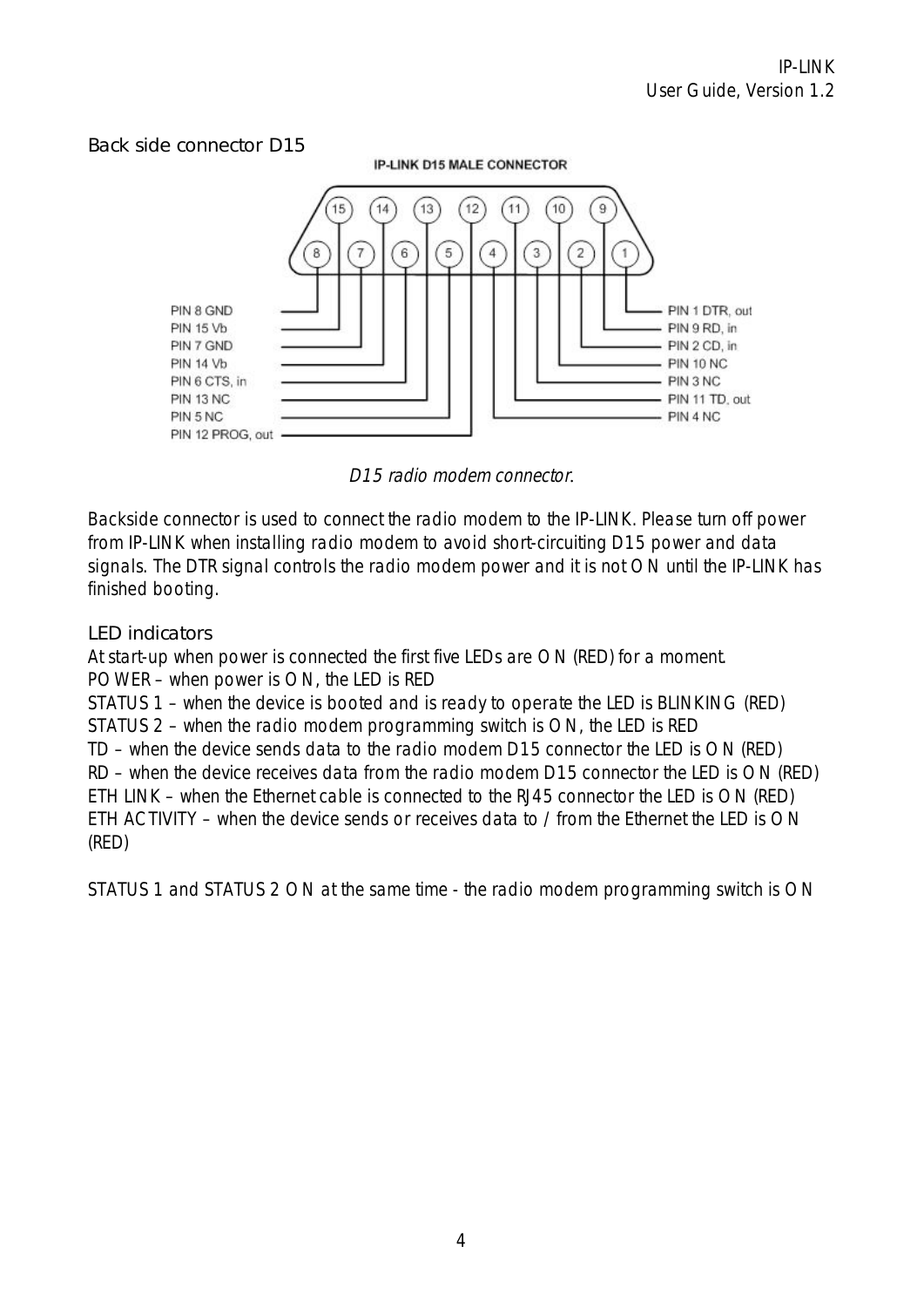| Technical characteristics:                                                                                                                                                                       |                                                                                                          |  |  |  |  |
|--------------------------------------------------------------------------------------------------------------------------------------------------------------------------------------------------|----------------------------------------------------------------------------------------------------------|--|--|--|--|
| <b>General Specifications</b><br><b>Operating Voltage</b><br>Operating temperature $-20 - +50$ °C<br><b>Current Consumption</b><br>Size<br>Weight                                                | 9-30 VDC<br>300mA $@$ 12V DC + the radio modem power consumption<br>115 x 90 x 30 mm<br>120 <sub>q</sub> |  |  |  |  |
| <b>Connectors</b><br>- Power<br>- Radio modem<br>- Console<br>- Ethernet<br>- Reset button<br>- Radio modem PROG switch                                                                          | screw connectors<br>D <sub>15</sub> male<br>D9 male<br>10/100 M RJ-45                                    |  |  |  |  |
| Boot up time                                                                                                                                                                                     | 45 seconds                                                                                               |  |  |  |  |
|                                                                                                                                                                                                  | Supported protocols HTTP, IP, TCP, UDP, FTP, ICMP, ARP, DNS, TFTP                                        |  |  |  |  |
| Accessories<br>YC0271 CRS-TSU (2 m D15m / D15f extension cable between IP-LINK and radio modem)<br>ME0210, DIN-rail mounting plate<br>Radio modem compatibility SATELLINE-3AS with 3.xx software |                                                                                                          |  |  |  |  |
|                                                                                                                                                                                                  |                                                                                                          |  |  |  |  |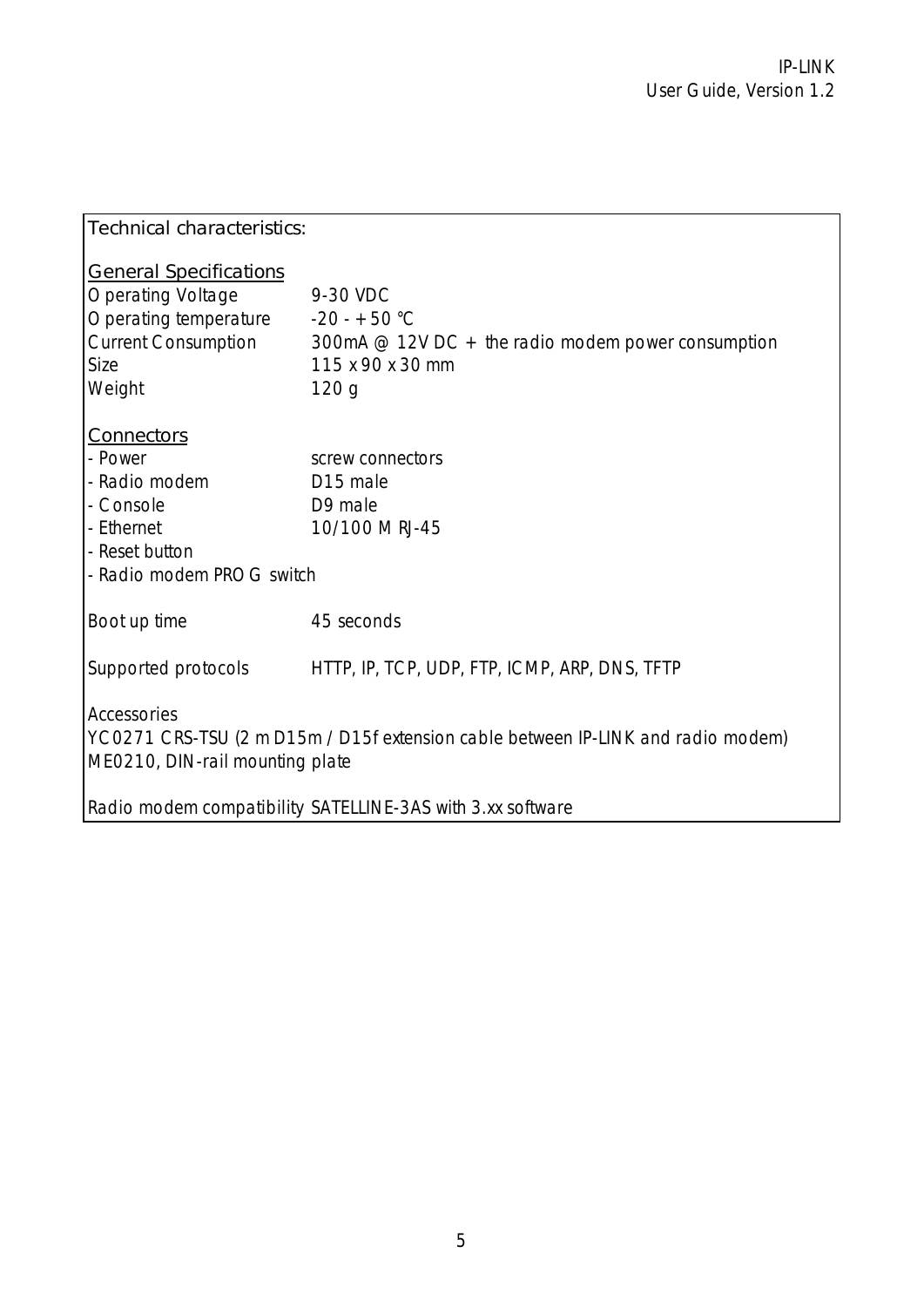## 4. INSTALLATION

Install IP-LINK in a shielded place, not directly outside. The operating temperature should be inside the limits -20  $\ldots$  +50 °C. Take in to account the effect of the sun light heating and condensation of the installation cabin. Recommendable maximum cable length for console cable is 10 meters. The maximum length of the Ethernet cable depends on the network; usually 100 meters at maximum. The cable between IP-LINK and radio modem can be up to 10 meters.



Bottom side with the installation plates.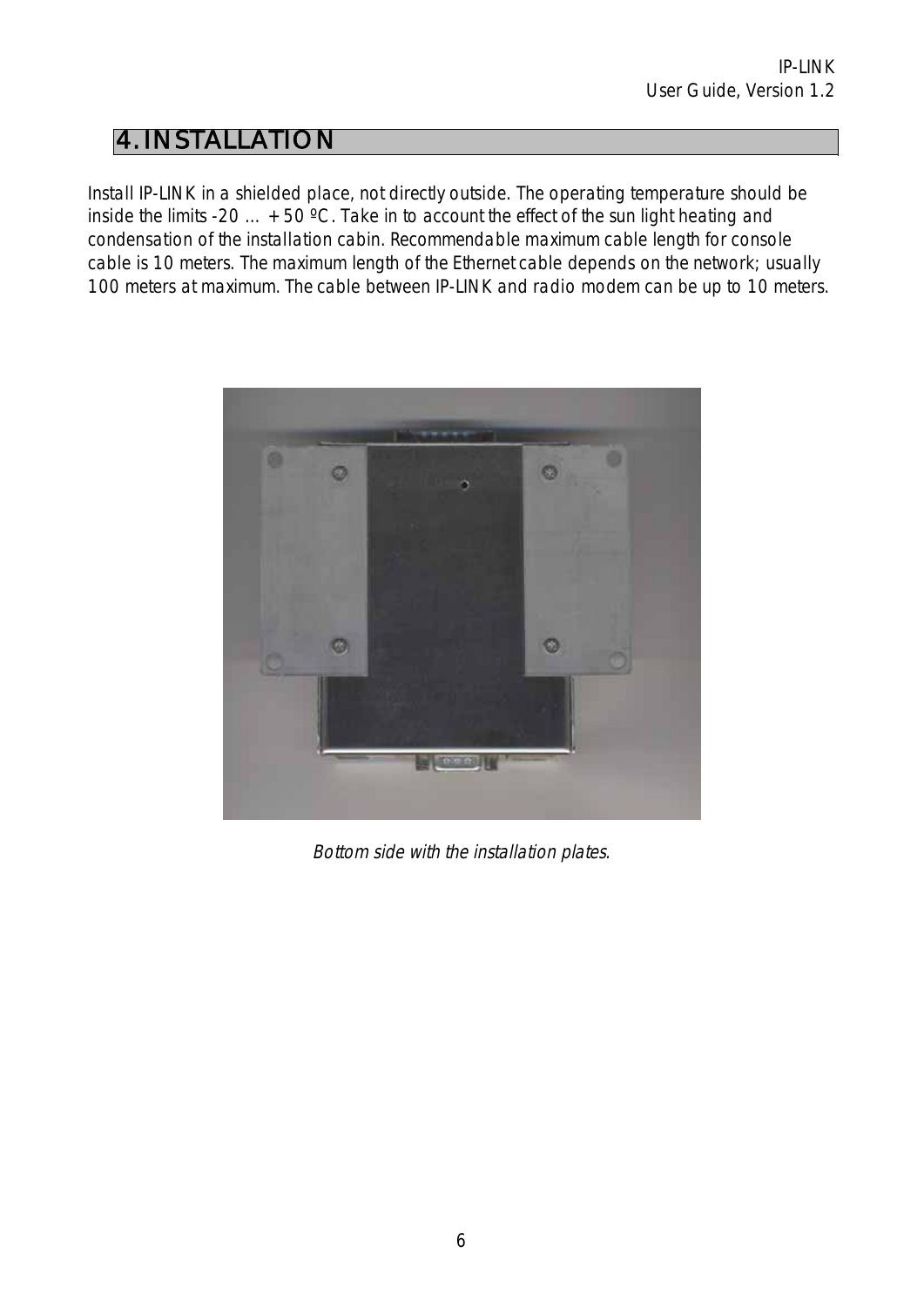

The bottom side with DIN rail installation part vertically.



The bottom side with DIN rail installation part horizontally.

NOTE! Use only 3 x 6 mm screws! Otherwise the hardware inside might be damaged.

The IP-LINK should be connected to a radio modem with D15f - D15m extension cable CRS-TSU.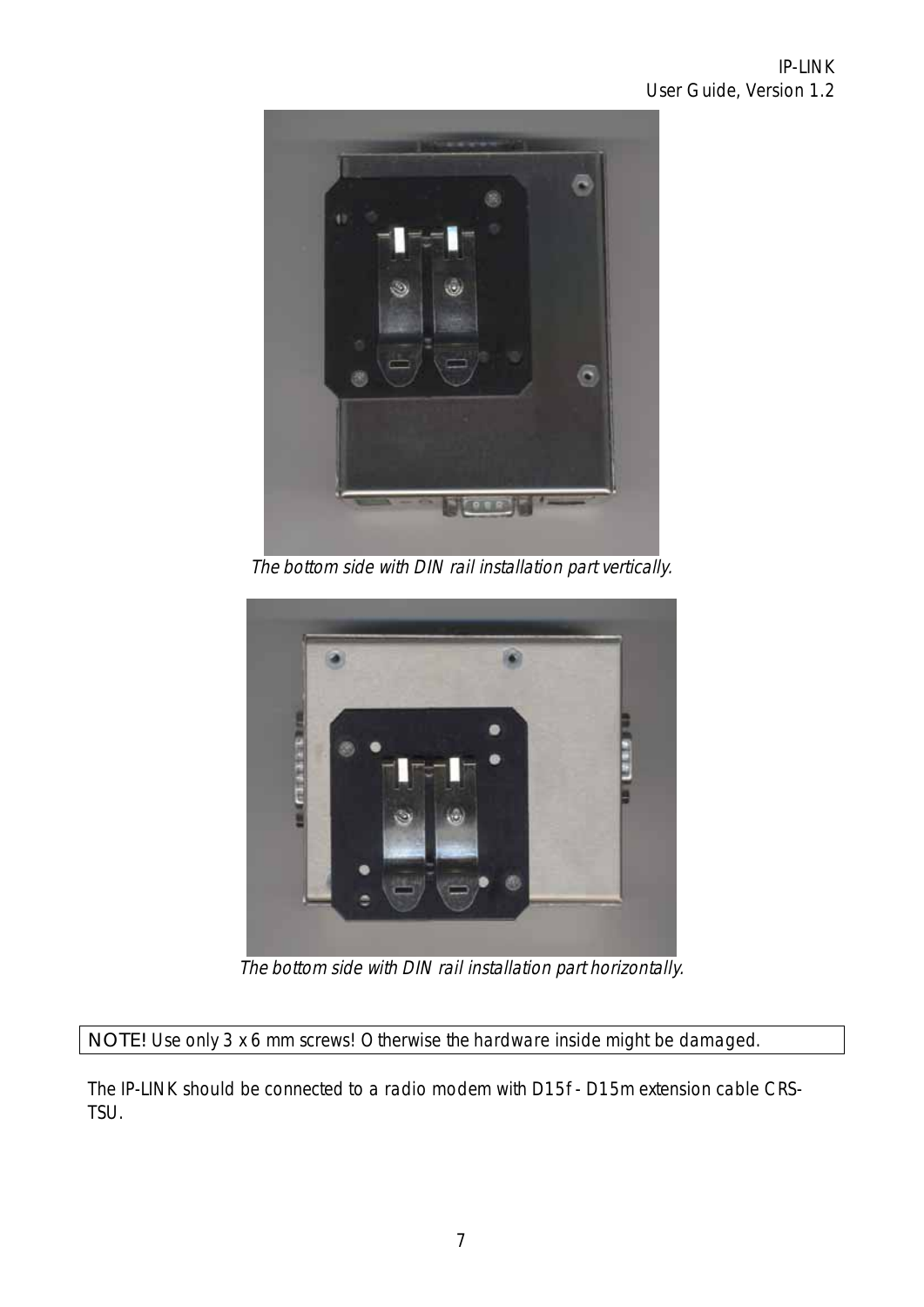## 5. PROPERTIES

# 5.1 TCP/IP NETWORK MODEL



TCP/IP network model

The application can use different lower layer protocols for communication. Most common applications are WWW with HTTP (Hyper Text Transfer Protocol), file transfer with FTP (File Transfer Protocol), DNS (Domain Name Service) and Ping with ICMP (Internet Control Message Protocol). HTTP and FTP are application layer protocols. The protocols are divided to multiple layers; a change in one protocol layer does not necessitate a change in the application. Also applications on different physical networks can communicate with each other. For example Internet browsing from dial-up connection uses the same application (browser) as Internet browsing from LAN (Local Area Network).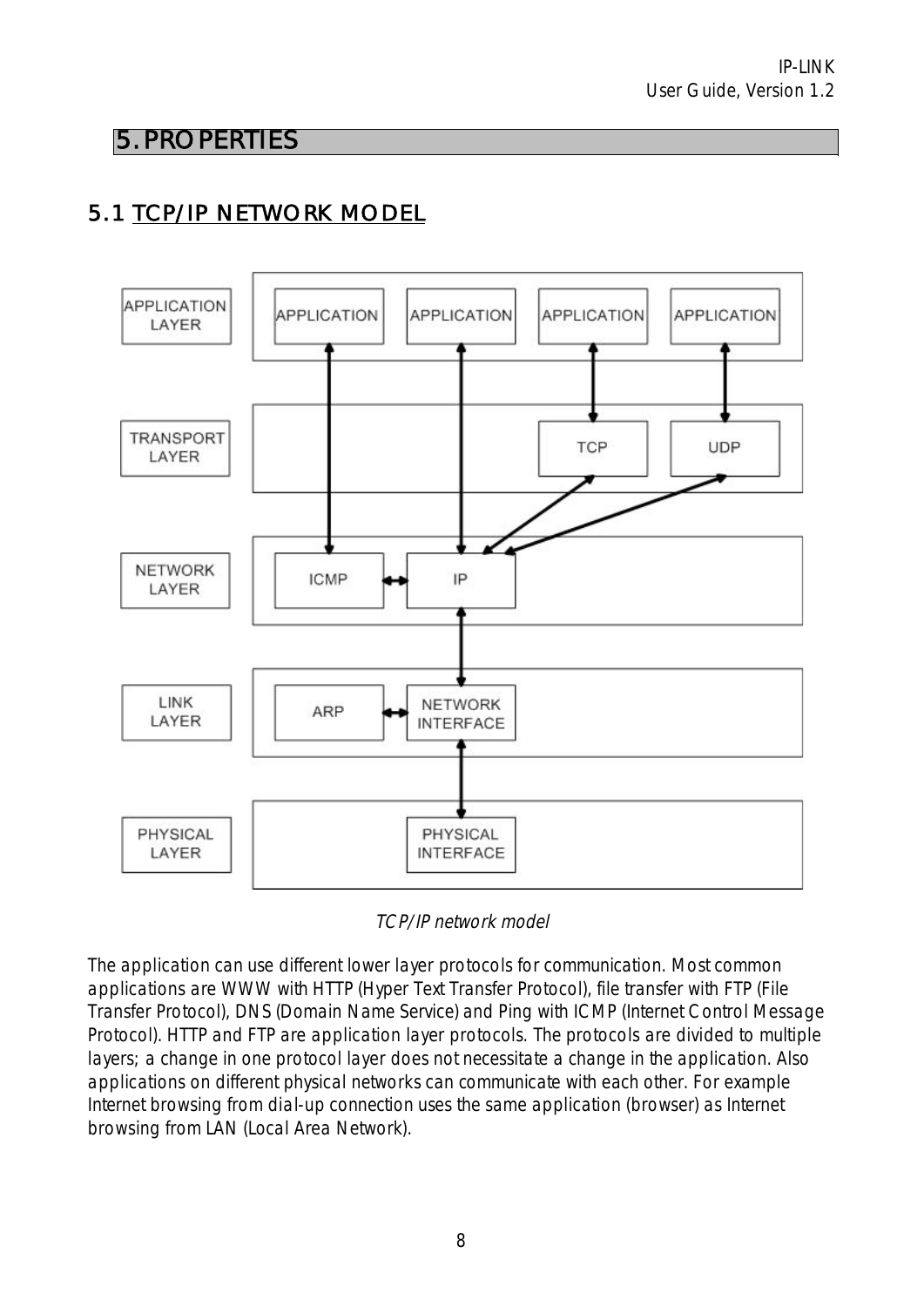## 5.2 TCP AND UDP

TCP (Transport Control Protocol) is a reliable protocol, which opens connection and has acknowledgements to ensure the data transmission with retransmissions, if needed. If the retransmissions are needed, those are sent after a retransmission timeout. The retransmission timeout value depends on the network, baud rate and response time. In narrow band radio network the retransmission timeout can be several seconds. The data is transferred in segments that have a variable size. The maximum size is limited by MSS (Maximum Segment Size) setting. TCP adds a header to the transmitted data.

UDP (User Datagram Protocol) is an unreliable protocol. UDP does not have retransmissions. UDP is mostly used for audio and video broadcasting where the missing data is not critical. TCP and UDP open the connection to an IP address and a port address, this combination is called socket. The port address is usually not shown in customer applications. For example web browsers open the connection by default to port 80, which is used for HTTP (Hyper Text Transfer Port). The ports are divided into three ranges: the Well Known Ports (0-1023), the Registered Ports (1024-49151) and the Dynamic and/or Private ports (49152-65535). The port numbers are only needed to know if the firewall is configured to limit access to the unwanted ports.

| Port number | Description         |
|-------------|---------------------|
| 20          | <b>FTP</b>          |
| 21          | <b>FTP</b>          |
| 22          | SSH / Secure Telnet |
| 23          | Telnet              |
| 25          | <b>SMTP</b>         |
| 43          | Whois               |
| 53          | <b>DNS</b>          |
| 68          | <b>DHCP</b>         |
| 79          | Finger              |
| 80          | <b>HTTP</b>         |
| 109         | POP <sub>2</sub>    |
| 110         | POP <sub>3</sub>    |
| 119         | <b>NNTP</b>         |

Commonly used ports. The full list is available at www.iana.org/assignments/port-numbers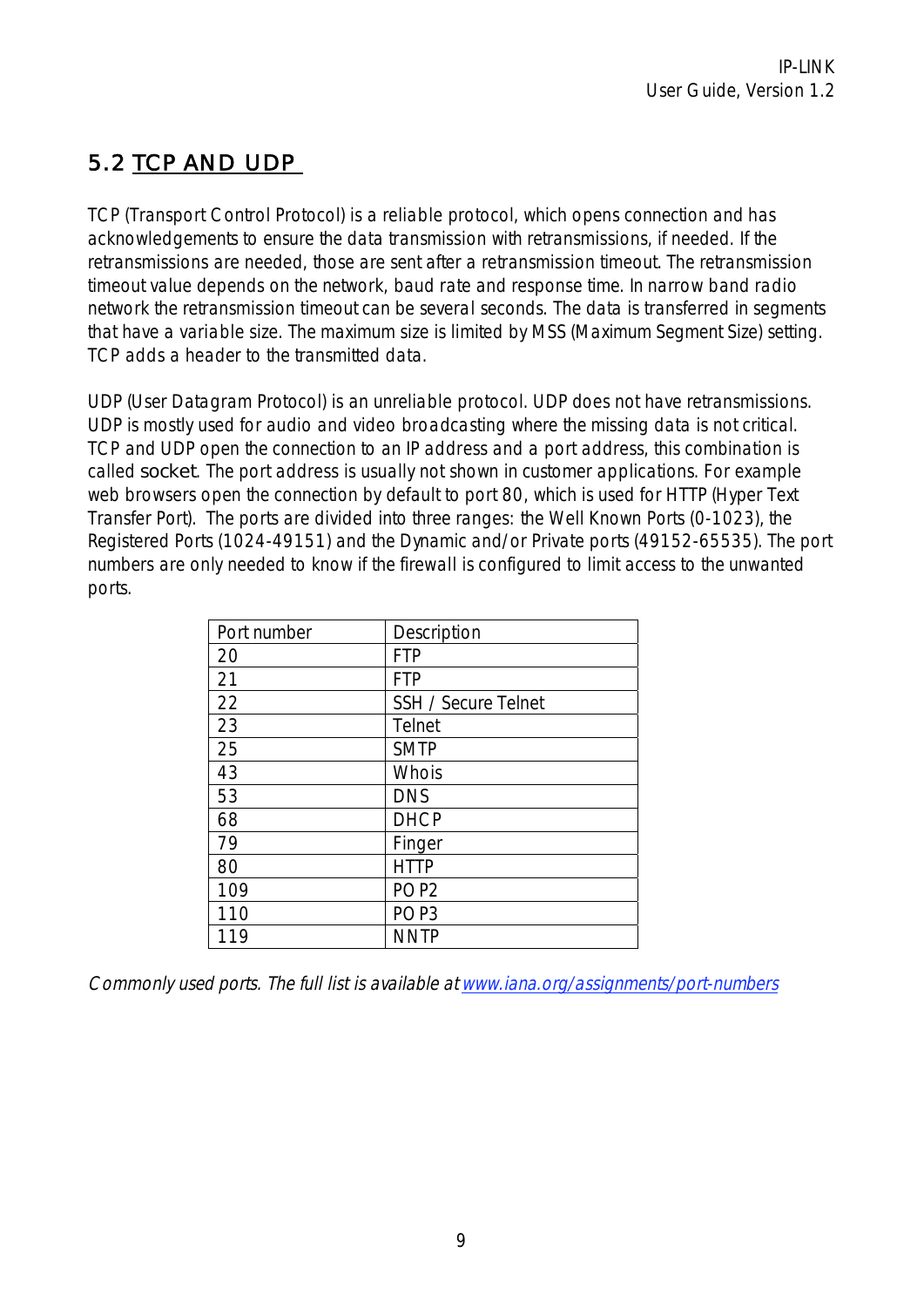## 5.2.1 IP

IP (Internet Protocol) is used to route packets. The IP-LINK operates at this layer. The IP address should be unique for every network interface in the same network. The IP address is a logical address but also a physical address, MAC, is needed. TCP and UDP packets are capsulated in IP packets, which means that an IP header is added to TCP and UDP packets.

The IP addresses are classified to classes from A to E. IP addresses inside the company networks are normally using the classes from A to C. The classification can be seen in the below table.

| Class           | First address | Last address    |
|-----------------|---------------|-----------------|
| A-class private | 10.0.0.1      | 10.255.255.254  |
| B-class private | 172.16.0.1    | 172.31.255.254  |
| C-class private | 192.168.0.1   | 192.168.255.254 |

Private IP address ranges.

Note that the addresses ending to ".0" or ".255" can not be used in the network interfaces, because those are reserved for broadcasting. IP address 127.0.0.1 is internal loop back address for the operating system.

IP addresses are 32 bits wide. The IP addresses are presented in dotted decimal format so it would be easier to read. For example the binary format IP address 11000000 10101000 00000000 00000001 is 192.168.0.1 in dotted decimal format.

If the network interface would forward every packet in the network to the operating system, it would take a lot of unnecessary time. Therefore IP addresses have an IP mask. If the IP address is valid after masking it the packet is forwarded to the operating system, otherwise it is discarded. With IP masks it is also possible to make logically separate networks in the same physical network. The IP mask is 32 bits wide, as is the IP address. For example network interface 192.168.0.1 receives a packet from the network interface 192.168.0.254. The mask for 192.168.0.1 is set to 255.255.255.0. The sender IP address and receiver mask are combined with an AND-operation.

Sender IP address 11000000 10101000 00000000 11111110 (192.168.0.254) Receiver mask 11111111 11111111 11111111 00000000 (255.255.255.0) AND result 11000000 10101000 00000000 00000000 (192.168.0.0)

The AND result is in dotted decimal format 192.168.0.0. Because it is the same network where the receiver is the network interface forwards the packet to the operating system.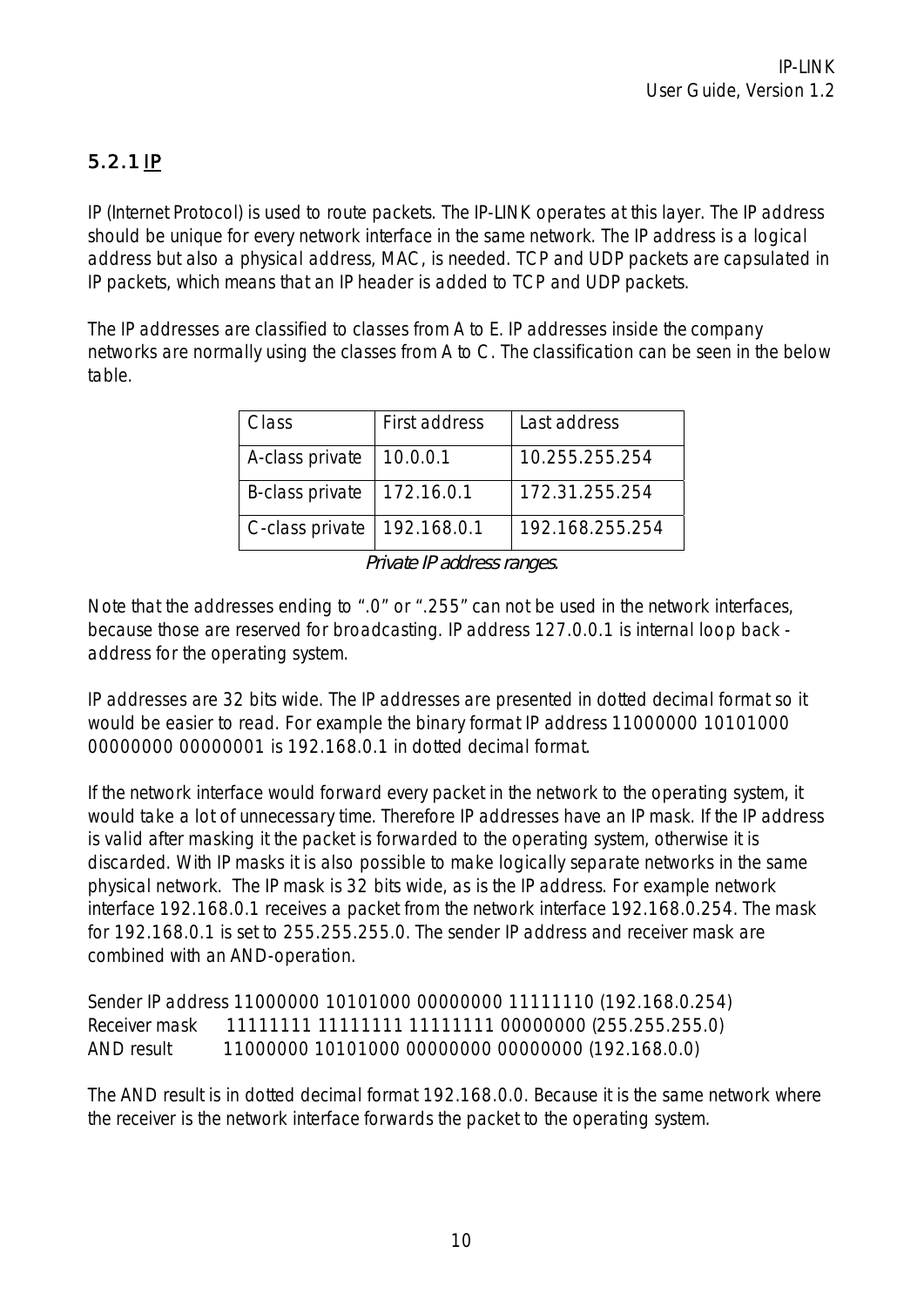If the packet is sent from address 192.168.8.254 the result is as follows: Sender IP address 11000000 10101000 00001000 11111110 (192.168.8.254) Receiver mask 11111111 11111111 11111111 00000000 (255.255.255.0) AND result 11000000 10101000 00001000 00000000 (192.168.8.0) The result is not in the same network as the receiver so the packet is discarded.

To simplify the IP address and mask notation, the mask can be presented as a number of significant bits (ones). This is called the CIDR notation. Mask 255.255.255.0 can be presented as "/24" after the IP address in CIDR notation. The following table has some of the masks in different notations.

| IP network  | Mask in dotted<br>decimal | IP address and mask<br>in CIDR notation | Maximum amount of<br>devices in network |
|-------------|---------------------------|-----------------------------------------|-----------------------------------------|
| 10.0.0.0    | 255.0.0.0                 | 10.0.0.0/8                              | 16777214                                |
| 172.16.0.0  | 255.255.0.0               | 172.16.0.0/16                           | 65534                                   |
| 192.168.0.0 | 255.255.255.0             | 192.168.0.0/24                          | 254                                     |
| 192.168.0.0 | 255.255.255.128           | 192.168.0.0/25                          | 126                                     |
| 192.168.0.0 | 255.255.255.192           | 192.168.0.0/26                          | 62                                      |
| 192.168.0.0 | 255.255.255.224           | 192.168.0.0/27                          | 30                                      |
| 192.168.0.0 | 255.255.255.240           | 192.168.0.0/28                          | 14                                      |
| 192.168.0.0 | 255.255.255.248           | 192.168.0.0/29                          | 6                                       |
| 192.168.0.0 | 255.255.255.252           | 192.168.0.0/30                          | 2                                       |

Different masks with different notations.

The mask must be contiguous so no binary zeros are allowed between binary ones. Therefore one field can only have values 255, 254, 252, 248, 240, 224, 192, 128 or 0.

Note that some network device manufacturers use inversed masks. They count the significant bits from the end of the mask. In these cases 255.255.255.0 would be 0.0.0.8 and "/24" would be "/8".

The IP broadcast address is used to send packets to every device in the same network. The IP broadcast address ends to ".255". The IP broadcast address must not be used as an IP address for the device.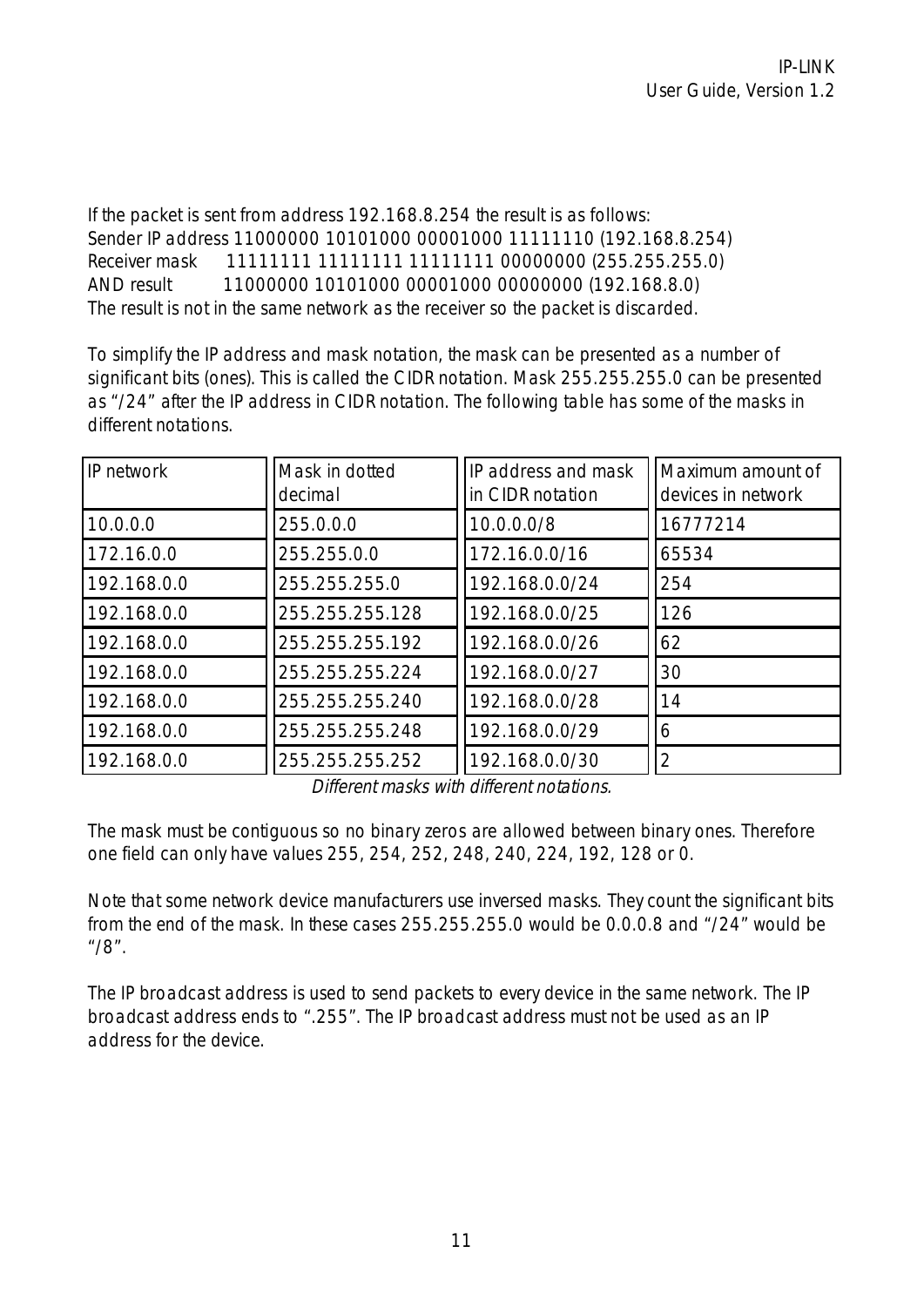### 5.2.2 ICMP

ICMP (Internet Control Message Protocol) is the protocol for different IP layers to talk to each other. ICMP is mostly used to inform error situations, like destination network unreachable. Also the Ping program uses ICMP directly from the application layer.

| vpe | Name                    |
|-----|-------------------------|
|     | Echo reply              |
| 3   | Destination unreachable |
| 5   | Redirect                |
|     | Echo request            |
| 11  | Time exceeded           |
|     | Parameter problem       |

The most common ICMP types. The full list is available at www.iana.org/assignments/icmpparameters

### 5.2.3 MAC ADDRESS AND ARP

IP address, the logical address, alone is not enough addressing information for the communication; also a physical address is needed. In Ethernet the physical address is also called MAC address (Medium Access Control). The IP address can be changed but the MAC address is always fixed and individual for the network interface.

The MAC address is 48 bits long and it is usually presented in two formats; MM:MM:MM:SS:SS:SS (e.g Linux) or MM-MM-MM-SS-SS-SS (e.g Windows). The first half is the unique code for the manufacturer and the second half is the serial number. For example MAC address 00:A0:C9:12:34:56 indicates that the manufacturer is Intel Corporation (00A0C9) and the rest is the network interfaces serial number.

ARP (Address Resolution Protocol) is used at the link layer to find out the correlation between the IP and physical MAC address. IP-LINK has Proxy ARP in the radio and in the Ethernet interface. IP-LINK answers to the ARP requests, addressed to the device behind IP-LINK, by using Proxy ARP technique. By "faking" its identity, the IP-LINK takes the packets and routes them to the "real" destination. The difference to the normal networking setup is that if no one answers to the ARP query the packet is sent to the default gateway. When IP-LINK and the radio network are added to an existing network no changes are needed to the customer devices for the default gateway settings.

## 5.2.4 DHCP

DHCP (Dynamic Host Configuration Protocol) is used in the networks where the server runs DHCP service. When booting up, the workstation asks the IP settings from the DHCP server. The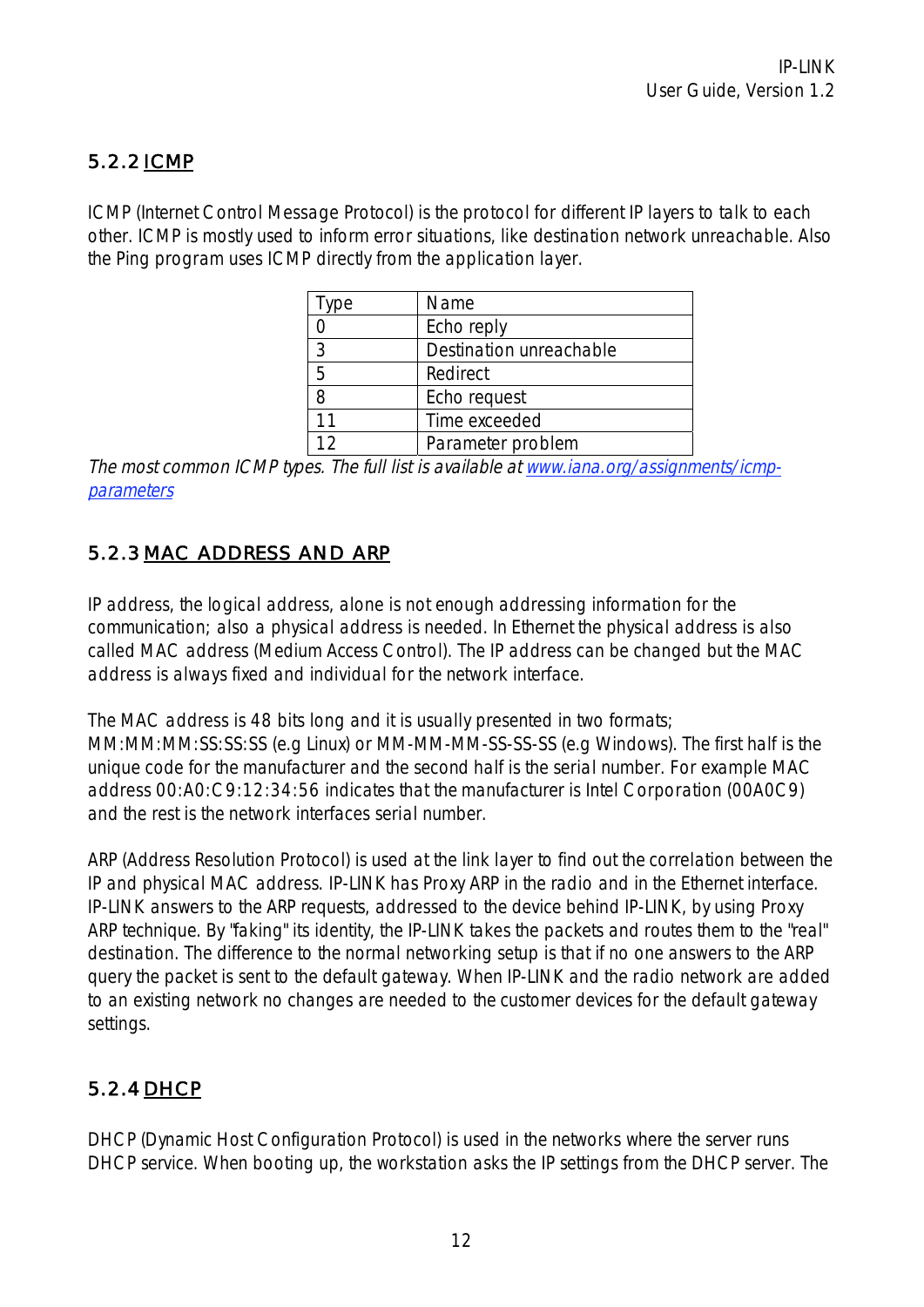communication is based on MAC addresses since workstation does not yet have IP address. IP-LINK does not support DHCP as a service or a client. The routes are defined static and cannot be updated dynamically. With IP-LINK static IP-addresses must be used. However, the DHCP can be used in the main network and for the user devices in it.

### 5.2.5 Ethernet TCP/IP frame



A simplified presentation of a typical Ethernet TCP/IP packet.

The Ethernet packet capsulation has two parts; a header and a CRC tailer. First in Ethernet header is preamble which is used to synchronize the Ethernet network interface receivers. The preamble is 8 bytes and in some literature not included in the length. Without the preamble the Ethernet capsulation is 18 bytes (header + tailer). MAC source and destination addresses are needed so the Ethernet network interfaces can send and receive data without broadcasting the data to everybody. The Ethernet is a broadcast medium but the MAC addresses make it possible to discard data that is not for the receiver.

The IP and TCP capsulation have only a header. The header is usually 20 bytes. The TCP header has the port addresses and other data needed for reliable transmission, e.g. sequence numbers and acknowledgements. After this is the actual user data. It always takes at least 66 bytes to transfer data with TCP/IP in Ethernet. The data can be at maximum 1460 bytes in one packet.

The size of the packet in the Ethernet or in other transfer medium can be limited with MTU (Maximum Transfer Unit) value. With a larger value the throughput is better: the response times are better with smaller packets especially in slow networks. The TCP is reliable protocol so it always opens the connection before transmitting any data. The opening of the connection takes one packet from the client to ask the other end (server) to open the connection and one packet from the server to accept the connection. TCP transfers the data in variable size segments, which are limited by the MSS (Maximum Segment Size) value. TCP acknowledges the data by segments. One MTU may hold multiple segments. The multiple segments are in the data part of the TCP packet and have a common header.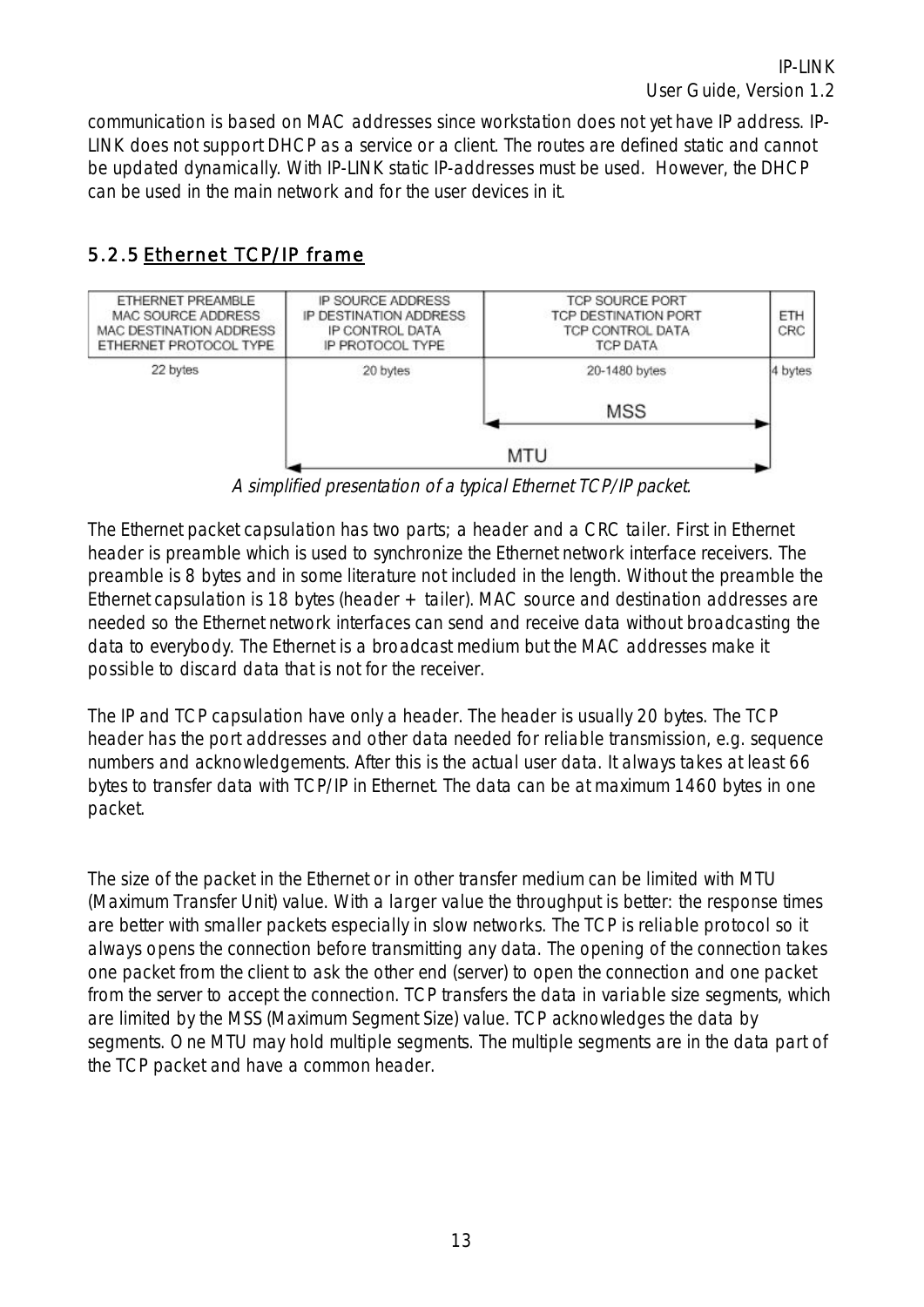## 5.3 SETTINGS FOR IP-LINK

The settings for the IP-LINK can be changed from the console menu. The menu is accessible from the serial port with a null modem cable or from the network with Telnet.

The menu selections must end to an "ENTER".

The terminal software should have local echo disabled and use only CR-character (Carriage Return, 0x0D) as "ENTER".

After the changes have been made, they have to be applied before the changes take place. Please note that the applying does not save the changes, the saving must be done separately.

------------------------------------------------------------------------------- Satel IP-LINK Configuration ------------------------------------------------------------------------------- 1) Ethernet Interface Settings 2) Radio Modem Serial Settings 3) Radio Interface Settings 4) Show All Current Interfaces 5) Routes 6) ARP Cache 7) Firewall 8) Other Settings N) Domain Names T) Tests A) System information D) Load Default Configuration L) Stored Configurations R) Apply Changes without Saving E) Save Changes<br>X) Logout X) Logout<br>B) Boot **Boot** IP-LINK>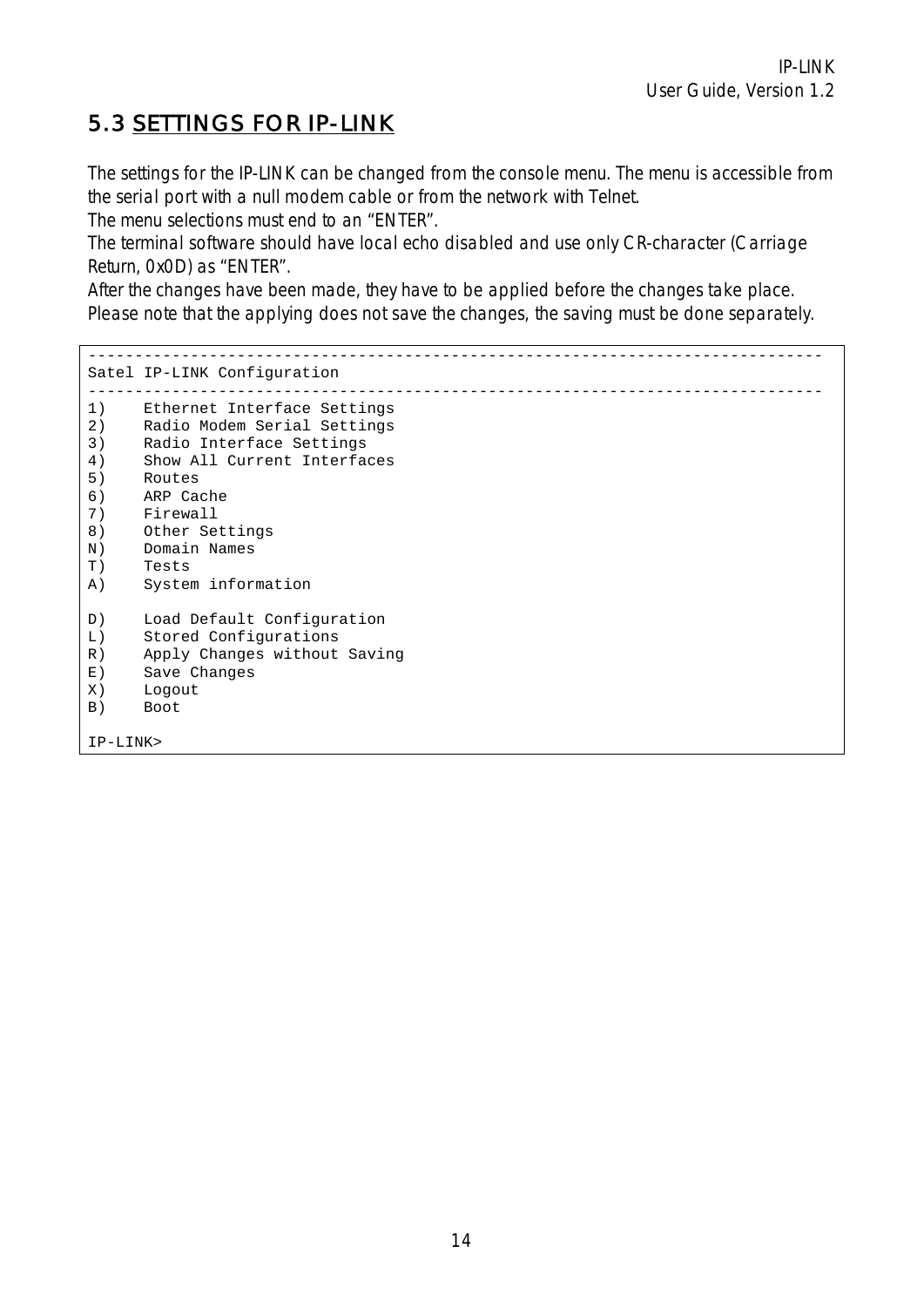## 5.4 ETHERNET INTERFACE SETTINGS

------------------------------------------------------------ Ethernet Interface Settings 1) Ethernet IP Address 192.168.0.1 2) Ethernet Network Mask 255.255.255.0 3) Ethernet Broadcast Address 192.168.0.255 4) Maximum Packet Size (MTU) 1500 5) MAC Address 00:06:70:00:00:01 6) Ethernet Proxy ARP ON 7) Show Statistics

1) Ethernet IP address

- Sets the Ethernet network interface IP address of the IP-LINK.

2) Ethernet Network Mask

- Sets the Ethernet network interface mask.

3) Ethernet Broadcast Address

- Sets the Ethernet network interface IP broadcast address.

4) Maximum Packet Size (MTU)

- Sets the maximum packet size (MTU) in Ethernet.

5) MAC address

- MAC address of the network interface. Not possible to change.

6) Ethernet Proxy ARP

- Sets the Proxy ARP ON or OFF.

7) Show Statistics

- Shows the statistics of the Ethernet interface.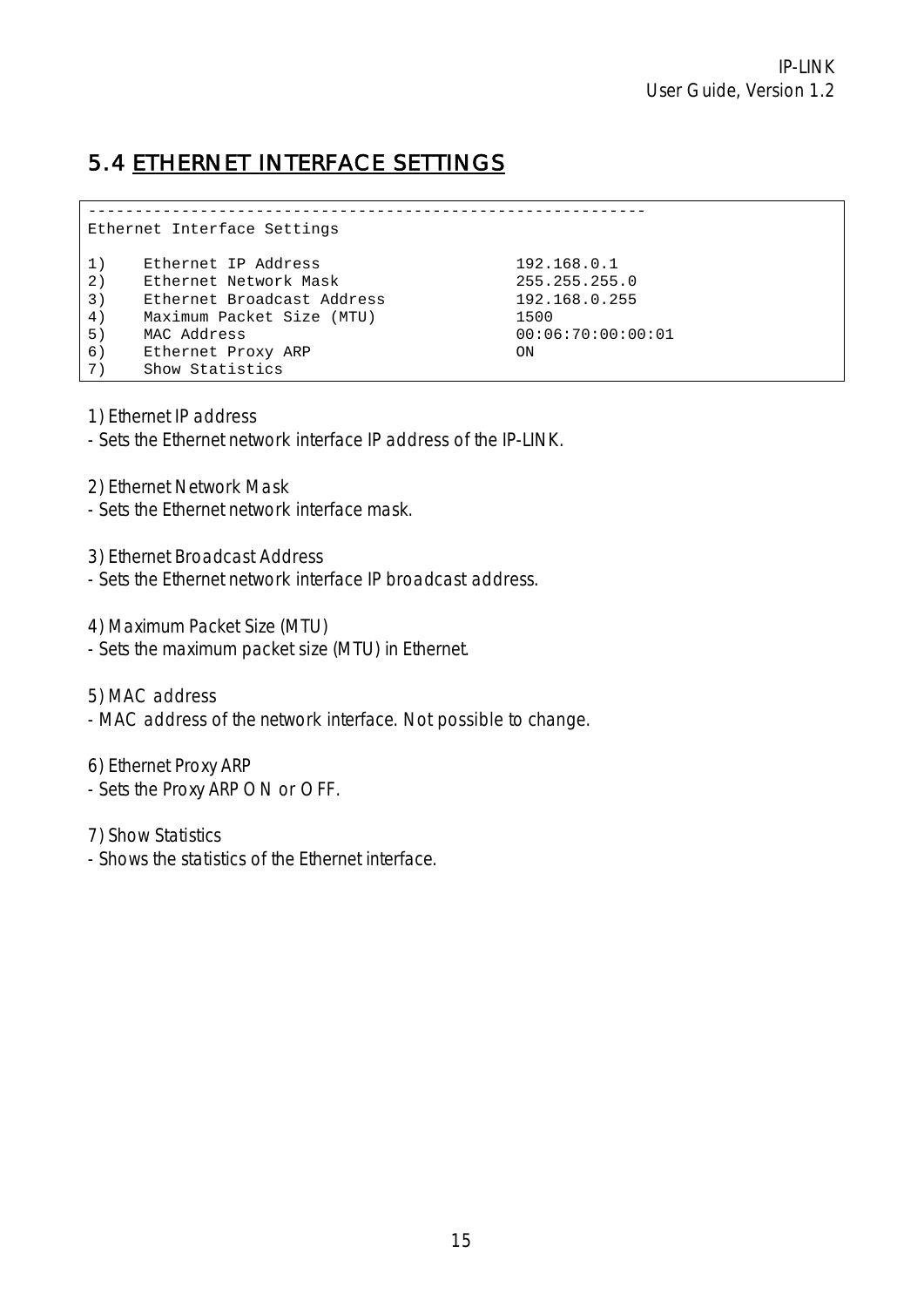# 5.5 RADIO MODEM SERIAL SETTINGS

```
------------------------------------------------------------ 
Radio Modem Serial Settings: 
1) Speed 19200 bps 
2) Parity None 
3) Flow Control HW(CTS/RTS)
```
#### 1) Speed

- Changes the speed of the serial interface to the radio modem. Note that the speed must be the same in the radio modem. It is recommended to use the same speed than the radio modem air transfer speed.

#### 2) Parity

- Change the parity of the serial interface to the radio modem. The parity must also be changed from the radio modem.

#### 3) Flow Control

- Change the flow control of the serial interface to the radio modem. Possibilities are none or hardware handshake.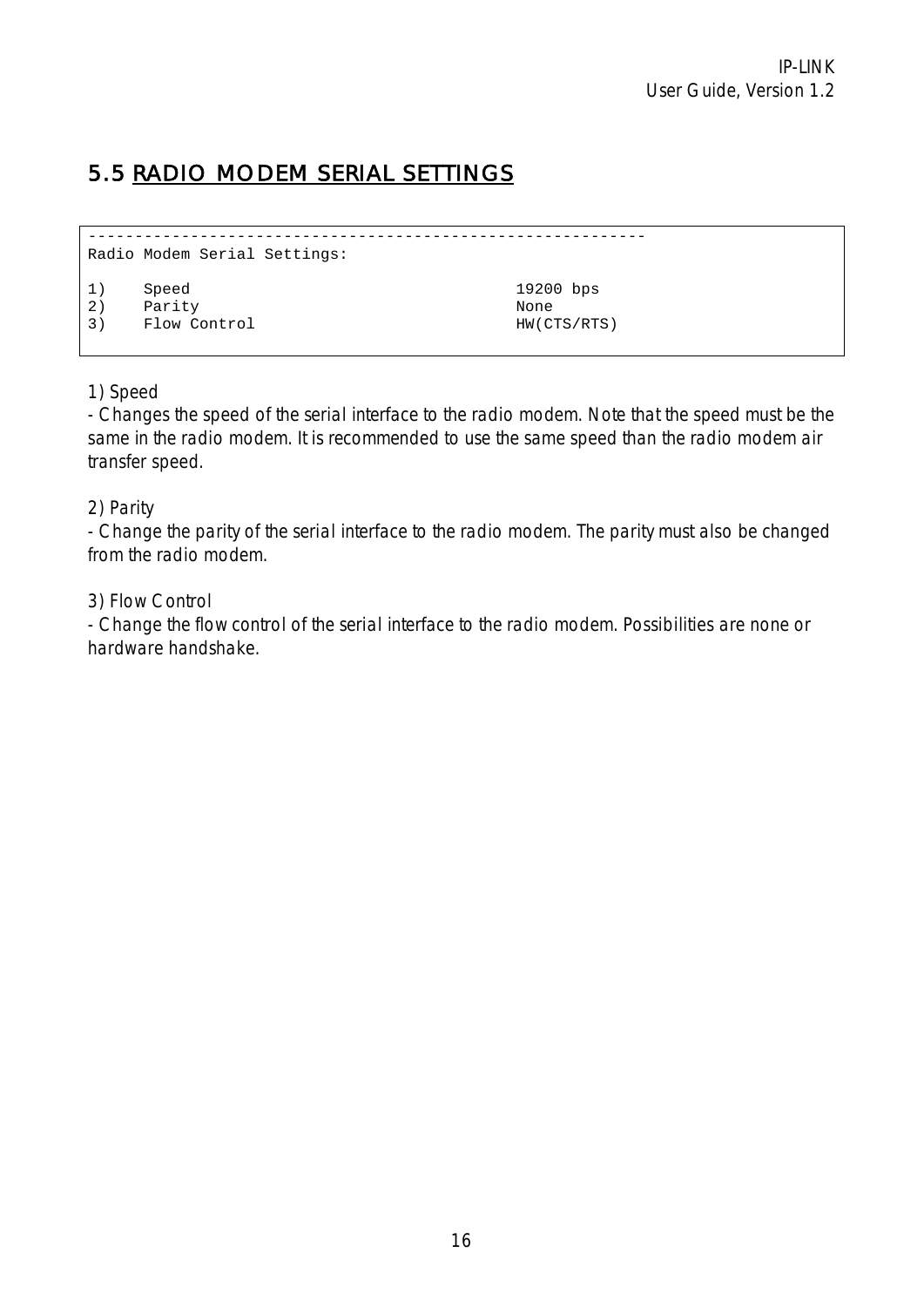# 5.6 RADIO NETWORK SETTINGS

IP-LINK has a special radio network interface. It is made to look like an Ethernet network for the Kernel but is in reality asynchronous serial RS-232 connection. When IP-LINK routes packets from the Ethernet interface to the radio modem interface the radio network framing is added to the packet. No changes to the IP capsulation and to the data inside it (TCP, UDP or other) are made. The radio modem adds the radio modem capsulation, which is dependant on the radio modem type used.



An example of the different capsulations between the devices with TCP/IP packet. IP and TCP data is not changed between any devices. The radio modem does not change the IP-LINKs radio network capsulation*.*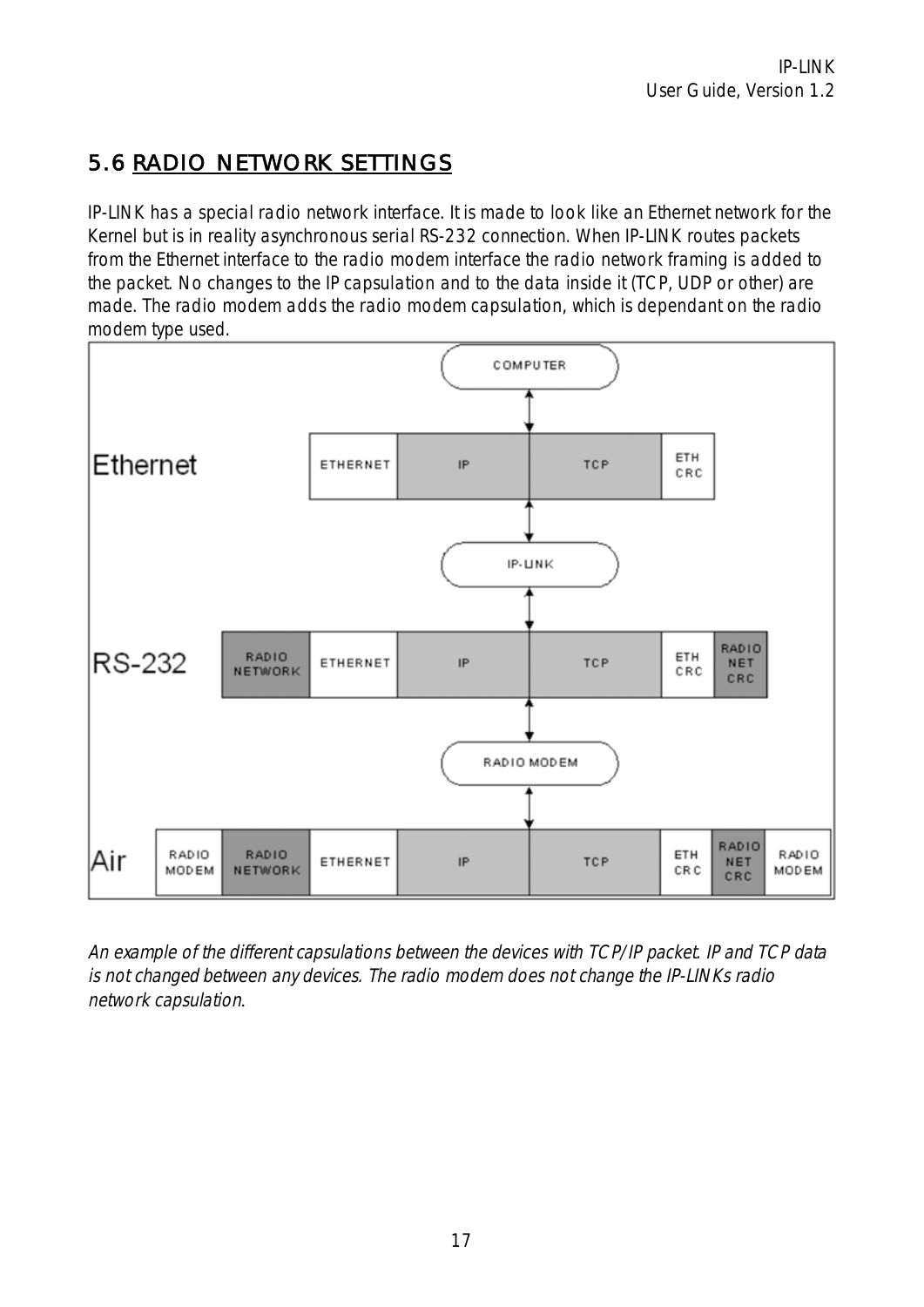### 5.6.1 Radio interface IP settings

The IP-LINK has following radio interface settings. The settings affect to the IP settings of the radio interface.

|                   | Radio Interface Settings     |               |
|-------------------|------------------------------|---------------|
|                   |                              |               |
| 1)                | Radio IP Address             | 10.10.10.1    |
| 2)                | Radio Network Mask           | 255.255.255.0 |
| 3)                | Radio Broadcast Address      | 10.10.10.255  |
| 4)                | Maximum Packet Size (MTU)    | 1500          |
| 5)                | Radio Proxy ARP              | ON            |
| 6)                | Min Time Between Packets     | 10            |
| 7)                | Max Random Factor for Time   | 4             |
| 8)                | Packet Retry Limit           | 500           |
| A)                | Use CD Signal for TX Control | ON            |
| $\vert B \rangle$ | Radio Network Compression    | ON/500/1.1    |
| $\mathcal{C}$ )   | Radio Network Encryption     | ON            |
| D)                | Show Statistics              |               |

1) Radio Interface IP Address

- Sets the radio modem interface IP address.

2) Radio Interface Network Mask

- Sets the radio modem interface IP mask.

3) Radio Interface Broadcast Address

- Sets the radio modem interface IP broadcast address.

4) Maximum Packet Size (MTU)

- Sets the maximum length (MTU) of the sent radio packets. Usually packets in the Ethernet network are 1500 bytes. This setting controls the fragmentation of the packets to the radio interface. For example the setting can be 800 bytes, so one 1500 packet from the Ethernet is fragmented to two packets for the radio. The received packets from the radio can be larger than this value.

5) Radio Proxy ARP

- Changes radio proxy ARP ON or OFF.

### 5.6.2 Radio interface protocol settings

The IP-LINK has a transmission protocol for the radio interface. The packets from the Ethernet network are capsulated inside a radio network framing, which is similar to the Ethernet framing. When a radio modem transmits data, first the radio modem transmitters PA (Power Amplifier) is started. The power is increased gradually (i.e. ramped up) in narrow band radio modems to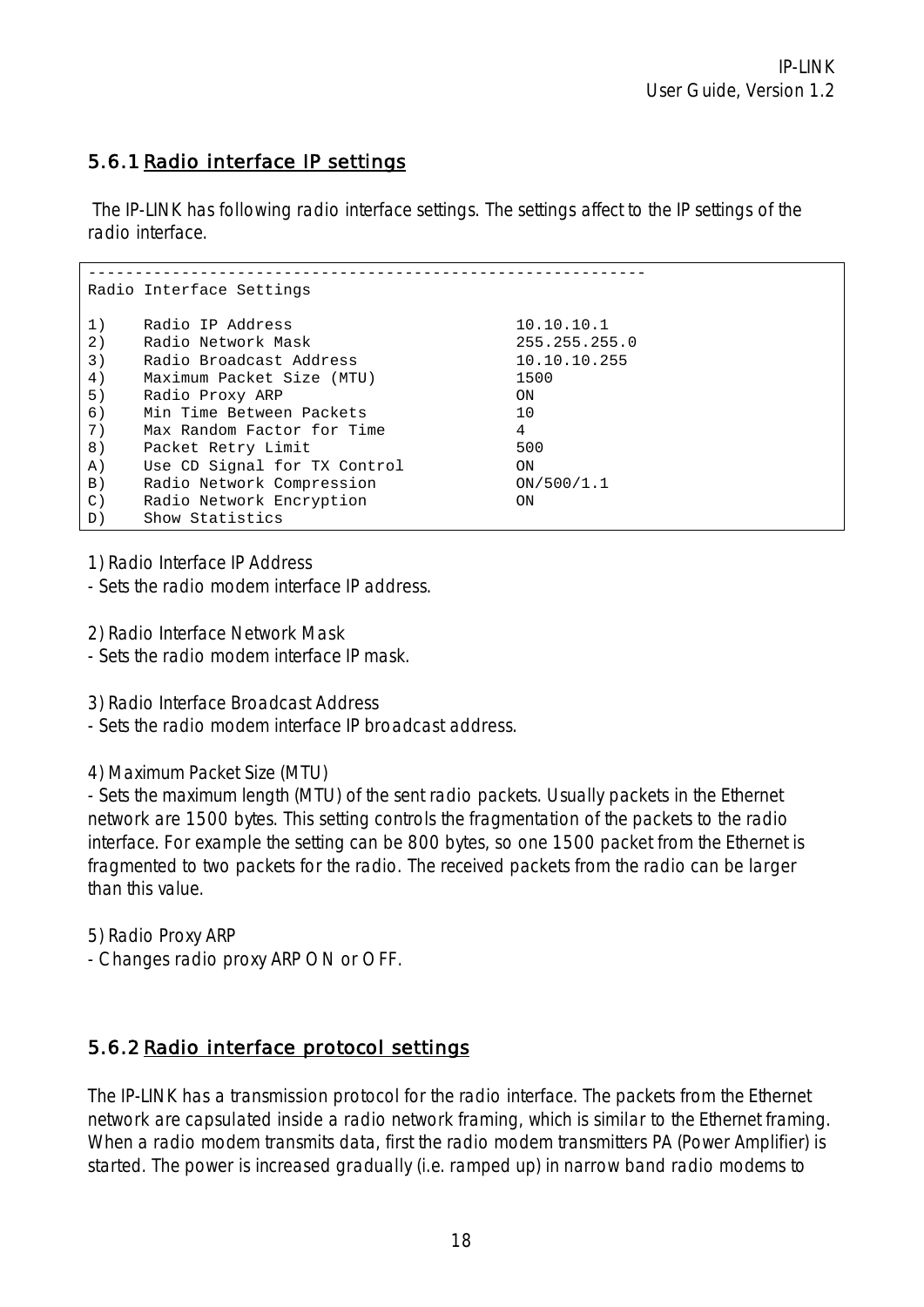avoid interference to the other channels. When the PA is fully powered, the carrier signal is strong enough to be noticed by other radio modems. When the radio modem notice the signal stronger than the threshold the carrier signal is activated in the D15 connector. This takes about 5 ms with SATELLINE-3AS radio modem.

When the PA is fully powered, a synchronization sequence is added to the carrier. The last byte of the synchronization sequence is a synchronization byte. The receiving radio modem cannot know before the synchronization byte, if the signal is a beginning of a transmission or noise. When the receiving radio modem receives the synchronization byte, it knows it has been locked to the transmission and data will follow. The time before synchronization byte is about 20 ms with SATELLINE-3AS radio modem; there is a 20 ms time of uncertainty when collisions can happen with the SATELLINE-3AS and RX priority setting. When the carrier signal is monitored, the time of uncertainty is only 5 ms.

If two or more radio modems transmit at the same time, the transmissions can collide in the air and nothing can be received. A transmitting radio modem cannot detect a collision. It is important to try to avoid collisions since the transmission delay is longer and transmission speed is lower with the radio modems than in Ethernet.

In case when two radio modems start to transmit at the same time with different length packets, neither one will know that the collision takes place. The other radio modem with a short transmission stops transmitting first and starts to listen. The radio modem has missed the synchronization so it will not know whether the signal in the air is noise or a valid transmission. The SATELLINE-3AS RX priority setting only avoids transmitting if the radio modem has received the synchronization byte. In this case it would not help; the radio modem transmits and again a collision happens. This situation can be avoided if the carrier signal is monitored. IP-LINK has a setting for monitoring the carrier signal (CD, Carrier Detect).

The usage of the carrier monitoring may block the transmissions completely if there is a noise in the radio channel, therefore the radio modem threshold levels (RSSI, Received Signal Strength Indicator) must be set carefully in the radio modem. The radio modem does not try to receive transmission if the RSSI value is less than the set threshold. In SATELLINE -3AS radio modem the CD LED indicates the RSSI value. If the LED is RED the radio modem is transmitting. If the LED is GREEN, the radio modem is receiving. If the LED is ORANGE, the radio modem is receiving noise above threshold. Note that the CD is always ORANGE before the synchronization byte is received. With short data packets the transition from ORANGE to GREEN might be undetected visually.

Packets can be sent with a constant delay between every packet or with a random delay between the packets. If the radio modem CD signal is active or CTS (Clear To Send) signal is inactive, the IP-LINK waits and tries again. The amount of retries is limited by the packet retry limit. If the packet cannot be sent within the retry limit, it is dropped. The constant delay is set by setting the "Max Random Factor for Time" to a value "1".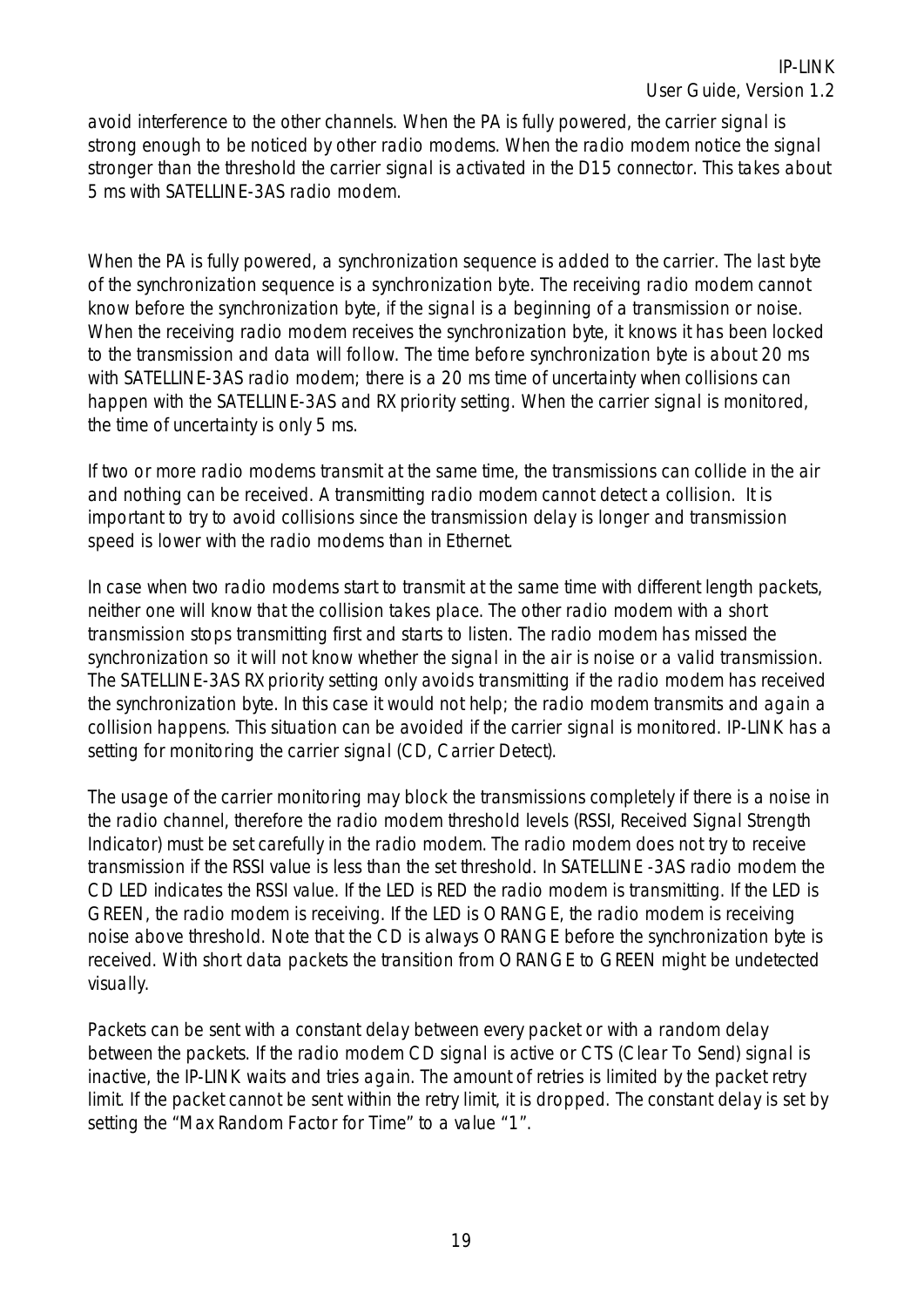6) Min Time Between Packets

- Sets the minimum time between the radio packets in 10 milliseconds resolution. This is the delay that is multiplied with "Max Random Factor for Time".

7) Max Random Factor for Time

- Sets the random mode maximum coefficient. For example, with Max Factor of 3 values 1, 2 and 3 are possible. With Min Time 10 ms the results are 10, 20 or 30 ms in random order.

8) Packet Retry Limit

- Sets the maximum amount of transmission attempts before the packet is discarded. This is not packet retransmission.

A) Use CD signal for TX control

- Sets ON or OFF D15 connectors CD signal monitoring.

#### 5.6.3 Radio network compression

IP-LINK can compress the data sent to the radio network. This is useful if the data transferred is mostly text. Compressed images (JPG, GIF, PNG) cannot be re-compressed. The optimum setting depends on the applications used. The compression setting does not need to be ON in every IP-LINK. The IP-LINK receives compressed data if the compression setting is OFF.

B) Radio Network Compression

- Changes the radio network compression parameters. The parameters are Compression ON or OFF, minimum packet size and minimum compression rate. If the packet is smaller than the minimum packet size setting it is not tried to be compress. If the packet is compressed but the result is less than the compression rate, the packet is sent uncompressed. The compression rate 1 is not compressed. Value less than 1 means the packet is bigger after compression and value above 1 means the packet is compressed.

#### 5.6.4 Radio network encryption

The radio network packets can be encrypted. The encryption is 64-bit shared key based. The setting (ON/OFF) and the key must be the same in all the IP-LINK devices. The key is eight values between 00-7F, for example "1A, 1C, 34, 7F, 69, 2D, 5, 40"

#### C) Radio Network Encryption

- Changes the radio network encryption parameters. The encryption is ON or OFF and the encryption key is in hexadecimal values.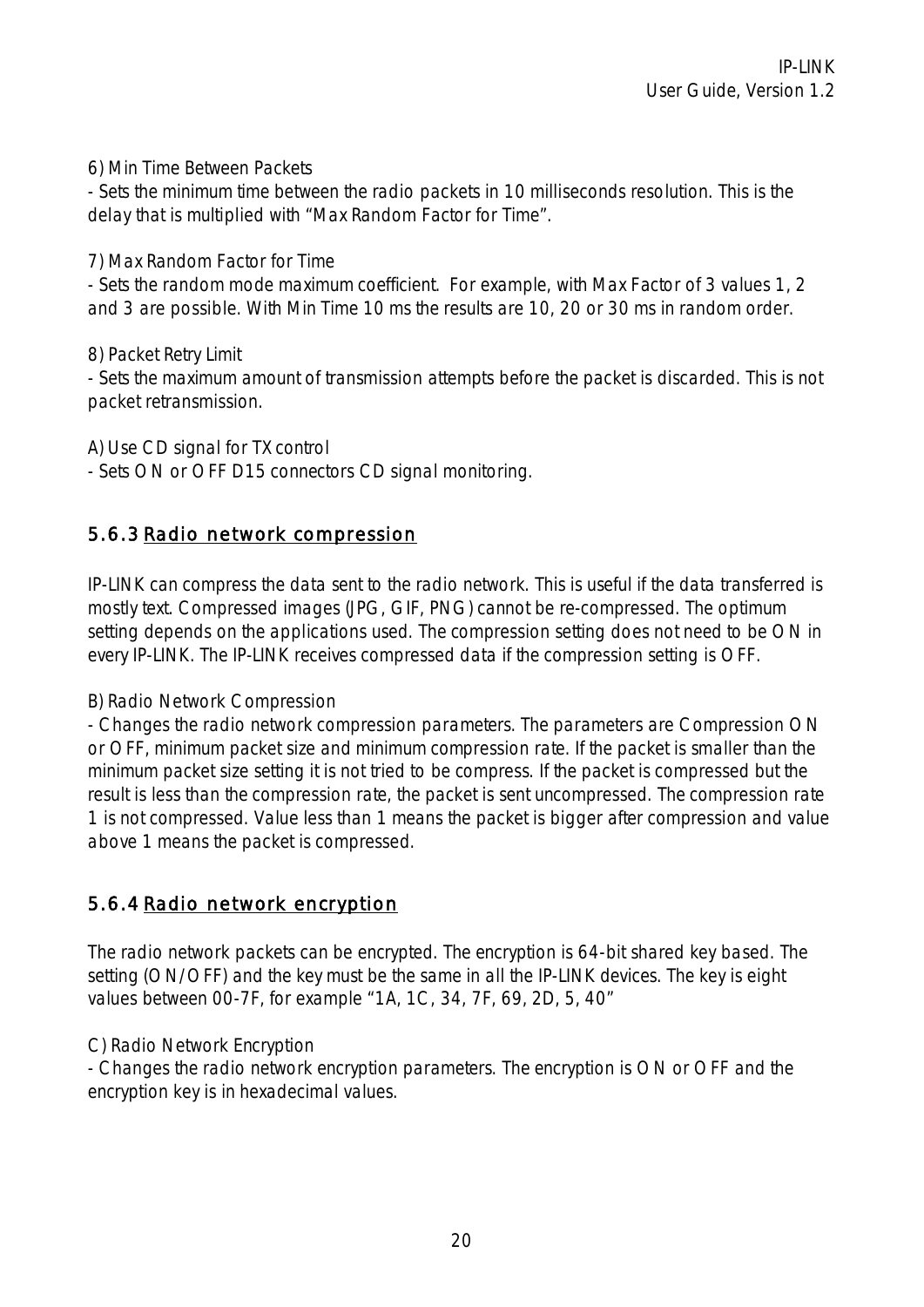### 5.6.5 Radio interface statistics

D) Show Statistics

Opens a new submenu. The radio network interface has similar statistics as the Ethernet network interface. The statistics can be used to analyze the performance and fine tune the settings. The statistics displayed have the IP settings and statistics for received (RX) and sent (TX) packets.

```
---------------------------------------------------------------------- 
Interface Statistics for satel0: 
satel0 Link encap:Ethernet HWaddr 00:06:70:00:00:01 
          inet addr:10.10.10.1 Bcast:10.10.10.255 Mask:255.255.255.0 
          UP BROADCAST RUNNING MULTICAST MTU:800 Metric:1 
          RX packets:10158 errors:4 dropped:0 overruns:0 frame:4 
          TX packets:10420 errors:0 dropped:0 overruns:0 carrier:0 
          collisions:0 txqueuelen:3 
R) Reset Statistics 
D) Show Real Time Packet Status
```
RX:

Packets – number of valid packets

Errors – total number of errors excluding dropped packets

Dropped – packets that have received dropped due to different encryption settings

Overruns – not in use

Frame – number of packets that have had error in the radio network framing

TX:

Packets – total amount of packets transmitted to the radio network

Errors – total number of errors

Dropped – packets that have been dropped from the transmission packet buffer (txqueue)

Overruns – not in use

Carrier – packet has been discarded after the retry limit

Collisions – not in use

Txqueuelen – this is the length of the transmission packet buffer

The submenu selection "D) Show Real Time Packet Status " shows the following real time diagnostics:

|           |     |     | ---- Showing Real Time Packet Status. Exit with ESC |     |          |  |  |  |
|-----------|-----|-----|-----------------------------------------------------|-----|----------|--|--|--|
| Type      |     |     | Size Compr. Size Rate Delay Retry Error             |     |          |  |  |  |
| TX        | 54  |     |                                                     | 360 | 18       |  |  |  |
| RX.       | 814 |     |                                                     |     |          |  |  |  |
| RX        | 42  |     |                                                     |     |          |  |  |  |
| TX        | 54  |     |                                                     | 580 | 29       |  |  |  |
| TX        | 531 | 393 | 1.3                                                 | 20  | $\Omega$ |  |  |  |
| <b>RX</b> | 190 |     |                                                     |     |          |  |  |  |
| ТX        | 54  |     |                                                     | 2.0 |          |  |  |  |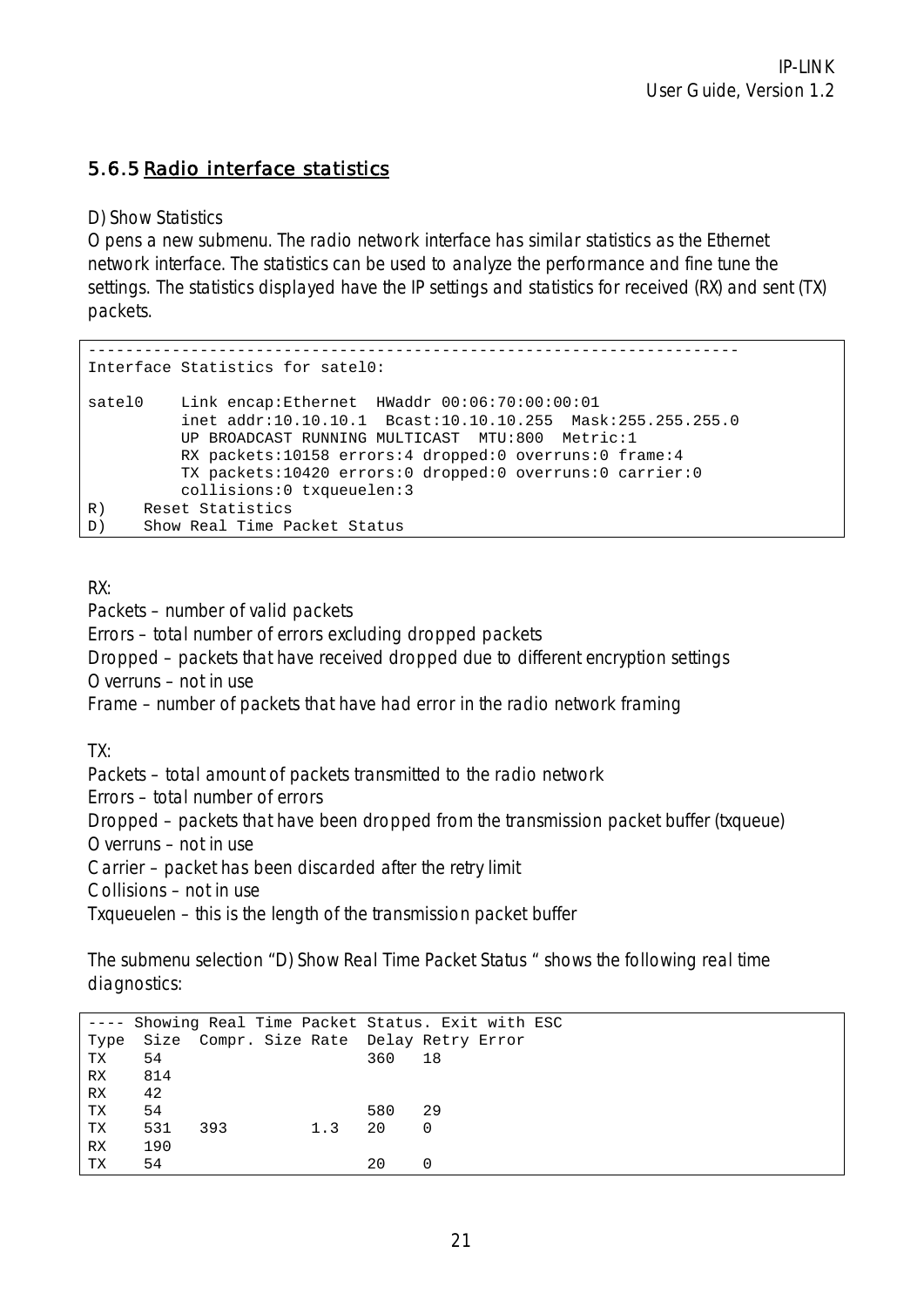Type - the packet direction TX or RX.

Size - the size of the packet.

Compr. Size - the compressed size of the packet if the compression is used at the receiving or at the transmitting IP-LINK.

Rate - the compression ratio. A value bigger than 1 means the compression has made the packet smaller.

Delay - the total delay on the transmission. For example if the carrier signal has been ON and one or several delays are needed. In this example the "Min Time" has been 20 ms.

Retry - the number of retries when the packet has been tried to send.

Error - the explanation of a possible error.

The error types are:

Transmission:

DRP - dropped. Internal buffers are full and the packet has been dropped.

RET - retry. Maximum retry limit exceeded.

CTS - CTS signal has prevented the transmission to the radio modem and the packet is dropped.

Reception:

FRM - framing error. Error in the packet or not a full packet.

LEN - length. Erroneous packet length.

CRC - checksum. Error in the packet.

CRY - encryption. The received packet has been encrypted but the encryption is not ON in this device.

MAC- MAC address error. The received packet was not for this device. In two device systems the encryption key may be wrong. In a system with multiple devices this was a packet to another device and is a normal situation.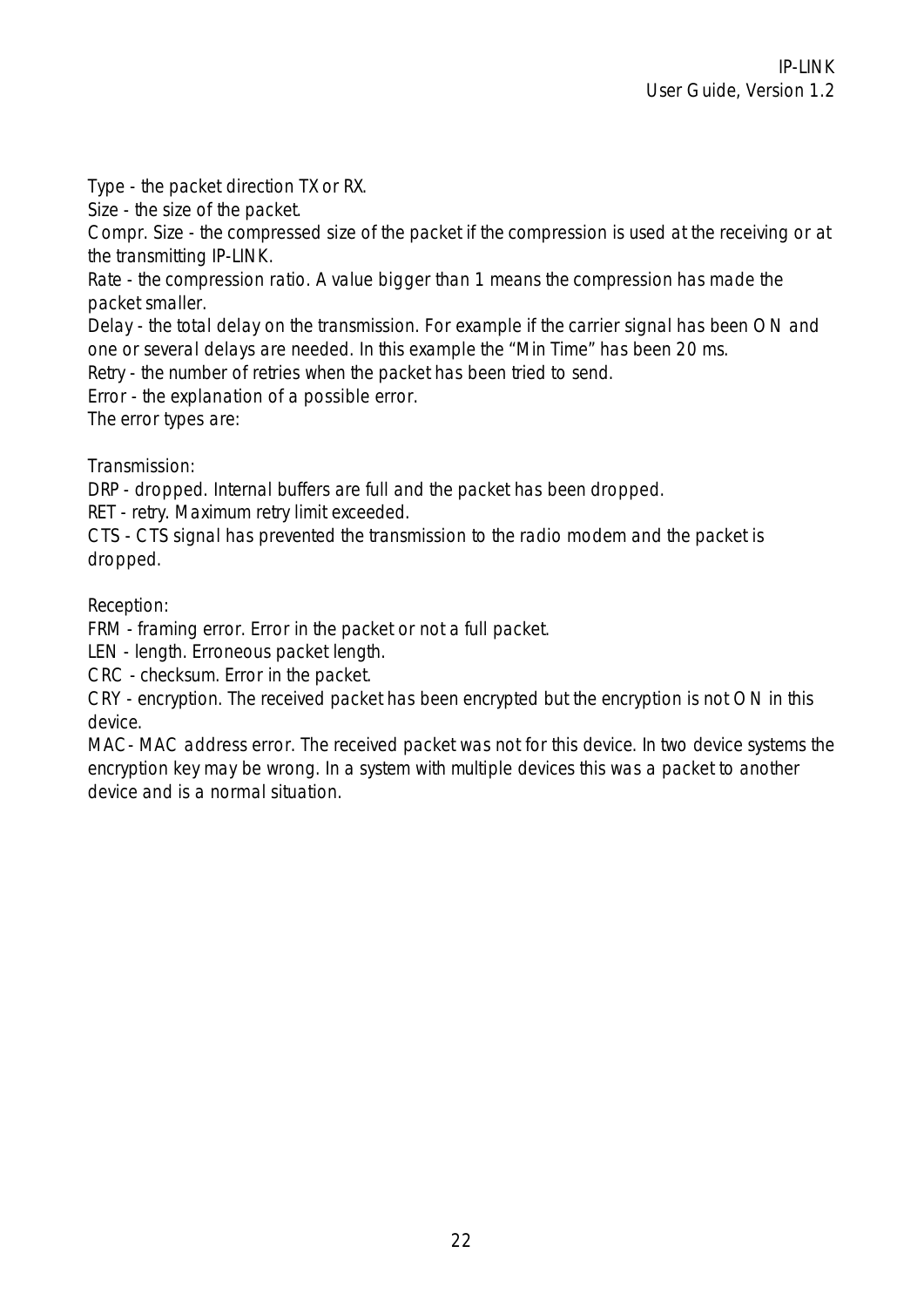# 5.7 ROUTING

IP-LINK makes the routing decisions based on the route settings. The routes are added manually to the routing table and are static. The correct route is tried to find in mask based order and the first matching route is used. If no routes match, the packet is sent to the default gateway, if defined. The routes must be defined to both directions. If there is a route to only one direction the TCP connection cannot be opened and the PING program for testing does not work. So, the routes must be defined in both ends.

|             | Kernel IP routing table |               |       |        |         |          |                  |
|-------------|-------------------------|---------------|-------|--------|---------|----------|------------------|
| Destination | Gateway                 | Genmask       | Flags | Metric | Ref Use |          | Iface            |
| 192.168.0.0 | $\star$                 | 255.255.255.0 |       |        |         |          | eth0             |
| 10.10.10.0  | $\star$                 | 255.255.255.0 |       |        |         | $\Omega$ | sat <sub>0</sub> |
| 127.0.0.0   | $\star$                 | 255.0.0.0     |       |        |         |          | lo               |
| default     | 192.168.0.254           | 0.0.0.0       | UG    |        |         |          | eth0             |

The routing table.

From the routing table we can see that the Ethernet interface is in the 192.168.0.0/24 network and the radio network interface is in the 10.0.0.0/24 network. But the Ethernet interface IP address is not seen. The local loop back interface is in 127.0.0.0/8 network. The loop back interface is virtual and has the IP address 127.0.0.1. There is no need to change the loop back interface settings. The loop back interface is used if packets need to be dropped, in that case the packets are routed to loop back interface.

When the IP-LINK receives a packet from the network interface (Ethernet or radio) the destination address is compared to the mask in the first line. The comparison is made with AND operation. If the comparison result is the same as the destination, the packet is sent to the interface specified in the "Iface" section. If the destination in the first line does not match, the next line is tried until a match is found. If none of the routes match, the packet is sent to the default gateway. From the gateway the packet is routed to other networks. In the example above the default gateway (192.168.0.254) is in the Ethernet network. The default gateway in IP-LINK can also be radio interface of another IP-LINK. For the customer device the IP-LINK is usually the default gateway. In customer device the Ethernet address of the IP-LINK should be used in the gateway setting.

The "Flags" field parameter "U" means that the interface is usable. If the network cable is physically removed, it cannot be seen in the routing table. "G" in "Flags" field means that gateway is used with this route.

The "Metrics" and "Ref" fields are not used in IP-LINK.

"Iface" is the interface where to the packet is routed. It is not looked where the packet comes from. "Eth0" is Ethernet interface, "sat0" is radio interface and "lo" is loop back interface.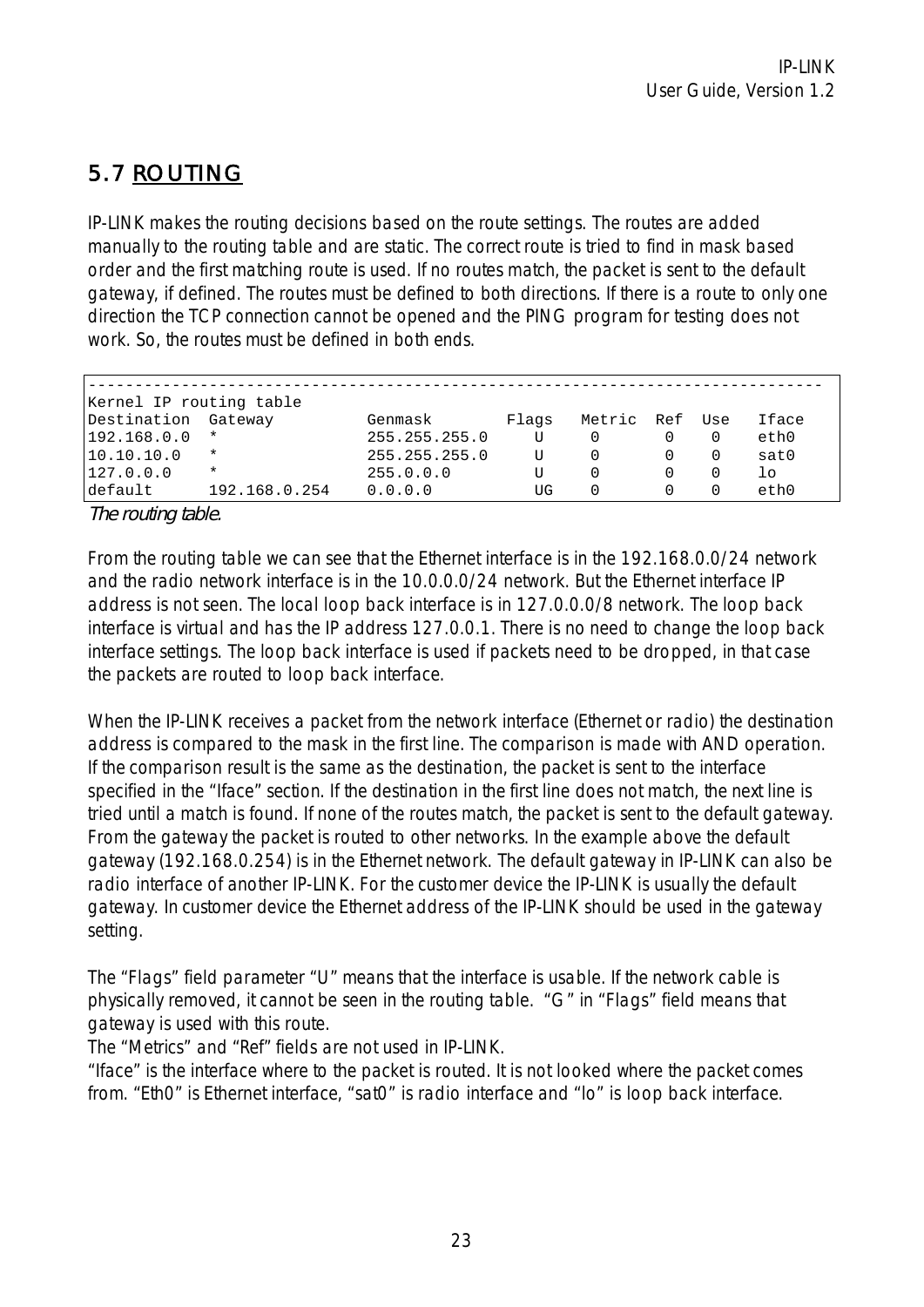#### Example 1.

The Kernel receives packet with the destination address 192.168.0.7. The mask in the first line is tried. ANDing 192.168.0.7 with 255.255.255.0 gives a result 192.168.0.0. This is the same network as the destination so the packet is sent to Ethernet interface.

#### Example 2.

The IP-LINK receives a packet with the destination address 193.94.124.253. The ANDing with the mask in the first line gives a result 193.94.124.0. This is not the same network than the "Destination" in the first line. The second line is tried. ANDing with mask 255.0.0.0 gives a result of 193.0.0.0. This either has the same network as the "Destination" in the second line. The ANDing is now made with the third line mask 255.0.0.0. The result is 193.0.0.0 that is not the same network than 127.0.0.0. The fourth line has the default gateway so the packet is sent to the default gateway 192.168.0.254 in the Ethernet interface.

It is not possible to define multiple routes to the same destination. Only one route is possible. Usually the routes are defined to the networks, but it is possible to define routes to single devices also. In that case the mask is 255.255.255.255.

Route specific gateways can also be defined in the section "Gateway". The "Gateway" is only used in the defined route. The route specific gateway is different than the default gateway. The routes can also be rejecting routes. In these cases the matching packet will be dropped. On the last line of the routing table is the default gateway line. default 192.168.0.254 0.0.0.0 UG 0 0 0 eth0

If this line is not seen the default gateway is in a network that is unreachable. The default gateway setting should be corrected to a destination that is reachable.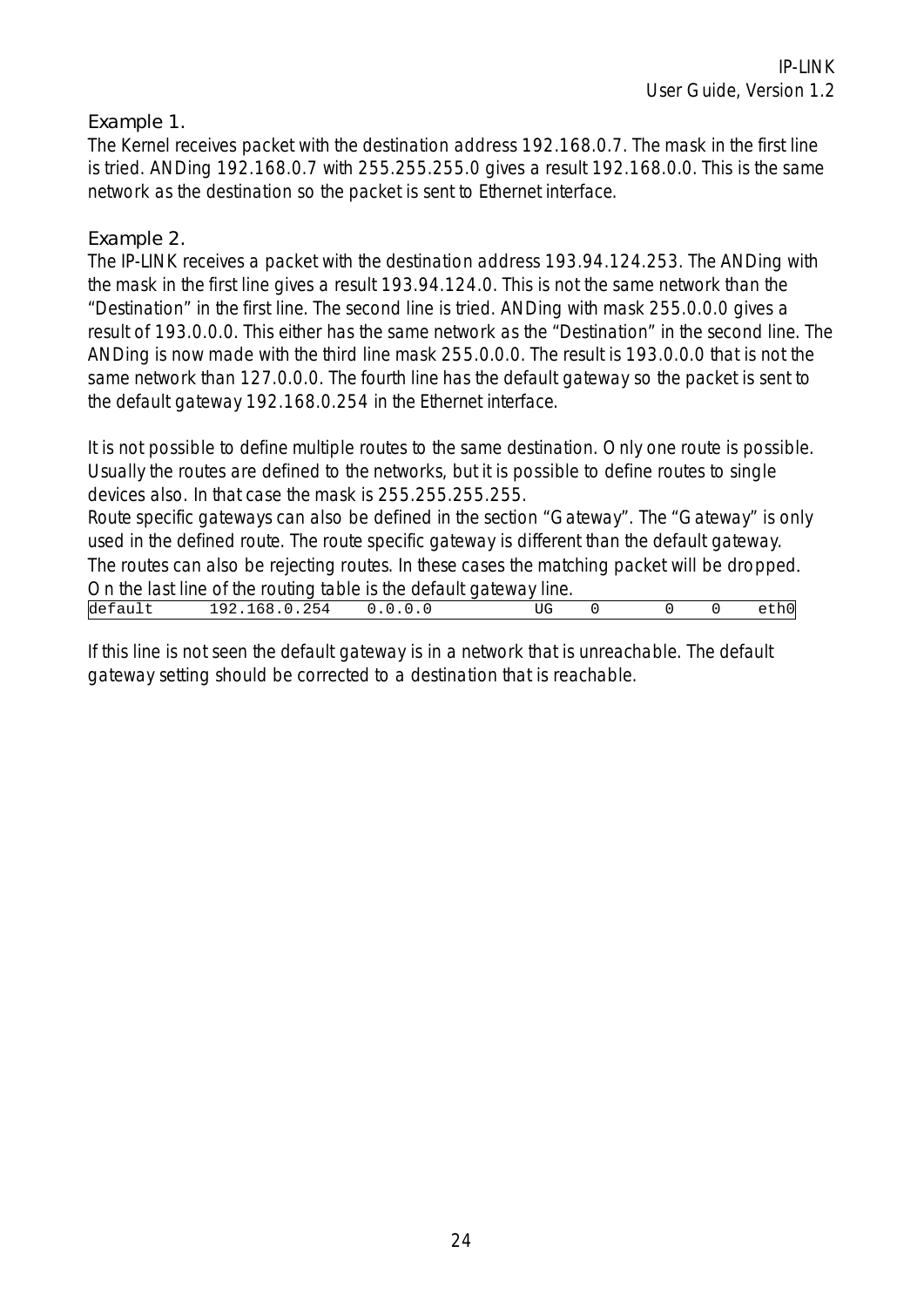## 5.8 ARP CACHE TABLE

The routing does not change the IP destination address of the packet. The packets are sent to the receiver with a MAC address, which can be changed by network interface. The network interface uses ARP to find out the MAC address for the destination IP address. For example if the IP-LINK sends a packet to the network interface, the network interface must know the MAC address. If it does not know it, it sends an ARP query to ask, "What is the MAC address for this IP address?"

The ARP query is sent as an ARP broadcast with address FF:FF:FF:FF (all binary ones). All the network interfaces in the physical network will receive the message and the one having that IP address sends an ARP response "I have this IP address and my MAC address is this". Now the original sender can send the packet with right MAC address.

MAC addresses are saved temporarily in the network devices dynamic ARP cache. The MAC addresses are kept usually few minutes. Then the MAC address is removed and a new ARP query must be made. The ARP queries are also made in the middle of the data transfer. This enables the changing of the IP address in one device without restarting all the devices in the network. In narrow band radio network where the MAC addresses do not change often, the ARP queries take some bandwidth. The MAC addresses can be defined to be static.

| ARP Cache Table                       |                                              |                                |                 |      |                       |
|---------------------------------------|----------------------------------------------|--------------------------------|-----------------|------|-----------------------|
| Address<br>192.168.1.9<br>192.168.7.8 | HWtype<br>ether<br><incomplete></incomplete> | HWaddress<br>00:C0:9F:08:E5:5A | Flags<br>$\sim$ | Mask | Iface<br>eth0<br>sat0 |
| 192.168.1.3                           | ether                                        | 00:CO:9F:08:E5:6F              | CМ              |      | eth0                  |

ARP cache table entries. The MAC address of 192.168.7.8 has been asked but without a response. The MAC address of 192.168.1.3 has been added manually (M flag).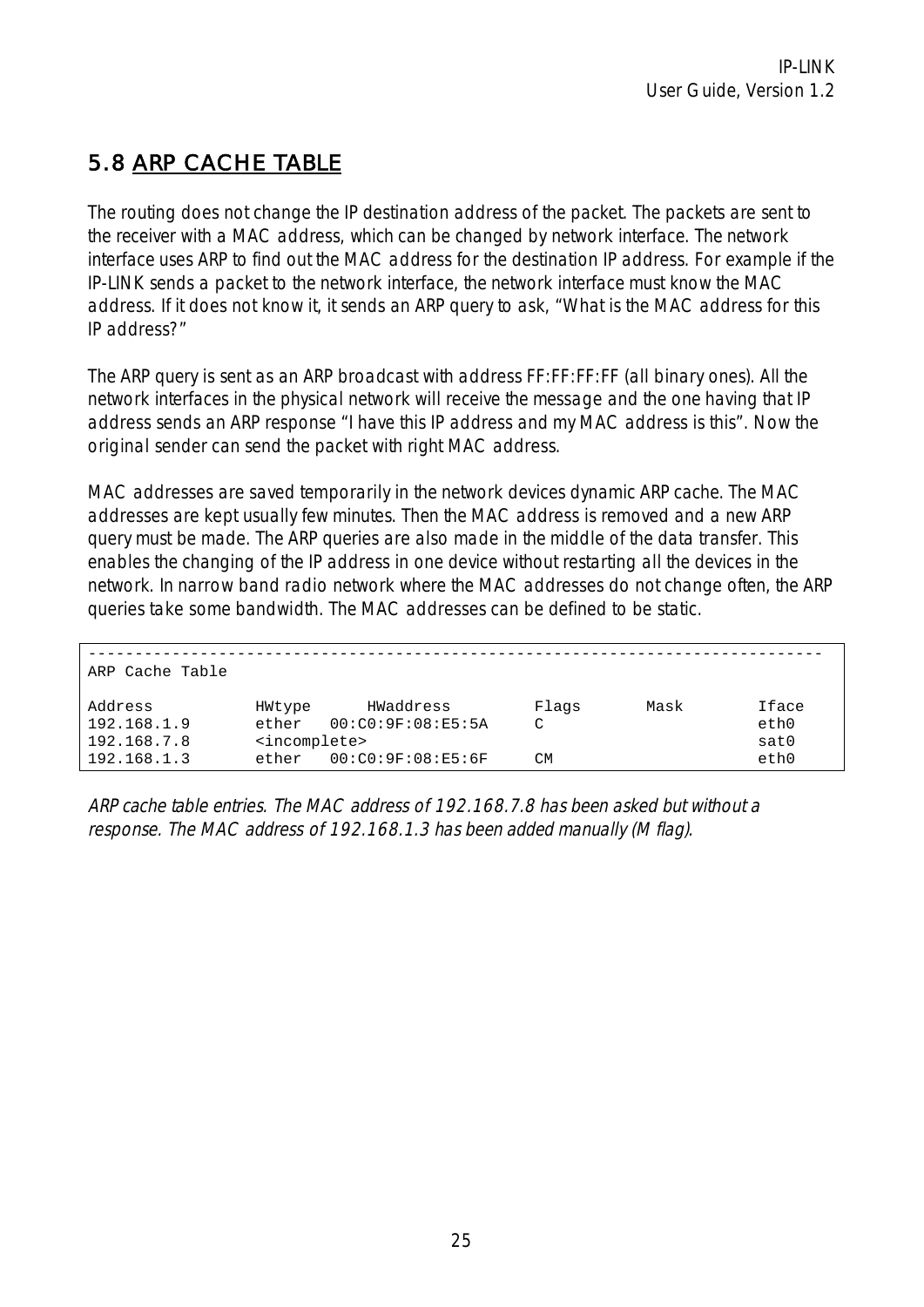## 5.9 FIREWALL

The IP-LINK has a firewall that can be used to limit the traffic and to stop unauthorised traffic. The firewall rules can be configured based on the IP addresses, ports and/or protocols.

Firewall should be used in following cases:

- 1. It is not possible to separate user devices behind the radio network to a different sub network to limit the traffic. This may be the case if the radio network is added afterwards to the system and changes to the existing system addressing are impossible. For example the main network IP address range is fixed and can not be expanded. If all the traffic from existing network goes to the radio network, the radio network will be filled with unnecessary traffic.
- 2. The traffic to and from radio network needs to be restricted for security reasons.

The best way to configure firewall is to allow only the traffic needed and deny everything else. If there is a need to connect remotely to the system that IP address should be allowed.

The firewall is based on rules. For every packet the rules are checked in order until the matching one is found. If no rule matches to the packet the default policy, accepting or silently dropping the packet, is applied. Usually the packet is silently dropped. Silent dropping means that the sender of the packet is not informed of this action. Without silent dropping the IP-LINK lets the sender know about possible errors with ICMP. Silent dropping increases security; without any answer the malicious port scanner can not know if there is a network device in the IP address. On the other hand, silent dropping makes debugging harder if the settings and the firewall rules are not correct.

| Firewall             |                                                                          |                          |
|----------------------|--------------------------------------------------------------------------|--------------------------|
| 1)<br>2)<br>3)<br>4) | Firewall Enabled<br>Show All Rules<br>Edit or Delete Rules<br>Add a Rule | OFF                      |
| 5)<br>6)             | Default Policy<br>S-NAT                                                  | Accept the Packet<br>OFF |

1) Firewall enbled

- Set the firewall ON or OFF

2) Show all rules

- Shows all the defined rules

3) Edit or delete routes

- Edit or delete existing firewall rules

4) Add a Rule

- Add a new rule to the firewall

5) Default policy

- The default policy applied to the packet that does not match any rules. The default policy can be "Accept the Packet" or "Drop silently"

6) S-NAT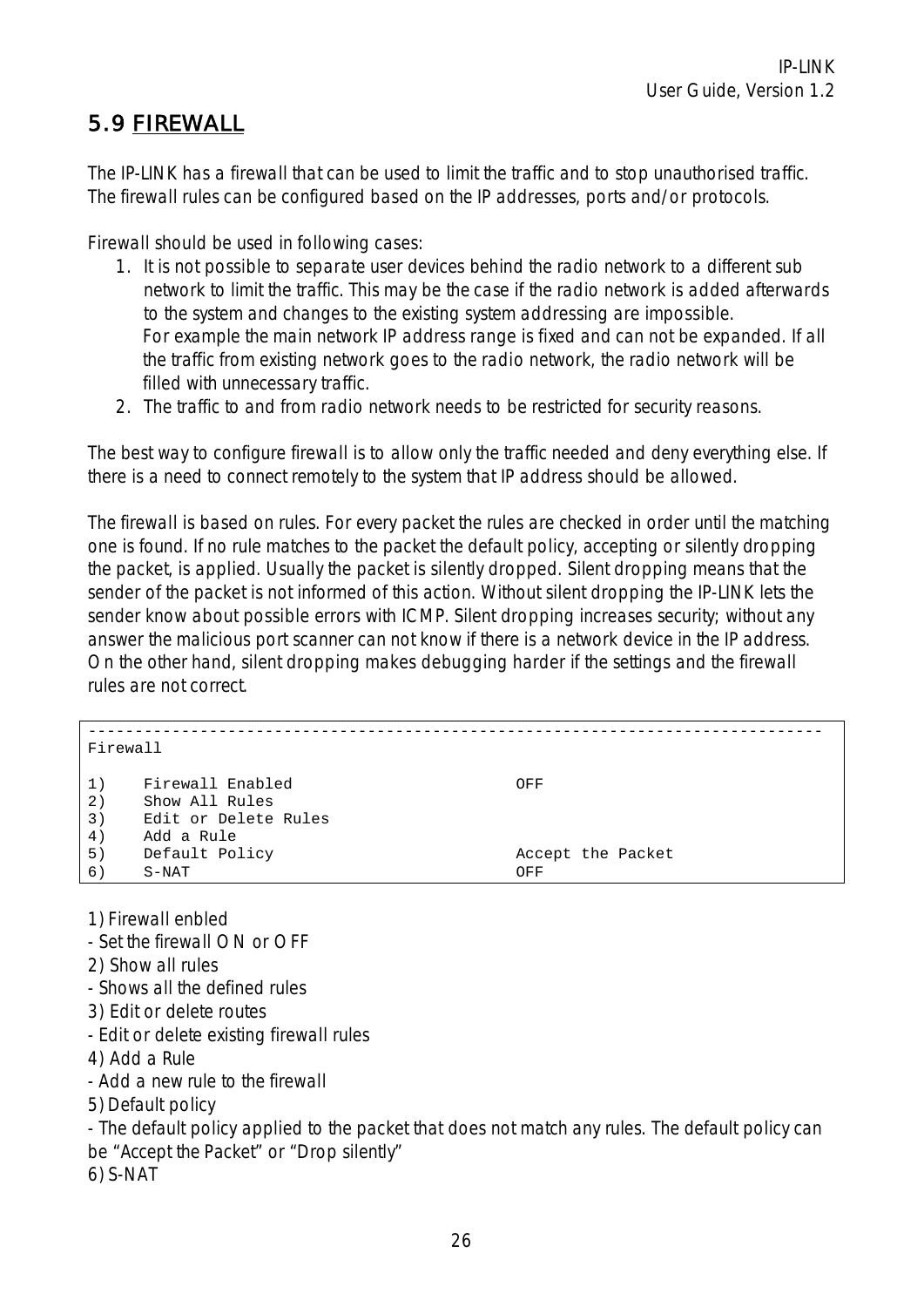- Set NAT (Network Address Translation) ON or OFF. To set S-NAT ON also the firewall must be ON. S-NAT changes the source IP address from the packets going to the Ethernet interface to this device's IP address.

A new rule to the firewall is added with the menu option 4. The added rule must first be set to a correct order.

Insert rule before (ESC = Back, ENTER = First): Pressing ENTER sets the rule to be first.

The firewall rule has following parts:

| Edit Rule         |                          |                   |  |  |  |  |
|-------------------|--------------------------|-------------------|--|--|--|--|
| 1)                | Rule Number              | 2                 |  |  |  |  |
| 2)                | Source IP Address        | Any               |  |  |  |  |
| 3)                | Source IP Mask           | Any               |  |  |  |  |
| 4)                | Source Port or ICMP type | Any               |  |  |  |  |
| 5)                | Destination IP Address   | Any               |  |  |  |  |
| 6)                | Destination IP Mask      | Any               |  |  |  |  |
| 7)                | Destination Port         | Any               |  |  |  |  |
| 8)                | Protocol                 | Any               |  |  |  |  |
| 9)                | Incoming Interface       | Any               |  |  |  |  |
| P)                | Policy                   | Accept the packet |  |  |  |  |
| $\mathcal{C}$ )   | Check Rule               |                   |  |  |  |  |
| N)                | Next Rule                |                   |  |  |  |  |
| $\vert B \rangle$ | Previous Rule            |                   |  |  |  |  |
| R)                | Go to Rule               |                   |  |  |  |  |
| A)                | Create a New Rule        |                   |  |  |  |  |
| D)                | Delete Rule              |                   |  |  |  |  |

- 1) Rule Number
- The order this rule is applied if previous rules do not match.
- 2) Source IP Address
- The source IP address the rule is applied to.
- 3) Source IP Mask
- The source IP address(es) the rule is applied to.
- 4) Source Port or ICMP type

- The source port or ICMP type of the packet the rule is applied. The ICMP types are listed in the section ICMP.

- 5) Destination IP Address
- The destination IP address the rule is applied to.
- 6) Destination IP Mask
- The destination IP address the rule is applied to.
- 7) Destination Port
- The destination port the rule is applied.
- 8) Protocol
- The protocol the rule is applied; TCP, UDP, or ICMP.
- 9) Interface
- The incoming network interface the rule is applied to; Ethernet or radio network.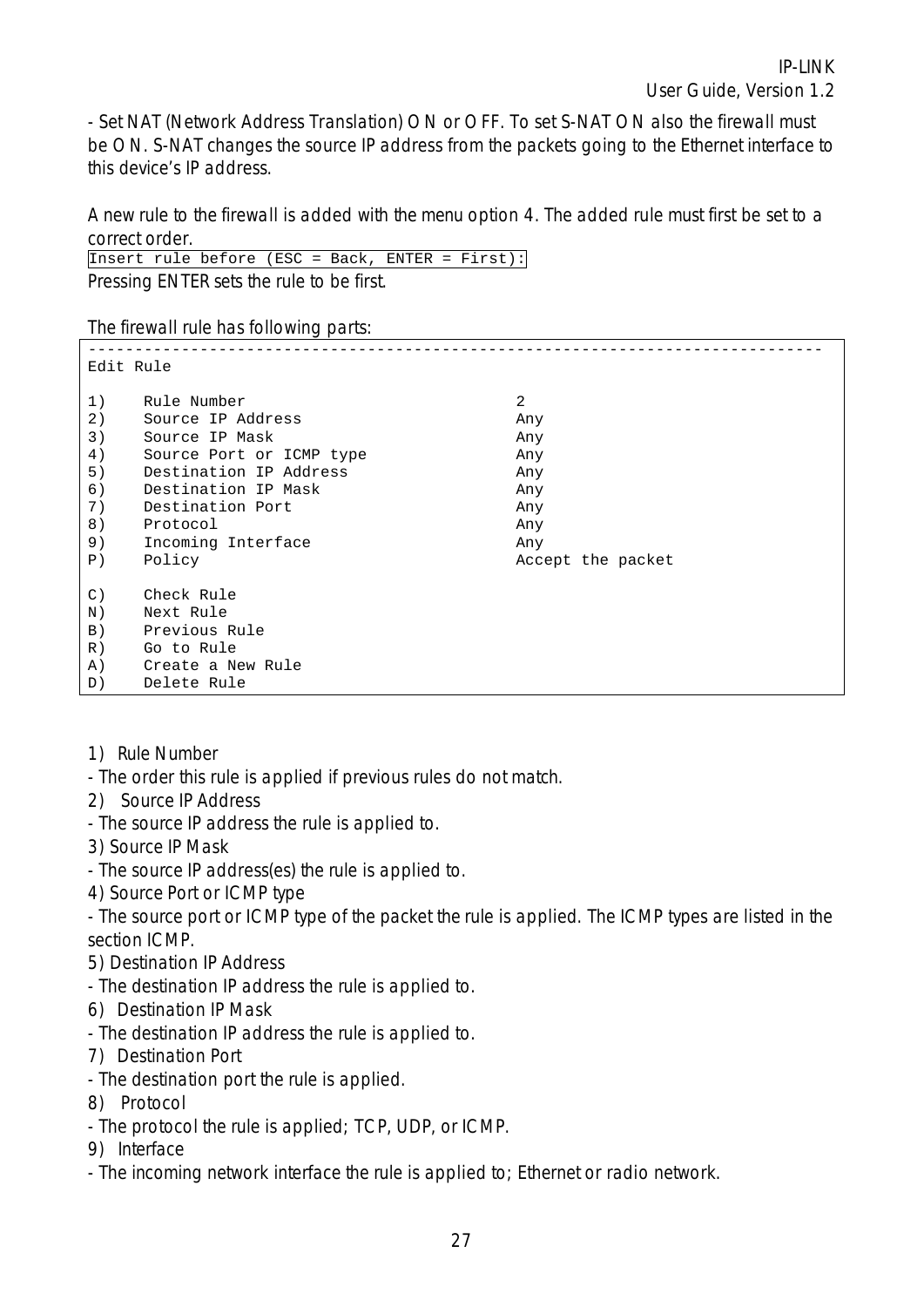### P) Policy

- The action taken if the rule matches, accept the packet, reject by ICMP or drop silently. Reject by ICMP means that the server sends to the sender by ICMP "destination unreachable" packet that the packet is discarded.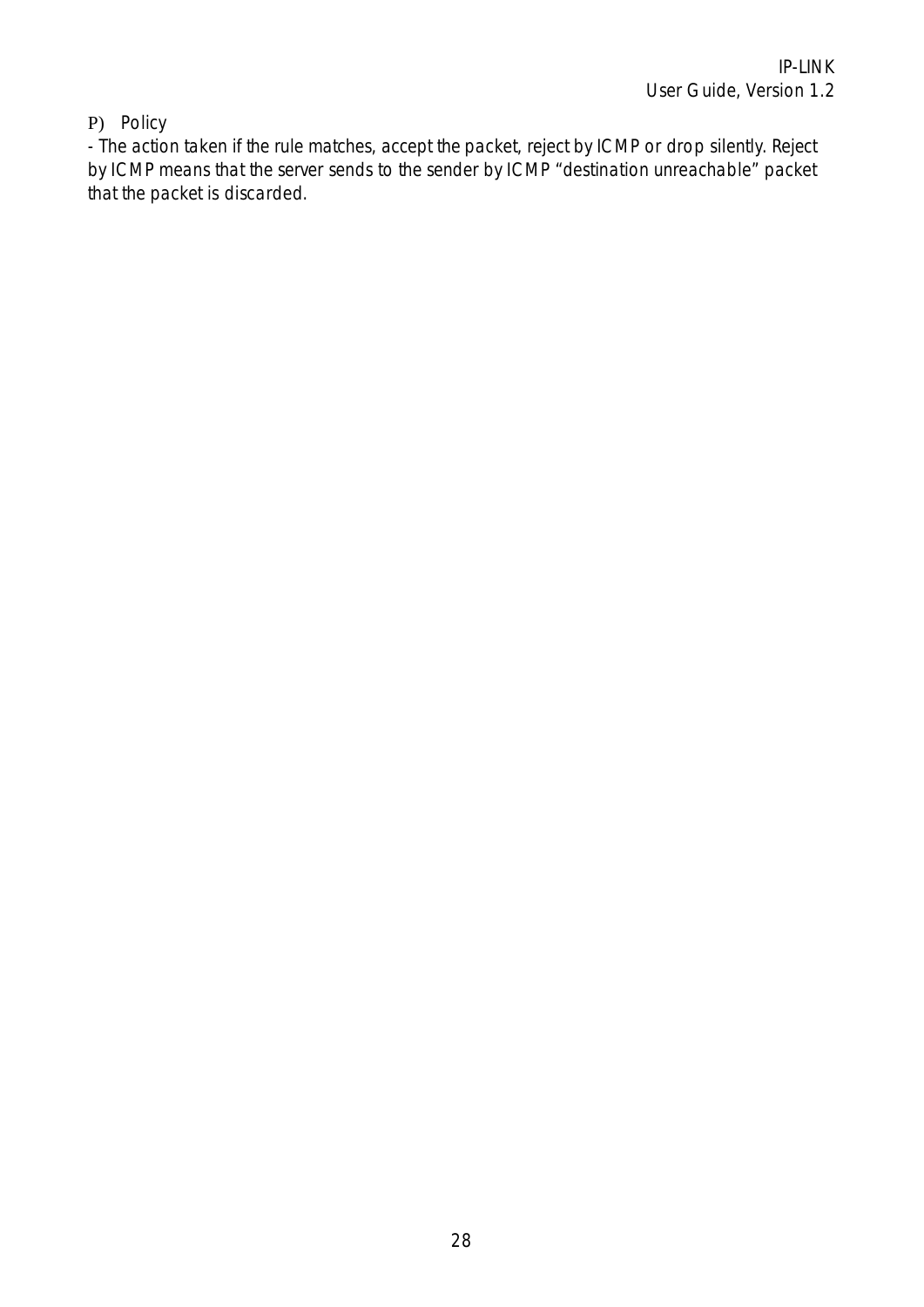# 5.10 DNS

DNS (Domain Name System) is used to bind the IP addresses to hostnames. DNS is not part of the TCP/IP networking stack, but on the application layer. With DNS it is possible to use web browser with plain text names instead of writing the IP address. For example, it is possible to write "http://www.satel.fi" or "http://193.94.124.252" to the web browser address bar. Before a web browser opens a HTTP-connection it sends a query to the DNS -server "What is the IP address of the domain www.satel.fi ?". The DNS-server answers and after that the web browser can open the HTTP-connection with IP address. The HTTP-connection is opened with TCP/IP.

NOTE! IP-LINK does not have DNS service.

------------------------------------------------------------------------------- Domain names 1) Local Host Name IP-LINK 2) Static Mappings

1) Local Host Name

- Set the host name for the device. Also shown in the command prompt.

1) Static Mappings

- Set a static host name for a another device. Not in use.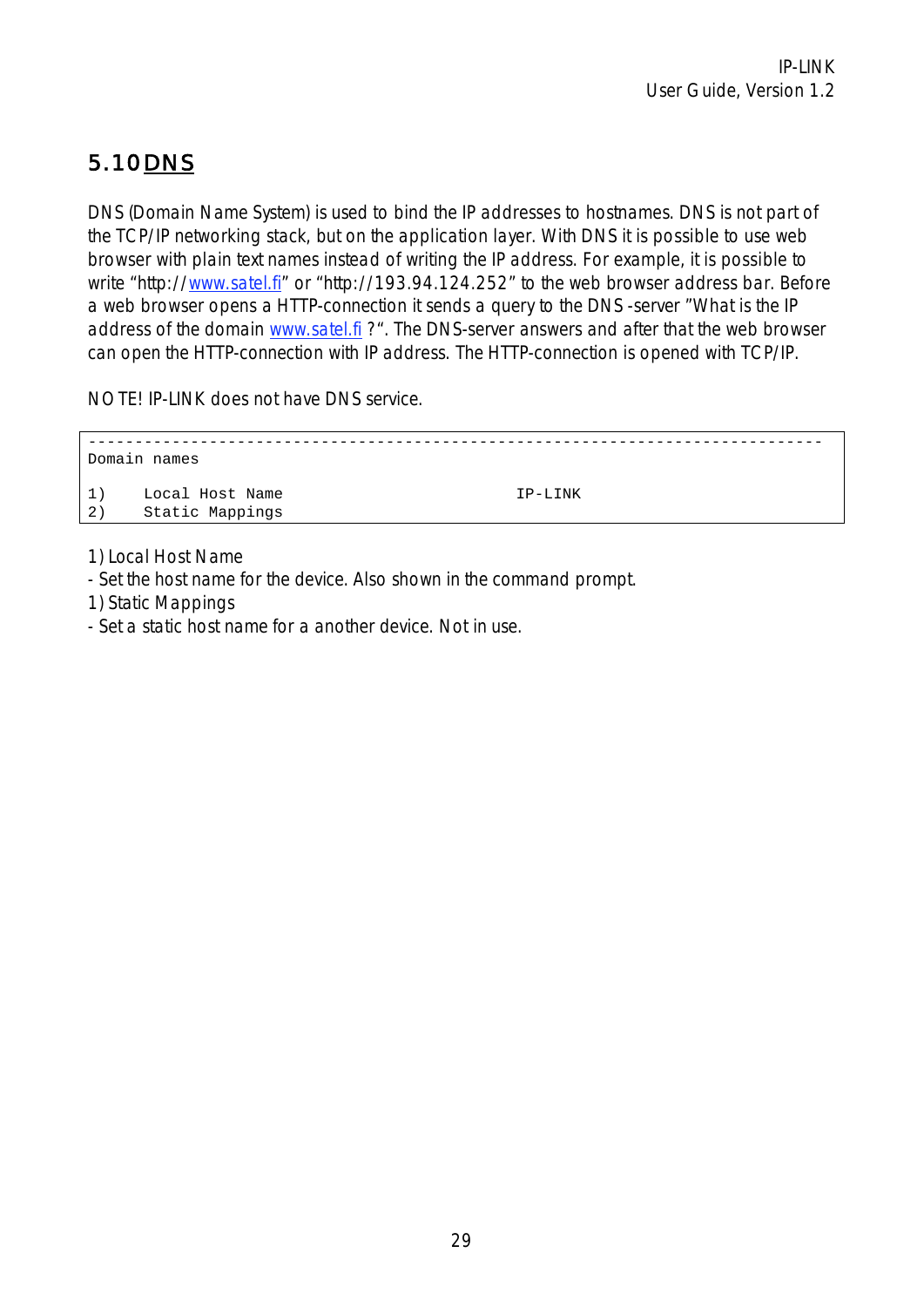# 6. CONFIGURING THE IP-LINK

Before configuring the IP-LINK, a system plan with IP addresses must be done. IP-LINK has two IP addresses, one for the Ethernet interface and one for the radio modem interface. The radio modem interface IP addresses should be in a separate sub network than the ones in the Ethernet. It is recommended to use separate sub network for the user devices (computers, PLCs) behind the IP-LINK units.

Inside the companies the IP addresses are usually in 192.168.0.0 network and are not shown to the Internet side. A gateway between Internet and local network performs a Network Address Translation (NAT); the local network IP addresses are changed to Internet side IP addresses when packets are sent outside to the Internet and vice versa.

## 6.2 CONFIGURING A SYSTEM WITH TWO USER DEVICES

Configuration with two user devices, IP-LINKs and radio modems. In this example the user devices have two separate network address spaces.



In the previous configuration the CPU1 and CPU2 are in the separate networks. This makes IP-LINK routing setup and the system expansion easier later.

### 5.2.5 Changing the settings via console

Connect a radio modem to the IP-LINK. Do not turn power ON while installing and removing the radio modem to avoid short-circuiting the D15 power and data lines. Connect D9 null modem cable to the IP-LINK and to the computer where the changes will be made. The serial cable between the computer and SATELLINE radio modem is usually straight. With IP-LINK the straight serial cable is not needed.

Use a terminal program in the computer with settings baud rate 9600, 8 data bits, 1 stop bit, none parity and no hardware handshaking. Turn power ON in IP-LINK. The IP-LINK booting should be seen at the terminal.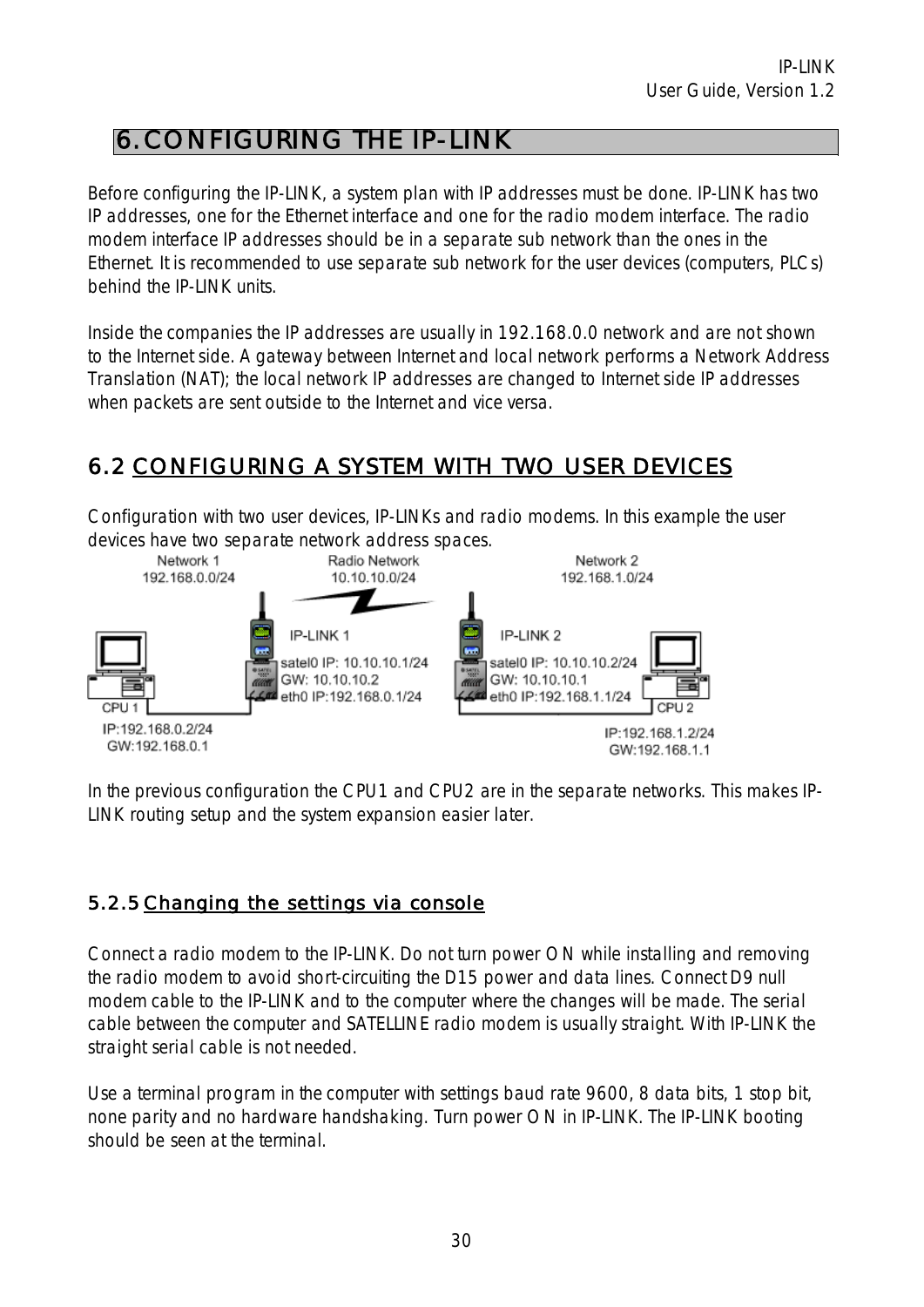```
PPCBoot 1.1.5 (May 14 2003 - 15:56:37) 
Viola Systems Arctic Board 
Adapted by richard@uclinux.net 
CPU: MOTOROLA Coldfire MCF5272 
Board: Viola Systems Oy Arctic Board 
        http://www.violasystems.com/ 
DRAM: 32 MB 
FLASH: 8 MB 
In: serial 
Out: serial 
Err: serial 
Net: 00:06:70:01:00:97 
Press any key for PPCBoot Maintenance Menu:
```
Do NOT press any key. Wait for three seconds and let the device continue booting. The PPCBoot in IP-LINK is equivalent of the computer BIOS. There is no need to change any settings in PPCBoot. All the necessary settings can be changed from the menu. Let the IP-LINK continue booting and wait before the menu or login prompt appears. The booting takes 45 seconds.

### 5.2.5 Changing the settings via Telnet

By default the Telnet is enabled in IP-LINK. It is possible to open Telnet connection to port 23 or SSH Telnet connection to port 22. The booting cannot be seen with Telnet. Telnet connection is opened from the command prompt by typing "telnet 192.168.0.1". 192.168.0.1 is the default address of the IP-LINK. If the IP-LINK Ethernet IP address has been changed the Telnet connection must be opened to the new Ethernet address.

### 5.2.5 Changing the IP-LINK 1 settings

IP-LINK login: The IP-LINK login prompt*.*

The boot is complete when the menu or the login prompt shows up. The IP-LINK is fully operational without logging in. If you don't see any text at all, check that the cable is null modem cable. The signals can be checked with a multimeter or check the cable with a PC that has two serial ports. Open two terminal connections between the serial ports where the null modem cable is connected, you should be able to type in another terminal and see it in the other terminal.

Enter the default login "root" and press ENTER.

IP-LINK login:root

The default login .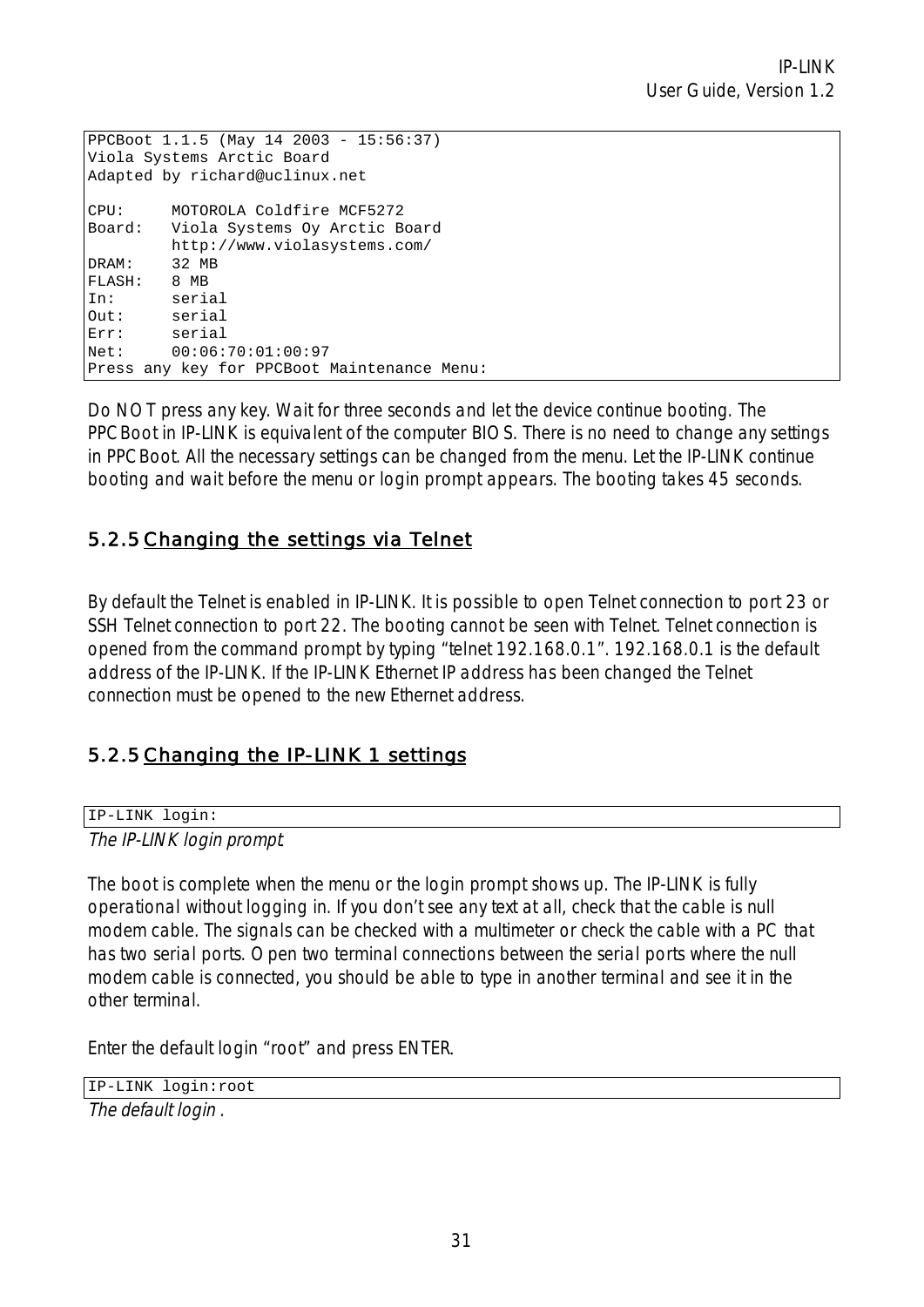|                   | Satel IP-LINK Configuration  |
|-------------------|------------------------------|
| 1)                | Ethernet Interface Settings  |
| 2)                | Radio Modem Serial Settings  |
| 3)                | Radio Interface Settings     |
| 4)                | Show All Current Interfaces  |
| 5)                | Routes                       |
| 6)                | ARP Cache                    |
| 7)                | Firewall                     |
| 8)                | Other Settings               |
| $N$ )             | Domain Names                 |
| T)                | Tests                        |
| A)                | System information           |
| D)                | Load Default Settings        |
| L)                | Stored Configurations        |
| R)                | Apply Changes without Saving |
| $E$ )             | Save Changes                 |
| X)                | Logout                       |
| $\vert B \rangle$ | Boot                         |

The IP-LINK main menu.

All the commands in the menu must end to "ENTER", also the "ESC" (used for backing up).

By typing "8" and pressing "ENTER" next menu will be shown:

| .  | $\overline{\phantom{a}}$<br>ີ |       |
|----|-------------------------------|-------|
|    | Other Settings                |       |
| 1) | Password                      |       |
| 2) | Telnet Server                 | ON/23 |
| 3) | SSH Server                    | ON/22 |
| 4) | Memory                        |       |
| 5) | Running Processes             |       |
| 6) | Run Command                   |       |
| 7) | Uptime                        | 0d0h  |
| 8) | Switch to Command Line        |       |

The password can be set by the selection 1. The username (login) is always "root". We do NOT recommend using "root", "admin", "admin123" or any other too easy password. Pressing "ESC" and "ENTER" does the re-entering to the "Other settings". If the Telnet and SSH are not needed they should be disabled. This is done by the selections 2 and 3.

By typing "1" and pressing "ENTER" at the main menu next menu will be shown.

| Ethernet Interface Settings            |                                                                                                                                                                 |                                                                                  |  |  |
|----------------------------------------|-----------------------------------------------------------------------------------------------------------------------------------------------------------------|----------------------------------------------------------------------------------|--|--|
| 1)<br>2)<br>3)<br>4)<br>5)<br>6)<br>7) | Ethernet IP Address<br>Ethernet Network Mask<br>Ethernet Broadcast Address<br>Maximum Packet Size (MTU)<br>MAC Address<br>Ethernet Proxy ARP<br>Show Statistics | 192.168.0.1<br>255.255.255.0<br>192.168.0.255<br>1500<br>00:06:70:00:00:01<br>ΟN |  |  |

Change the settings to the values above. The MAC address cannot be changed.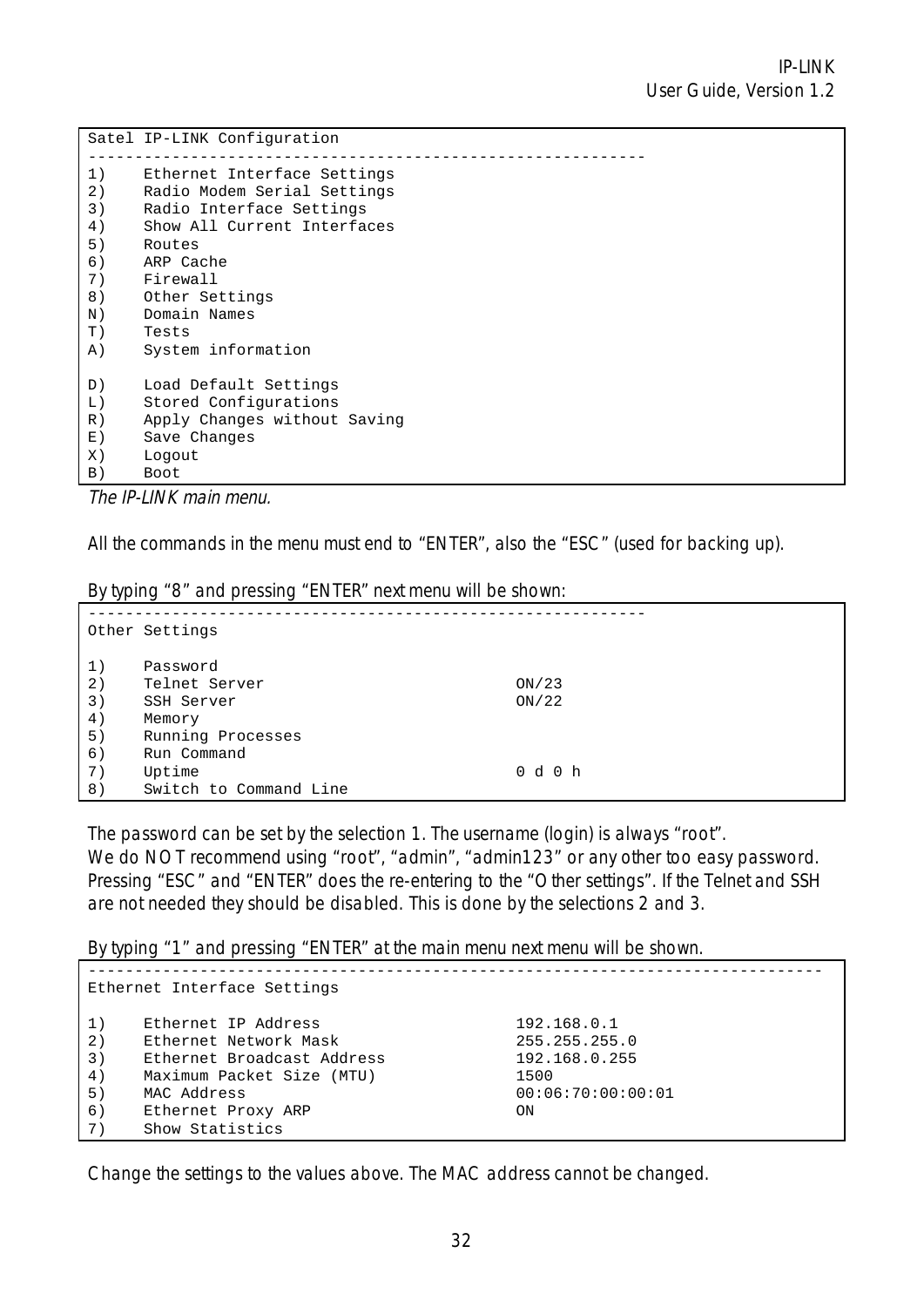Backing up to the main menu is done by pressing "ESC" and "ENTER". On the main menu pressing "2" and "ENTER" the following menu will be shown:

|    | Radio Modem Serial Settings |              |
|----|-----------------------------|--------------|
| 1) | Speed                       | 19200 bps    |
| 2) | Parity                      | None         |
| 3) | Flow Control                | HW (CTS/RTS) |

These are the serial settings for the radio modem serial interface of IP-LINK, not for the console or the radio modem. The radio modem serial settings must be the same in the radio modem too. Backing up to the main menu is done by pressing "ESC" and "ENTER".

On the main menu by pressing "3" and "ENTER" the following menu will be shown:

|                   | Radio Interface Settings     |               |
|-------------------|------------------------------|---------------|
| 1)                | Radio IP Address             | 10.10.10.1    |
| 2)                | Radio Network Mask           | 255.255.255.0 |
| 3)                | Radio Broadcast Address      | 10.10.10.255  |
| 4)                | Maximum Packet Size (MTU)    | 1500          |
| 5)                | Radio Proxy ARP              | ON            |
| 6)                | Min Time Between Packets     | 10            |
| 7)                | Max Random Factor for Time   | 6             |
| 8)                | Packet Retry Limit           | 500           |
| A)                | Use CD Signal for TX Control | ON            |
| $\vert B \rangle$ | Radio Network Compression    | ON/500/1.1    |
| $\mathcal{C}$ )   | Radio Network Encryption     | ON            |
| D)                | Show Statistics              |               |

After changing the settings above, the backing up to the main menu is done by pressing "ESC" and "ENTER".

By pressing "5" and "ENTER" in the main menu the following menu will be shown:

| Routes                     |                                                                                                                        |               |
|----------------------------|------------------------------------------------------------------------------------------------------------------------|---------------|
| 1)<br>2)<br>3)<br>4)<br>5) | Show All Routes<br>Show User Defined Routes<br>Edit or Delete User Defined Routes<br>Define a Route<br>Default Gateway | 192.168.0.254 |

By pressing "5" and " ENTER" the following menu will be shown:

|    | Default Gateway |            |
|----|-----------------|------------|
| 1) | Default Gateway | 10.10.10.2 |
| 2) | Interface       | Radio      |

Change the settings to be as the values above.

Press "ESC" and "ENTER" to return to the "Routes" menu. Press "4" and "ENTER" to define the route.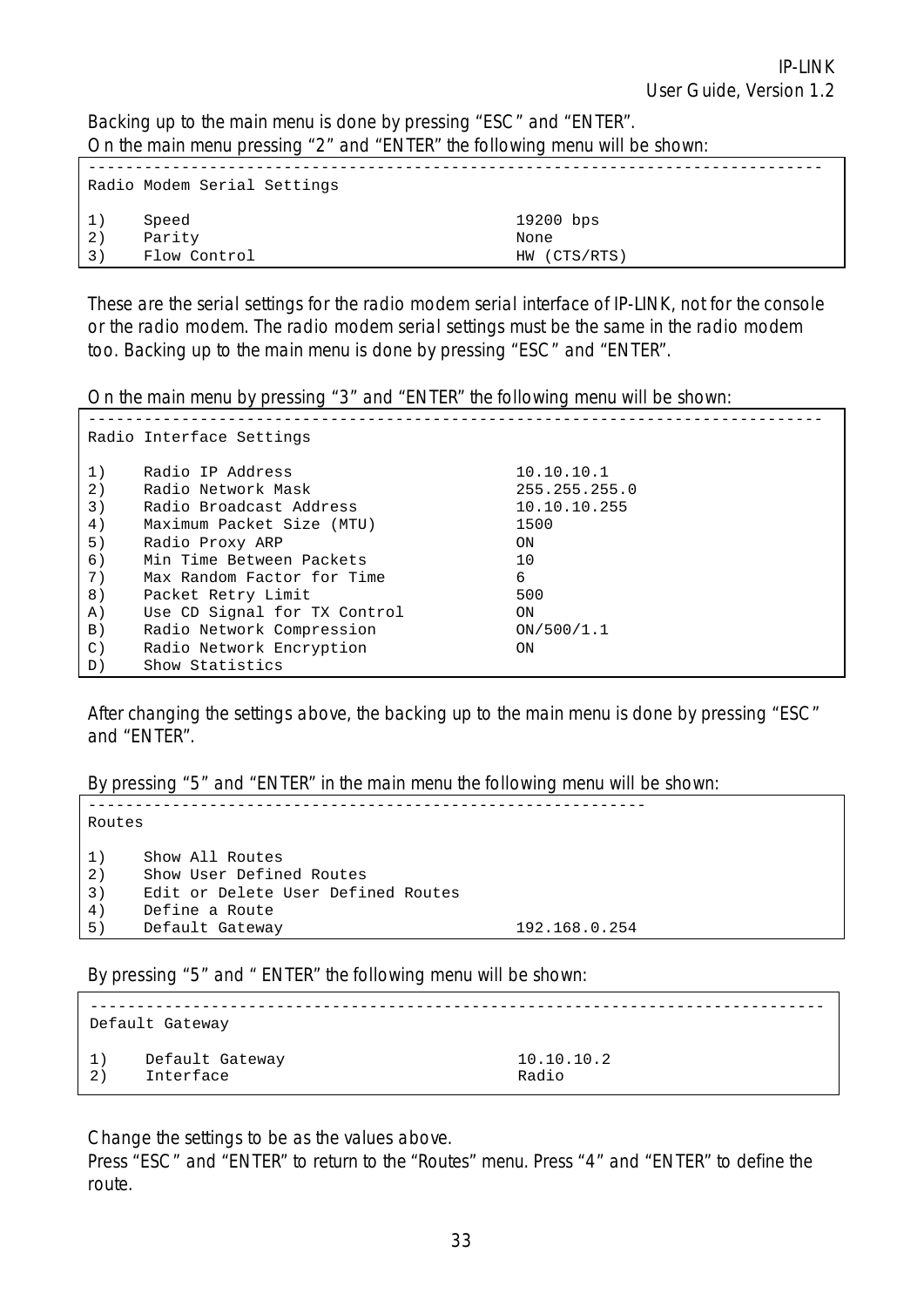The settings must be set as in the following menu.

```
Select the following choices: 
Route Type (Route to a Network): 
1) Route to a Single Host 
2) Route to a Network 
ESC) Back 
IP-LINK>2 
Route Destination IP Address ():192.168.1.0 
Route Netmask(Net Only) [ENTER = None] (<none>):255.255.255.0
Rejecting Route? (No, this route is a normal route): 
1) No, this route is a normal route 
2) Yes, this route is a rejecting route 
ESC) Back 
IP-LINK>1 
Route Interface (0): 
1) Ethernet<br>2) Radio
    2) Radio 
ESC) Back 
IP-LINK>2 
Route Gateway [ENTER = None] (<none>): PRESS ENTER HERE
---- Edit Route: 
1) Route Order Number 2 
2) IP Address 192.168.1.0 
3) Type Route to a Network
4) Netmask 255.255.255.0 
5) Reject? Refect? Research Ro, this route is a normal route
6) Device Radio 
7) Gateway <none> 
C) Check Route 
N) Next Route 
B) Previous Route 
R) Go to Route 
A) Create a New Route 
D) Delete Route
```
By selecting "C" the IP-LINK checks the route and gives the following message:

Route OK. Based on this route, packets to the network 192.168.1.0/255.255.255.0 will be forwarded to the Radio interface

Returning to the routing menu is done by pressing "ESC" and "ENTER" and then to the main menu by pressing "ESC" and "ENTER".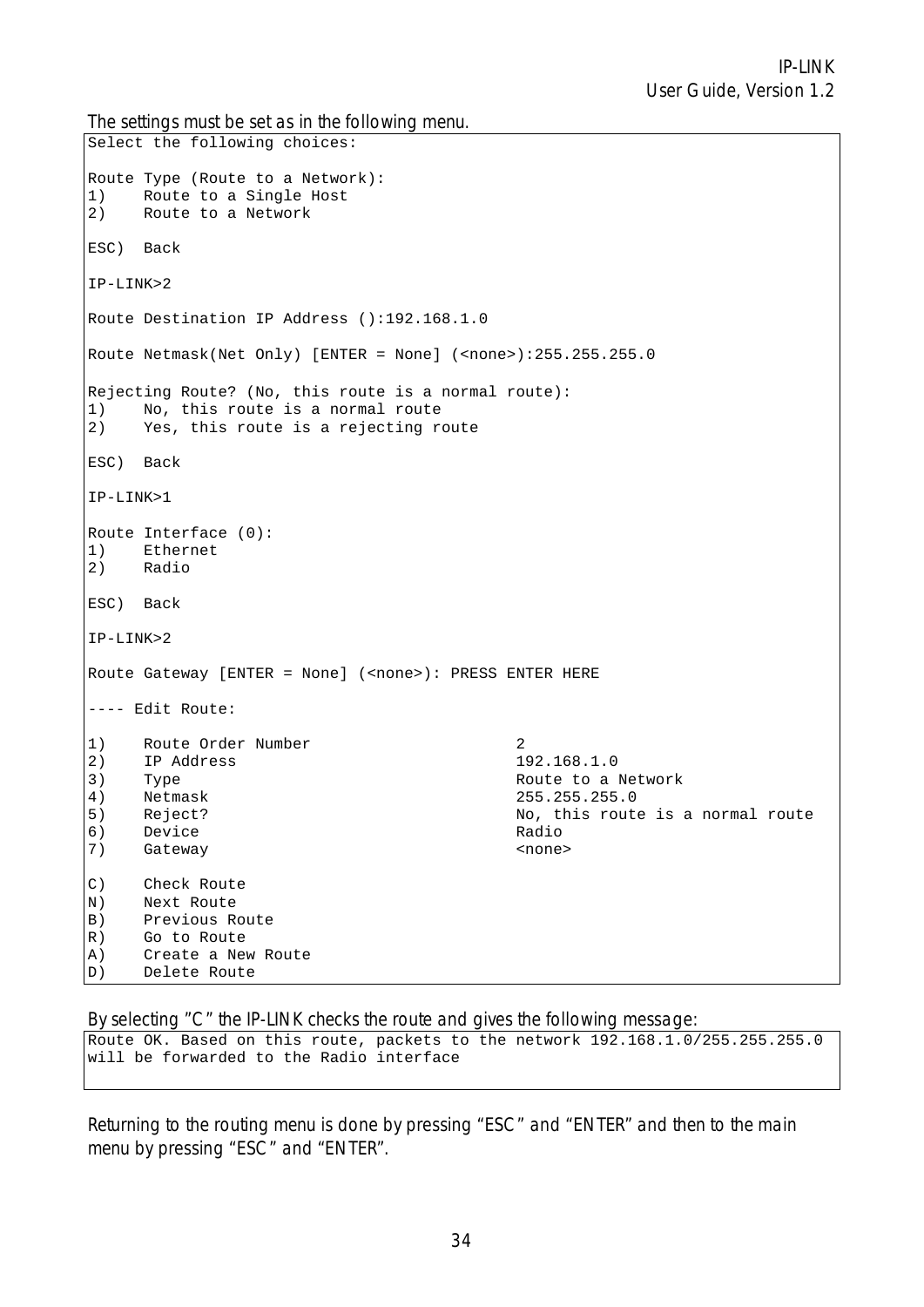Now all the needed settings are done and it is time to apply the changes. If the IP-LINK settings are changed remotely it is recommended to try the new settings without saving them. If the settings are wrong and saved, the remote connection to the IP-LINK can be lost. In this case the IP-LINK can just be booted by the local personnel without any configuration expertise. The settings can be applied from the main menu with "R" and "ENTER" (Apply Changes without Saving).

When the settings work correctly they need to be saved permanently, otherwise after the next boot the settings are set back to the previous settings. Settings are saved from the main menu by pressing "E" and "ENTER" (Save Changes).

After the applying, the IP settings can be shown by pressing "4" and "ENTER".

| ethO     | Interface Statistics:<br>Link encap:Ethernet HWaddr 00:60:70:00:00:01<br>inet addr:192.168.0.1 Bcast:192.168.0.255 Mask:255.255.255.0<br>UP BROADCAST RUNNING MULTICAST MTU:1500 Metric:1<br>RX packets:0 errors:0 dropped:0 overruns:0 frame:0<br>TX packets:0 errors:0 dropped:0 overruns:0 carrier:0<br>collisions:0 txqueuelen:100<br>Base address: 0x840 |
|----------|---------------------------------------------------------------------------------------------------------------------------------------------------------------------------------------------------------------------------------------------------------------------------------------------------------------------------------------------------------------|
| $1\circ$ | Link encap:Local Loopback<br>inet addr:127.0.0.1 Mask:255.0.0.0<br>UP LOOPBACK RUNNING MTU:16436 Metric:1<br>RX packets:0 errors:0 dropped:0 overruns:0 frame:0<br>TX packets:0 errors:0 dropped:0 overruns:0 carrier:0<br>collisions:0 txqueuelen:0                                                                                                          |
| satelO   | Link encap:Ethernet HWaddr 00:60:70:00:00:01<br>inet addr:10.10.10.1 Bcast:10.10.10.255 Mask:255.255.255.0<br>UP BROADCAST RUNNING MULTICAST MTU:1500 Metric:1<br>RX packets:0 errors:0 dropped:0 overruns:0 frame:0<br>TX packets:0 errors:0 dropped:0 overruns:0 carrier:0<br>collisions:0 txqueuelen:3                                                     |

The IP settings look as above. Backing up to the main menu is done by pressing "ESC" and "ENTER".

To check the routes, press "5" and "ENTER" (Routes) and "1" and "ENTER" (Show All Routes). ---- Routing status

| Kernel IP routing table |            |               |    |                            |   |                |        |
|-------------------------|------------|---------------|----|----------------------------|---|----------------|--------|
| Destination             | Gateway    | Genmask       |    | Flags Metric Ref Use Iface |   |                |        |
| 192.168.1.0             | $\star$    | 255.255.255.0 | U  |                            | 0 | $\Omega$       | satel0 |
| 192.168.0.0             | $\star$    | 255.255.255.0 | U  |                            |   |                | ethO   |
| 10.10.10.0              | $\star$    | 255.255.255.0 | U  | $\Omega$                   | 0 | $\overline{0}$ | satel0 |
| 127.0.0.0               | $\star$    | 255.0.0.0     | U  | 0                          |   |                | ŢΟ     |
| default                 | 10.10.10.2 | 0.0.0.0       | UG |                            |   |                | satel0 |
|                         |            |               |    |                            |   |                |        |

The routes look as above. Go back to main menu by pressing "ESC" and "ENTER". NOTE! The changes will not be shown and they will not be active until they have been applied.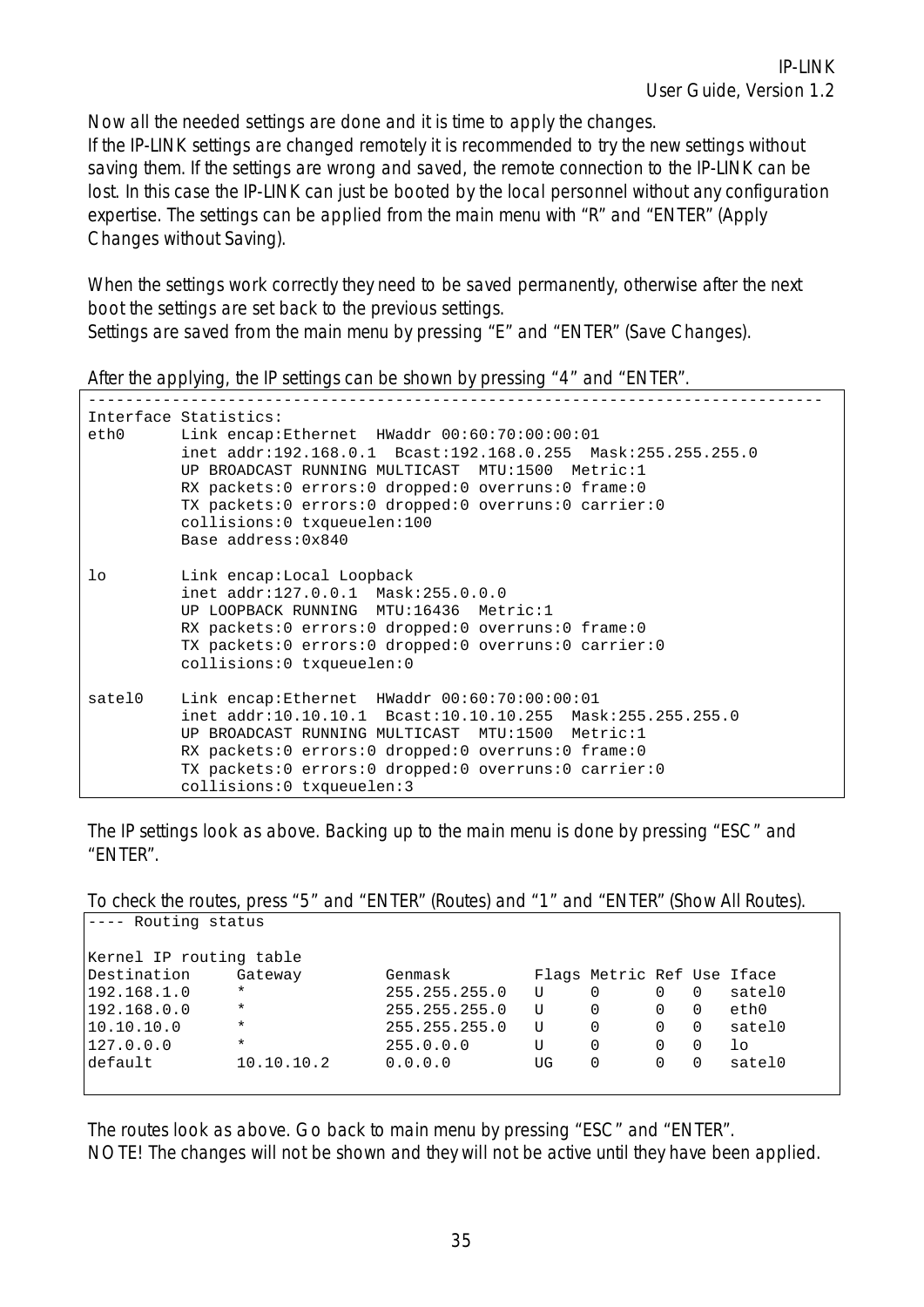### 5.2.5 The computer settings for CPU 1

Make the changes to the CPU 1 IP settings. If the CPU 1 has a Windows operating system, the settings look as follows. NOTE! The "Client for Microsoft Networks" and "File and Printer Sharing for Microsoft Networks" do not need be checked, because these items do not work well with low speed connections.

| <b>L. Local Area Connection Properties</b>                                                                                                           |  |
|------------------------------------------------------------------------------------------------------------------------------------------------------|--|
| General<br>Authentication   Advanced                                                                                                                 |  |
| Connect using:                                                                                                                                       |  |
| ■■ Realtek RTL8139/810×Family PCI F<br>Configure                                                                                                     |  |
| This connection uses the following items:                                                                                                            |  |
| Client for Microsoft Networks<br>□ ██File and Printer Sharing for Microsoft Networks  <br>□ ■ QoS Packet Scheduler<br>⊠ वि⊟nternet Protocol (TCP/IP) |  |
| Uninstall<br>Install<br>Properties<br>Description                                                                                                    |  |
| $\vee$ Show icon in notification area when connected<br>$\vee$ Notify me when this connection has limited or no connectivity                         |  |
| Cancel<br>OΚ                                                                                                                                         |  |

The TCP/IP settings are set as follows.

| <b>Internet Protocol (TCP/IP) Properties</b>                                                                                                                                           |                        |  |  |  |  |
|----------------------------------------------------------------------------------------------------------------------------------------------------------------------------------------|------------------------|--|--|--|--|
| General                                                                                                                                                                                |                        |  |  |  |  |
| You can get IP settings assigned automatically if your network supports.<br>this capability. Otherwise, you need to ask your network administrator for<br>the appropriate IP settings. |                        |  |  |  |  |
| ◯ Obtain an IP address automatically                                                                                                                                                   |                        |  |  |  |  |
| O Use the following IP address:                                                                                                                                                        |                        |  |  |  |  |
| IP address:                                                                                                                                                                            | $192.168.0$ .<br>2     |  |  |  |  |
| Subnet mask:                                                                                                                                                                           | 255 . 255 . 255 .<br>0 |  |  |  |  |
| Default gateway:                                                                                                                                                                       | 192.168.0.1            |  |  |  |  |
| Obtain DNS server address automatically                                                                                                                                                |                        |  |  |  |  |
| Use the following DNS server addresses:                                                                                                                                                |                        |  |  |  |  |
| Preferred DNS server:                                                                                                                                                                  |                        |  |  |  |  |
| Alternate DNS server:                                                                                                                                                                  |                        |  |  |  |  |
|                                                                                                                                                                                        | Advanced               |  |  |  |  |
|                                                                                                                                                                                        | ΩK<br>Cancel           |  |  |  |  |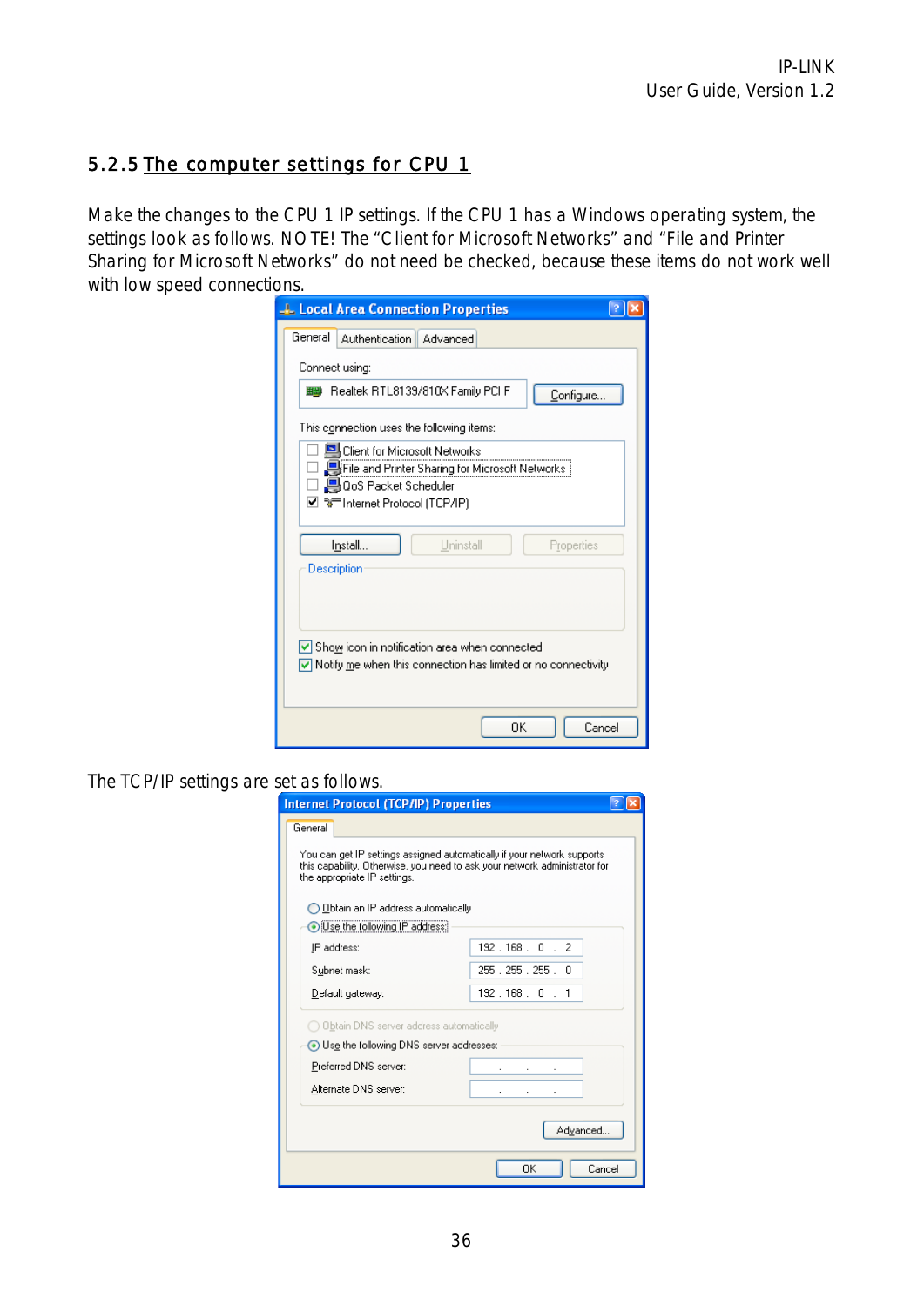The CPU 1 IP address is 192.168.0.2 and the default gateway for CPU 1 is IP-LINK 1. The DNS is not used, so it is not needed to set. Click "OK".

With Windows XP service pack 2 the "Advanced" -tab from the "Local Area Connection Properties" must be selected.



The Windows Firewall can be entered by clicking the "Settings".

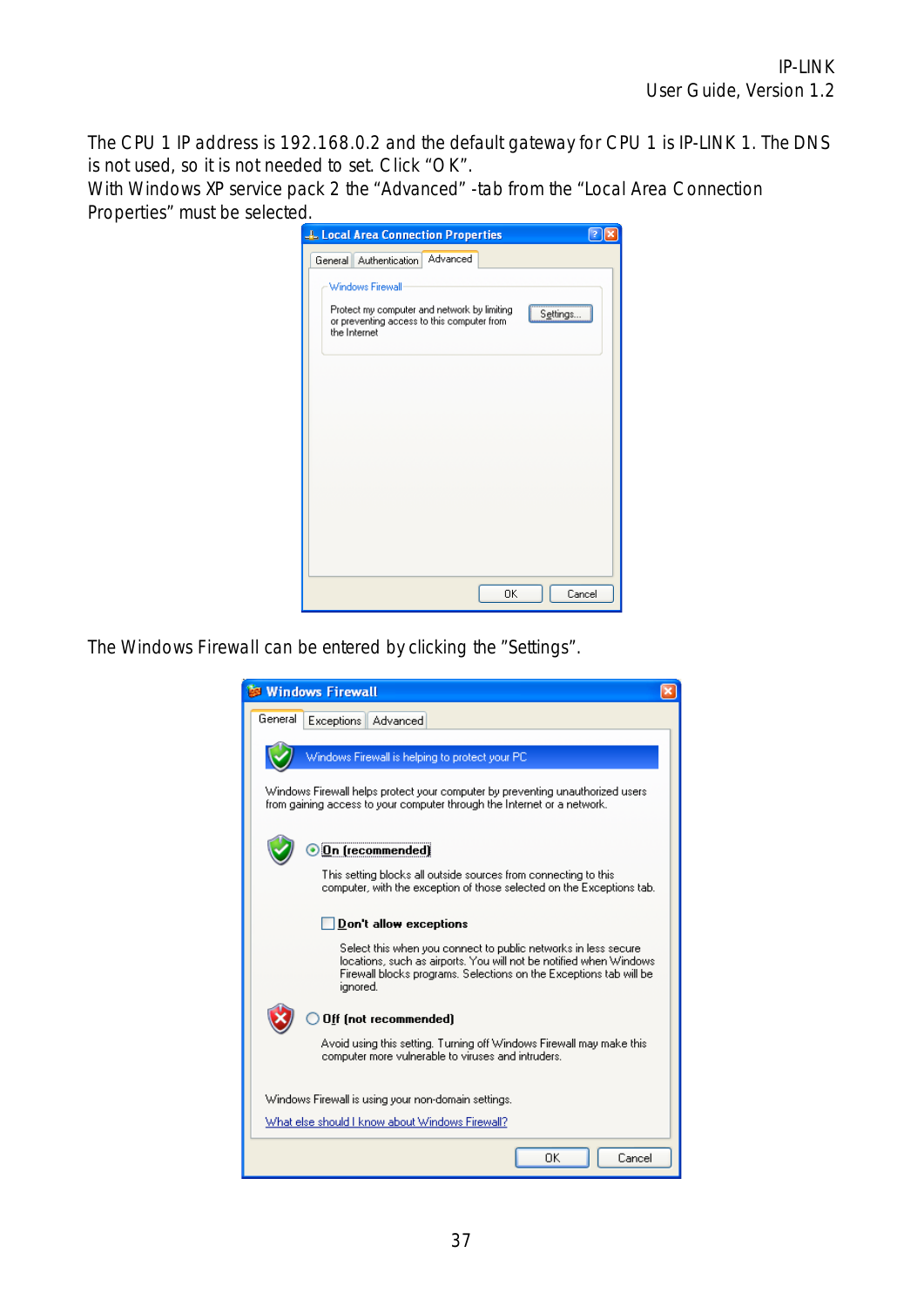Select "Advanced" tab.

| <b>Sa Windows Firewall</b>                                                                                                                                                                   |  |  |  |  |  |  |
|----------------------------------------------------------------------------------------------------------------------------------------------------------------------------------------------|--|--|--|--|--|--|
| Advanced<br>General<br>Exceptions                                                                                                                                                            |  |  |  |  |  |  |
| <b>Network Connection Settings</b><br>Windows Firewall is enabled for the connections selected below. To add<br>exceptions for an individual connection, select it, and then click Settings: |  |  |  |  |  |  |
| ☑ Local Area Connection<br>Settings                                                                                                                                                          |  |  |  |  |  |  |
| Security Logging<br>You can create a log file for troubleshooting purposes.<br>Settings                                                                                                      |  |  |  |  |  |  |
| <b>ICMP</b>                                                                                                                                                                                  |  |  |  |  |  |  |
| With Internet Control Message Protocol (ICMP), the<br>Settings<br>computers on a network can share error and status<br>information.                                                          |  |  |  |  |  |  |
| <b>Default Settings</b>                                                                                                                                                                      |  |  |  |  |  |  |
| To restore all Windows Firewall settings to a default state,<br>Restore Defaults<br>click Restore Defaults.                                                                                  |  |  |  |  |  |  |
| OK<br>Cancel                                                                                                                                                                                 |  |  |  |  |  |  |

Click "Settings..." from the "Network Connection Settings"

| <b>Advanced Settings</b>                                                                                                                                                                                          |
|-------------------------------------------------------------------------------------------------------------------------------------------------------------------------------------------------------------------|
| <b>ICMP</b><br>Services                                                                                                                                                                                           |
| Internet Control Message Protocol (ICMP) allows the computers on<br>a network to share error and status information. Select the requests<br>for information from the Internet that this computer will respond to: |
| Allow incoming echo request                                                                                                                                                                                       |
| $\boxdot$ Allow incoming timestamp request                                                                                                                                                                        |
| $\boxtimes$ Allow incoming mask request                                                                                                                                                                           |
| ■ Allow incoming router request                                                                                                                                                                                   |
| ■ Allow outgoing destination unreachable                                                                                                                                                                          |
| $\boxtimes$ Allow outgoing source quench                                                                                                                                                                          |
| $\boxdot$ Allow outgoing parameter problem                                                                                                                                                                        |
| ■ Allow outgoing time exceeded                                                                                                                                                                                    |
| <b>☑</b> Allow redirect                                                                                                                                                                                           |
| Description:<br>Messages sent to this computer will be repeated back to the<br>sender. This is commonly used for troubleshooting, for example,<br>to ping a machine.                                              |
| ΩK<br>Cancel                                                                                                                                                                                                      |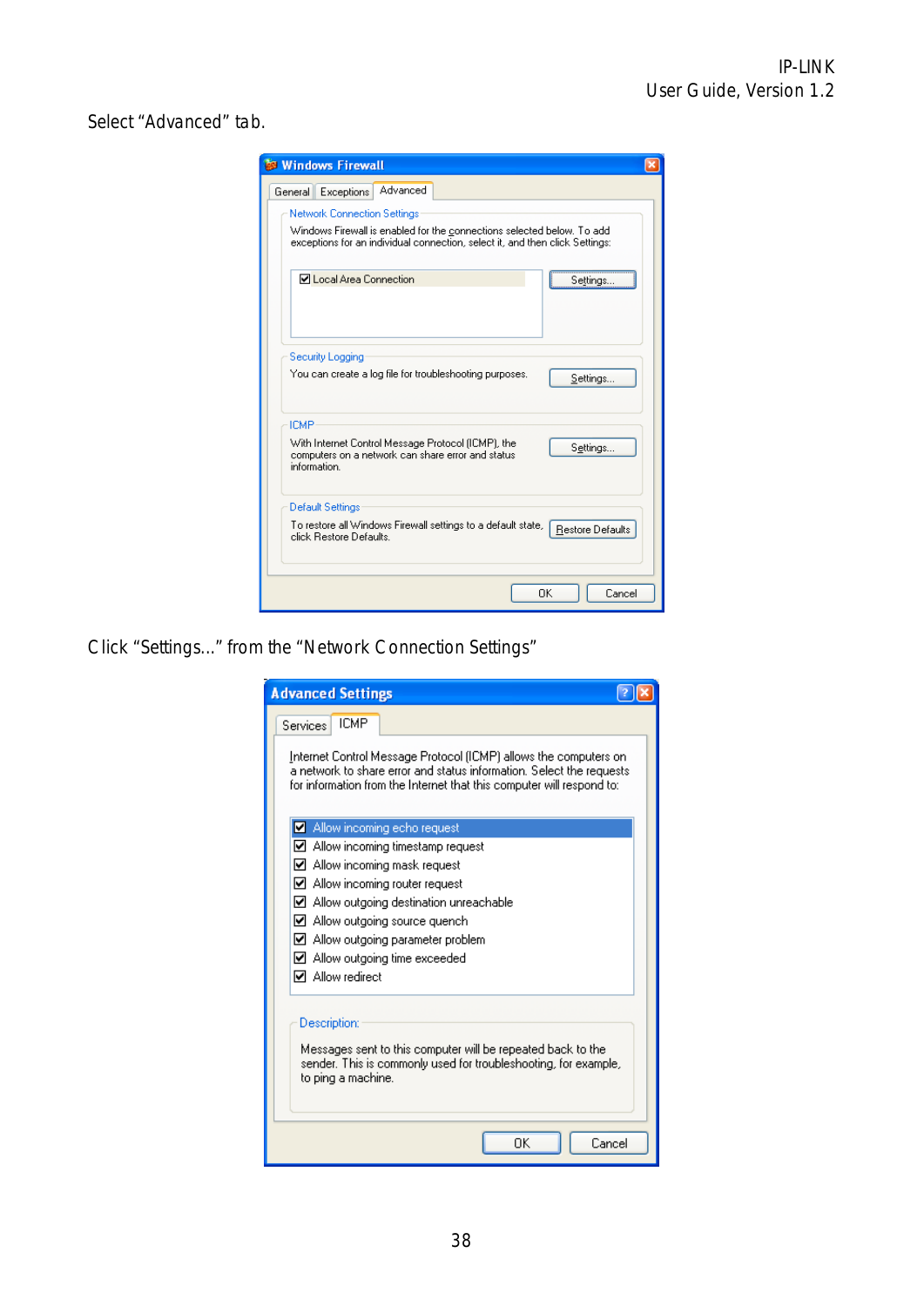From the "Advanced Settings" window select "ICMP" tab. Check all the boxes and click "OK".

Connect the crossover network cable between CPU 1 and IP-LINK. The crossover network cables are usually marked with red connectors.

The IP settings can also be seen from the command prompt with "ipconfig" command. To open command prompt select "Start"-> "Run" and type "cmd"+ "ENTER". In command prompt type "ipconfig"+"ENTER".



Now the connection between CPU 1 and IP-LINK 1 can be tested with Ping program. The Ping sends ICMP query packets to the destination and the destination responses to the queries. This two-way test gives a good picture if the settings and routing works. Firewall in the computer or in the IP-LINK may block ICMP messages. Check the firewall settings if the Ping does not work.

Type, "ping 192.168.0.1"+"ENTER" to the CPU 1 command prompt. The response is as follows.



Note the response times. Before the first Ping message the CPU 1 must find out IP-LINK 1 MAC address. The ARP procedure makes the first round trip time longer. The average response time on Ethernet is normally less than 10 ms.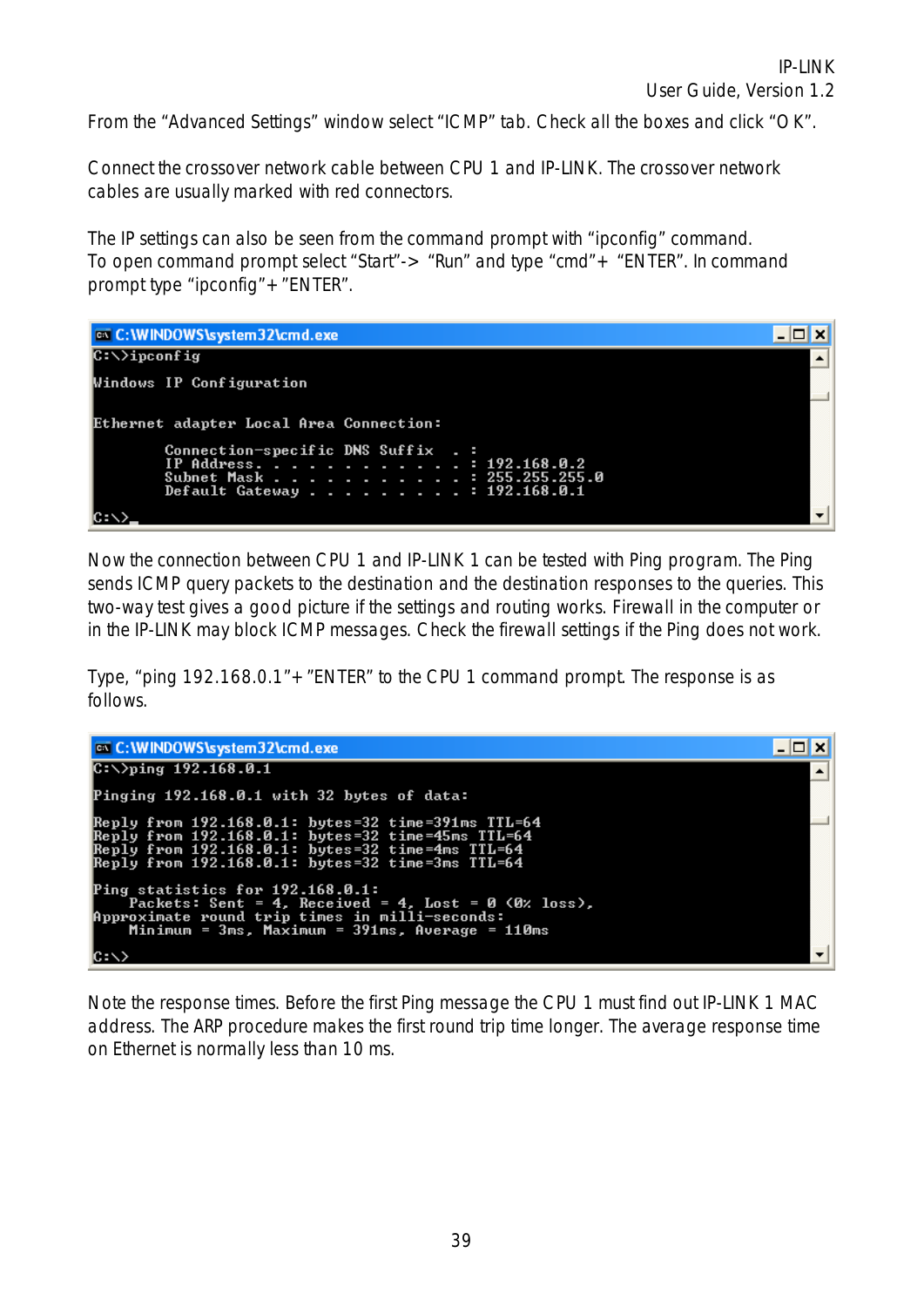The IP-LINK 1 radio network interface is pinged as follows.



The Ping response times from the radio interface are as fast as in the Ethernet interface. The Ping does not go over the radio network.

The Ping should also work from the IP-LINK to the CPU 1. Type "T" and "ENTER" in the main menu. The "Tests:" menu opens. The Ping test can be selected by typing "1" and ENTER. The "Ping address" (PING destination address) must be changed to be 192.168.0.2 as in the following picture.

| Tests:               |                                                                     |                             |
|----------------------|---------------------------------------------------------------------|-----------------------------|
| 1)                   | Ping Test                                                           |                             |
| ESC) Back            |                                                                     |                             |
| IP-LINK>1            |                                                                     |                             |
|                      | $---$ Ping Test:                                                    |                             |
| 1)<br>2)<br>3)<br>4) | Ping Address<br>Ping Count<br>Ping Packet Size<br>Ping Timeout[sec] | 0.0.0.0<br>4<br>32<br>5     |
| R)                   | Run Test                                                            |                             |
| ESC) Back            |                                                                     |                             |
| IP-LINK>1            |                                                                     |                             |
|                      | Ping Target IP Address (0.0.0.0):192.168.0.2                        |                             |
|                      | $---$ Ping Test:                                                    |                             |
| 1)<br>2)<br>3)<br>4) | Ping Address<br>Ping Count<br>Ping Packet Size<br>Ping Timeout[sec] | 192.168.0.2<br>4<br>32<br>5 |
| R)                   | Run Test                                                            |                             |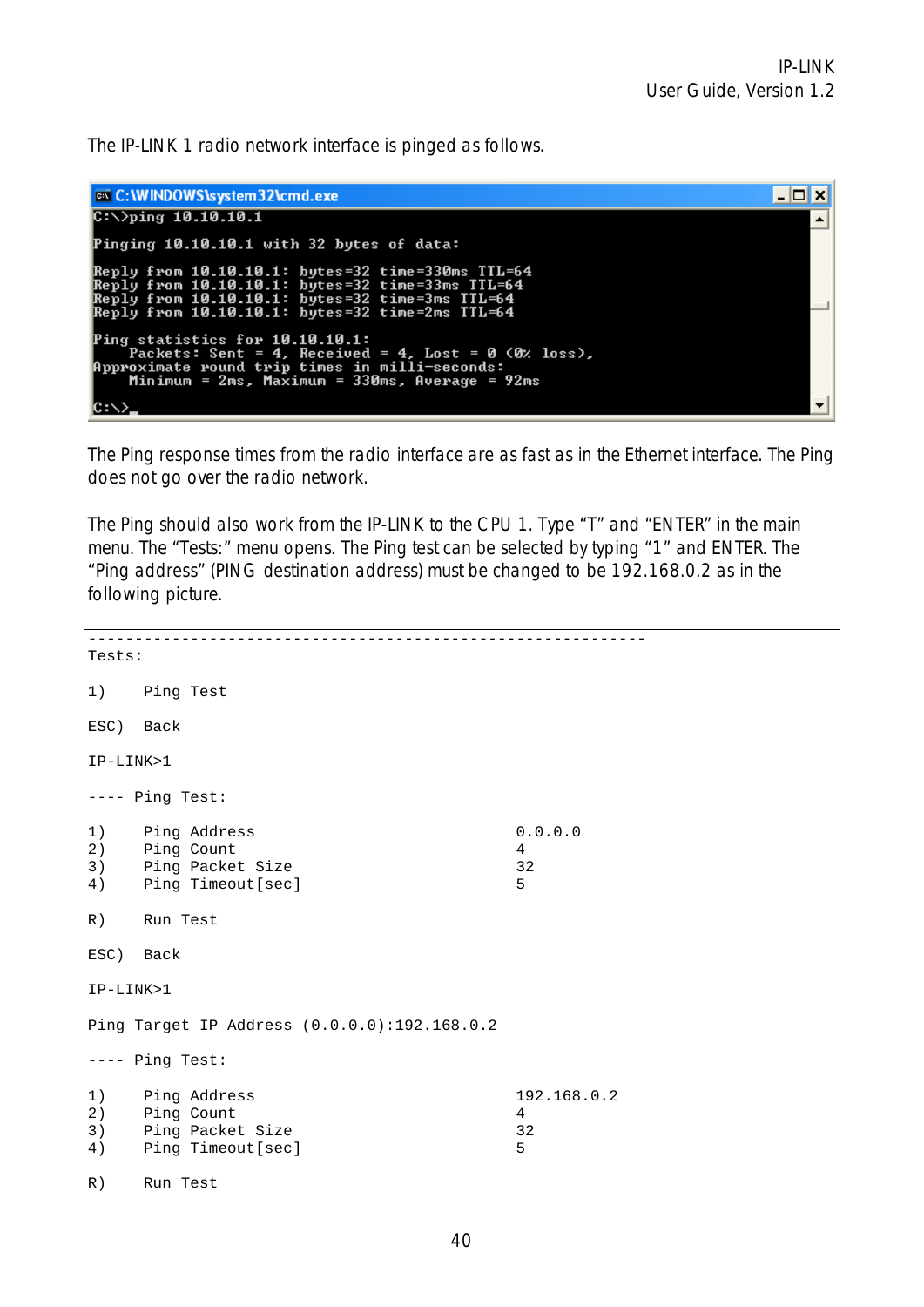Then press  $"R" + "ENTER"$  and the result looks as follows:

 $---$  Running test (ping  $-c$  4  $-s$  32  $-i$  5 192.168.0.2)... PING 192.168.0.2 (192.168.0.2): 32 data bytes 40 bytes from 192.168.0.2: icmp\_seq=0 ttl=128 time=8.1 ms 40 bytes from 192.168.0.2: icmp\_seq=1 ttl=128 time=8.1 ms 40 bytes from 192.168.0.2: icmp\_seq=2 ttl=128 time=4.0 ms 40 bytes from 192.168.0.2: icmp\_seq=3 ttl=128 time=8.3 ms --- 192.168.0.2 ping statistics --- 4 packets transmitted, 4 packets received, 0% packet loss round-trip  $min/avg/max = 4.0/7.1/8.3$  ms

Windows XP service pack 2 firewall by default allows Ping from the computer but not to the computer. Check the computer firewall, IP address and subnet mask settings if you cannot Ping from the IP-LINK.

The default time to wait for the Ping response (Ping timeout) is in IP-LINK 5 seconds. This is needed when the pinging is done over the radio network. If the timeout is too short the Ping will show no response. This must be taken in to account when pinging over the radio network. In Windows the Ping timeout can be set with "-w" option. For example "ping –w 5000 192.168.1.2" waits 5 seconds for each reply.

#### 5.2.5 Changing the IP-LINK 2 settings

The settings for the IP-LINK 2 should be set as follows:

```
------------------------------------------------------------------------------- 
Interface Statistics: 
eth0 Link encap:Ethernet HWaddr 00:60:70:00:00:02 
           inet addr:192.168.1.1 Bcast:192.168.1.255 Mask:255.255.255.0 
           UP BROADCAST RUNNING MULTICAST MTU:1500 Metric:1 
           RX packets:0 errors:0 dropped:0 overruns:0 frame:0 
           TX packets:0 errors:0 dropped:0 overruns:0 carrier:0 
           collisions:0 txqueuelen:100 
           Base address:0x840 
lo Link encap:Local Loopback 
           inet addr:127.0.0.1 Mask:255.0.0.0 
           UP LOOPBACK RUNNING MTU:16436 Metric:1 
           RX packets:0 errors:0 dropped:0 overruns:0 frame:0 
           TX packets:0 errors:0 dropped:0 overruns:0 carrier:0 
           collisions:0 txqueuelen:0 
satel0 Link encap:Ethernet HWaddr 00:60:70:00:00:02 
           inet addr:10.10.10.2 Bcast:10.10.10.255 Mask:255.255.255.0 
           UP BROADCAST RUNNING MULTICAST MTU:1500 Metric:1 
           RX packets:0 errors:0 dropped:0 overruns:0 frame:0 
           TX packets:0 errors:0 dropped:0 overruns:0 carrier:0 
           collisions:0 txqueuelen:3
```

```
Interface settings in IP-LINK 2.
```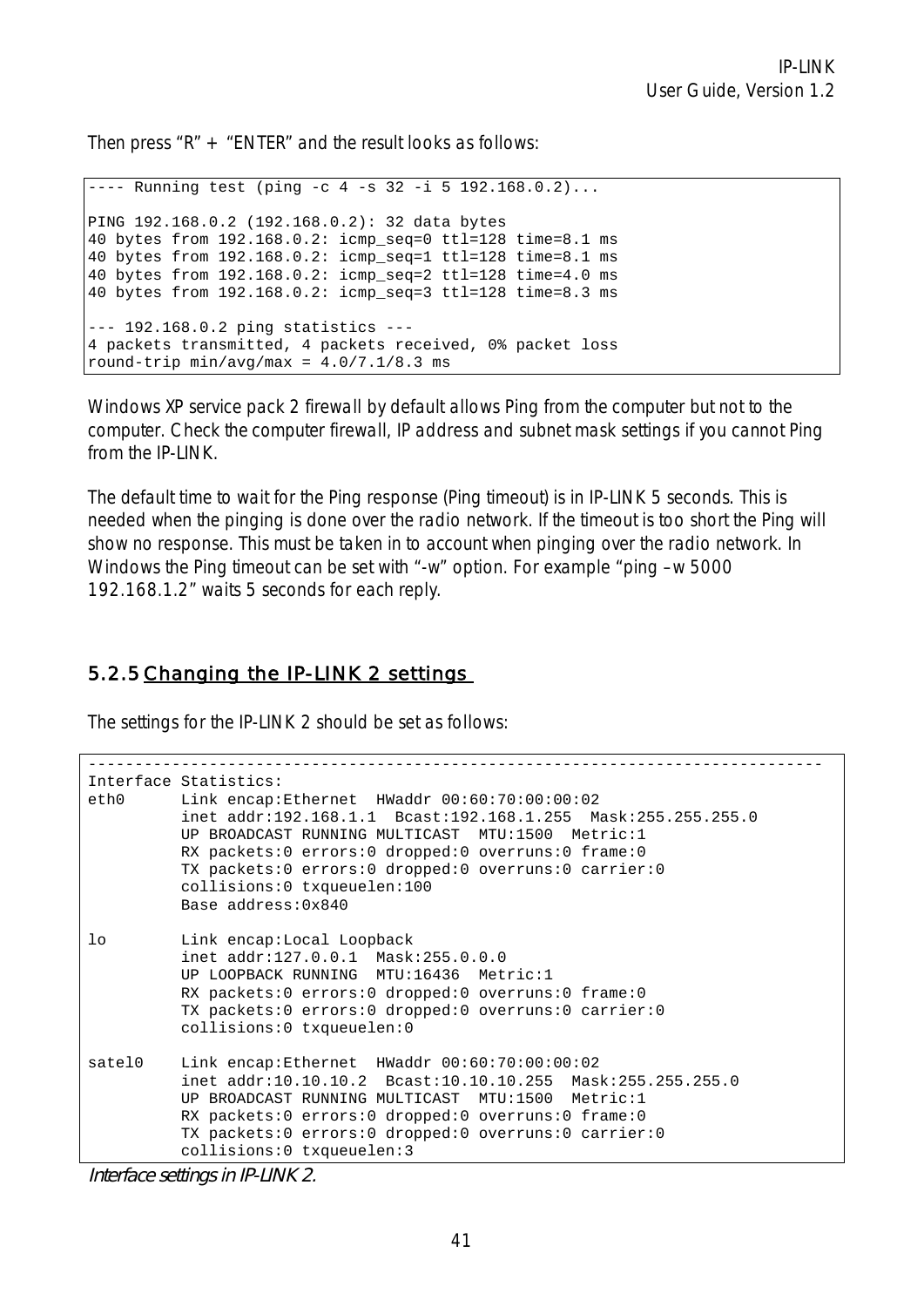| Routing status          |            |               |    |                            |          |          |          |
|-------------------------|------------|---------------|----|----------------------------|----------|----------|----------|
| Kernel IP routing table |            |               |    |                            |          |          |          |
| Destination             | Gateway    | Genmask       |    | Flags Metric Ref Use Iface |          |          |          |
| 192.168.1.0             | $\star$    | 255.255.255.0 | U  |                            | 0        | $\Omega$ | eth0     |
| 192.168.0.0             | $\star$    | 255.255.255.0 | ŢJ | 0                          | 0        | $\Omega$ | satel0   |
| 10.10.10.0              | $^\star$   | 255.255.255.0 | ŢJ | $\Omega$                   | $\Omega$ | $\Omega$ | satel0   |
| 127.0.0.0               | $^\star$   | 255.0.0.0     | U  | 0                          | $\Omega$ | 0        | $1\circ$ |
| default                 | 10.10.10.1 | 0.0.0.0       | UG | 0                          | 0        | 0        | satel0   |
|                         |            |               |    |                            |          |          |          |

Routes in IP-LINK 2.

The IP-LINK 2 needs to have a route to network 192.168.0.0/24 added.

### 5.2.5 The computer settings for CPU 2

The settings for the CPU 2 are as follows.

| <b>Internet Protocol (TCP/IP) Properties</b>                                                                                                                                           |                     |  |  |  |  |  |  |  |
|----------------------------------------------------------------------------------------------------------------------------------------------------------------------------------------|---------------------|--|--|--|--|--|--|--|
| General                                                                                                                                                                                |                     |  |  |  |  |  |  |  |
| You can get IP settings assigned automatically if your network supports.<br>this capability. Otherwise, you need to ask your network administrator for<br>the appropriate IP settings. |                     |  |  |  |  |  |  |  |
| ◯ Obtain an IP address automatically                                                                                                                                                   |                     |  |  |  |  |  |  |  |
| ⊙ Use the following IP address:                                                                                                                                                        |                     |  |  |  |  |  |  |  |
| IP address:                                                                                                                                                                            | 192.168.1.2         |  |  |  |  |  |  |  |
| Subnet mask:                                                                                                                                                                           | 255 . 255 . 255 . 0 |  |  |  |  |  |  |  |
| Default gateway:                                                                                                                                                                       | 192.168.1.1         |  |  |  |  |  |  |  |
| $\supset$ Obtain DNS server address automatically.                                                                                                                                     |                     |  |  |  |  |  |  |  |
| ⊙ Use the following DNS server addresses:                                                                                                                                              |                     |  |  |  |  |  |  |  |
| Preferred DNS server:                                                                                                                                                                  |                     |  |  |  |  |  |  |  |
| Alternate DNS server:                                                                                                                                                                  |                     |  |  |  |  |  |  |  |
| Advanced                                                                                                                                                                               |                     |  |  |  |  |  |  |  |
| Cancel<br>OΚ                                                                                                                                                                           |                     |  |  |  |  |  |  |  |

Connect crossover network cable between CPU 2 and IP-LINK 2. Test the Ping from the CPU 2 to IP-LINK 2.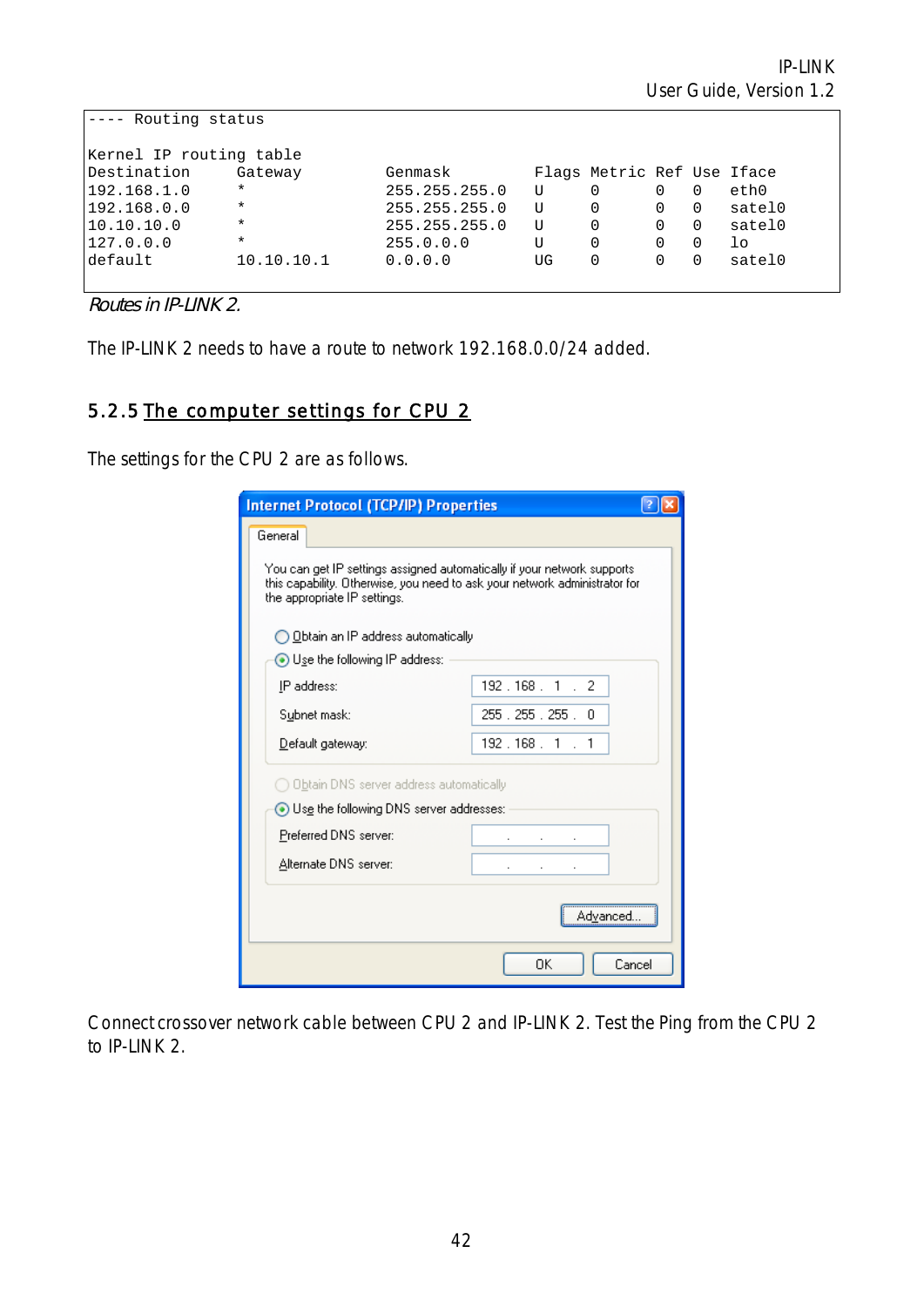### 5.2.5 The radio modem settings

Shut the IP-LINK down by disconnecting the power. Connect the radio modems. Connect the power to the IP-LINKs. The IP-LINKs start the booting and the radio modems get ON when the booting is finished. Wait until the IP-LINK boots to the login prompt and then switch the IP-LINK PROG switch to ON (up) position. Now the radio modem menu appears.

Check that the radio modem settings are equal, especially the frequency. RX/TX addresses must be OFF and RX priority ON in the radio modems. Switch the IP-LINK PROG switch to OFF (down) position. Press "ENTER" and the IP-LINK login prompt appears.

Now the pinging over the radio modems can be done.

The IP-LINK 2 Ethernet interface can be pinged from CPU 1.

| <b>EXEC: WINDOWS\system32\cmd.exe</b>                                                                                                                                                                                 |  |
|-----------------------------------------------------------------------------------------------------------------------------------------------------------------------------------------------------------------------|--|
| $ C:\rangle$ )ping 192.168.1.1                                                                                                                                                                                        |  |
| Pinging 192.168.1.1 with 32 bytes of data:                                                                                                                                                                            |  |
| Reply from 192.168.1.1: bytes=32 time=419ms TTL=63<br> Reply from 192.168.1.1: bytes=32 time=208ms TTL=63<br>Reply from 192.168.1.1: bytes=32 time=225ms TTL=63<br>Reply from 192.168.1.1: bytes=32 time=272ms TTL=63 |  |
| Ping statistics for 192.168.1.1:<br>Packets: Sent = 4, Received = 4, Lost = 0 $(0x \text{ loss})$ ,                                                                                                                   |  |
| Approximate round trip times in milli-seconds:<br>Minimum = $208ms$ , Maximum = $419ms$ , Average = $281ms$                                                                                                           |  |
|                                                                                                                                                                                                                       |  |

Notice the long first round trip delay.

The CPU 2 can also be pinged from the CPU 1.

```
ex C: WINDOWS \system 32\cmd.exe
                                                                                                                                                                                                              \Boxolxi
C:\rightarrowping 192.168.1.2
                                                                                                                                                                                                                          \blacktrianglePinging 192.168.1.2 with 32 bytes of data:
Reply from 192.168.1.2: bytes=32 time=216ms TTL=126<br>Reply from 192.168.1.2: bytes=32 time=209ms TTL=126<br>Reply from 192.168.1.2: bytes=32 time=208ms TTL=126<br>Reply from 192.168.1.2: bytes=32 time=207ms TTL=126
Ping statistics for 192.168.1.2:<br>Packets: Sent = 4, Received = 4, Lost = 0 (0% loss),<br>Approximate round trip times in milli-seconds:<br>Minimum = 207ms, Maximum = 216ms, Average = 210ms
\ket{\text{c}: \smallsetminus}
```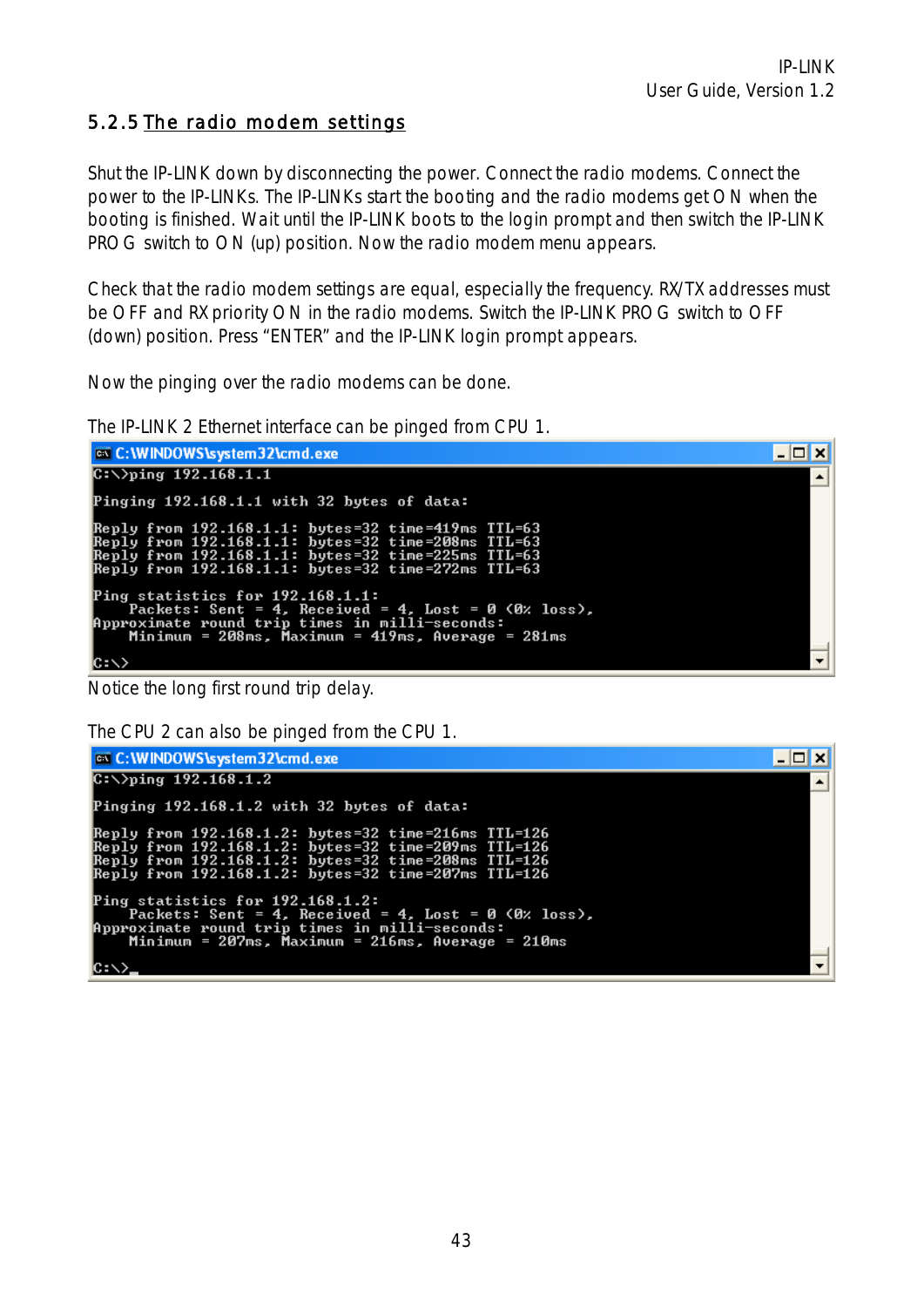## 6.3 CONFIGURING A SYSTEM WITH EXTERNAL GATEWAY



In the example above the user device CPU 2 is in the same address space as the main network. The routes to the single hosts must be defined into the IP-LINKs. NOTE! The routes must always be defined to both directions.

| eth0 at  | Interface Statistics:<br>Link encap:Ethernet HWaddr 00:06:70:00:00:01<br>inet addr:192.168.1.30 Bcast:192.168.1.255 Mask:255.255.255.0<br>UP BROADCAST RUNNING MULTICAST MTU:1500 Metric:1<br>RX packets:11302 errors:0 dropped:0 overruns:0 frame:0<br>TX packets:4579 errors:0 dropped:0 overruns:0 carrier:0<br>collisions:0 txqueuelen:100<br>Base address: 0x840 |
|----------|-----------------------------------------------------------------------------------------------------------------------------------------------------------------------------------------------------------------------------------------------------------------------------------------------------------------------------------------------------------------------|
| $1\circ$ | Link encap:Local Loopback<br>inet addr:127.0.0.1 Mask:255.0.0.0<br>UP LOOPBACK RUNNING MTU:16436 Metric:1<br>RX packets:0 errors:0 dropped:0 overruns:0 frame:0<br>TX packets:0 errors:0 dropped:0 overruns:0 carrier:0<br>collisions:0 txqueuelen:0                                                                                                                  |
| satel0   | Link encap:Ethernet HWaddr 00:06:70:00:00:01<br>inet addr:10.10.10.1 Bcast:10.10.10.255 Mask:255.255.255.0<br>UP BROADCAST RUNNING MULTICAST MTU:1500 Metric:1<br>RX packets:4483 errors:0 dropped:0 overruns:0 frame:0<br>TX packets:4211 errors:0 dropped:0 overruns:0 carrier:0<br>collisions: 0 txqueuelen: 3                                                     |

Interface statistics of IP-LINK 1.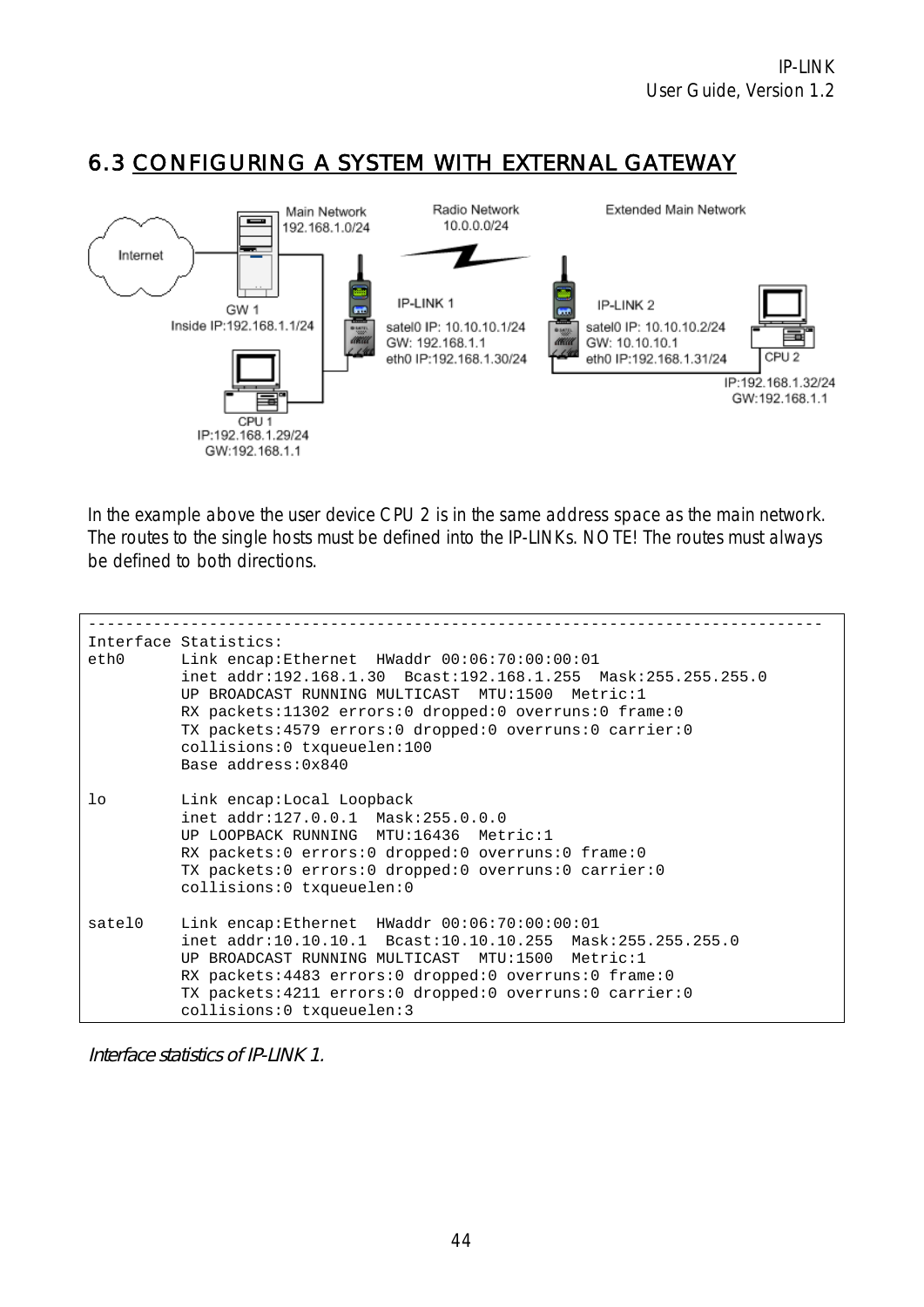| Kernel IP routing table |             |                    |    |                  |   |  |                 |
|-------------------------|-------------|--------------------|----|------------------|---|--|-----------------|
| Destination             | Gateway     | Genmask            |    | Flags Metric Ref |   |  | Use Iface       |
| 192.168.1.32            | $\star$     | 255.255.255.255 UH |    |                  |   |  | 0 satel0        |
| 192.168.1.31            | $\star$     | 255.255.255.255 UH |    | $\Omega$         | 0 |  | $0$ satel $0$   |
| 192.168.1.0             | $\star$     | 255.255.255.0      | U  | $\Omega$         | 0 |  | $0$ eth $0$     |
| 10.10.10.0              | $\star$     | 255.255.255.0      | U  |                  |   |  | $0$ satel $0$   |
| 127.0.0.0               | $\star$     | 255.0.0.0          | U  |                  | 0 |  | 0 <sub>10</sub> |
| default                 | 192.168.1.1 | 0.0.0.0            | UG |                  |   |  | eth0            |

Routing table of IP-LINK 1. Note the first two routes to single hosts.

| ethO     | Interface Statistics:<br>Link encap:Ethernet HWaddr 00:06:70:00:00:02<br>inet addr:192.168.1.31 Bcast:192.168.1.255 Mask:255.255.255.0<br>UP BROADCAST RUNNING MULTICAST MTU:1500 Metric:1<br>RX packets:4726 errors:0 dropped:0 overruns:0 frame:0<br>TX packets: 4464 errors: 0 dropped: 0 overruns: 0 carrier: 0<br>collisions:0 txqueuelen:100<br>Base address: 0x840 |
|----------|---------------------------------------------------------------------------------------------------------------------------------------------------------------------------------------------------------------------------------------------------------------------------------------------------------------------------------------------------------------------------|
| $1\circ$ | Link encap:Local Loopback<br>inet addr:127.0.0.1 Mask:255.0.0.0<br>UP LOOPBACK RUNNING MTU:16436 Metric:1<br>RX packets:12 errors:0 dropped:0 overruns:0 frame:0<br>TX packets:12 errors:0 dropped:0 overruns:0 carrier:0<br>collisions:0 txqueuelen:0                                                                                                                    |
| satelO   | Link encap:Ethernet HWaddr 00:06:70:00:00:02<br>inet addr:10.10.10.2 Bcast:10.10.10.255 Mask:255.255.255.0<br>UP BROADCAST RUNNING MULTICAST MTU:1500 Metric:1<br>RX packets:4504 errors:0 dropped:0 overruns:0 frame:0<br>TX packets: 4762 errors: 0 dropped: 0 overruns: 0 carrier: 0<br>collisions:0 txqueuelen:3                                                      |

Interface statistics of IP-LINK 2.

| Kernel IP routing table |            |                    |    |                  |  |  |                 |
|-------------------------|------------|--------------------|----|------------------|--|--|-----------------|
| Destination             | Gateway    | Genmask            |    | Flags Metric Ref |  |  | Use Iface       |
| 192.168.1.1             | $\star$    | 255.255.255.255 UH |    | 0                |  |  | 0 satel0        |
| 192.168.1.30            | $\star$    | 255.255.255.255 UH |    | 0                |  |  | $0$ satel $0$   |
| 192.168.1.0             | $\star$    | 255.255.255.0      | U  | 0                |  |  | $0$ eth $0$     |
| 10.10.10.0              | $\star$    | 255.255.255.0      | ŢŢ | 0                |  |  | $0$ satel $0$   |
| 127.0.0.0               | $\star$    | 255.0.0.0          | U  | O                |  |  | 0 <sub>10</sub> |
| default                 | 10.10.10.1 | 0.0.0.0            | UG | 0                |  |  | 0 satel0        |

Routing table of IP-LINK 2. Note the first two routes to single hosts.